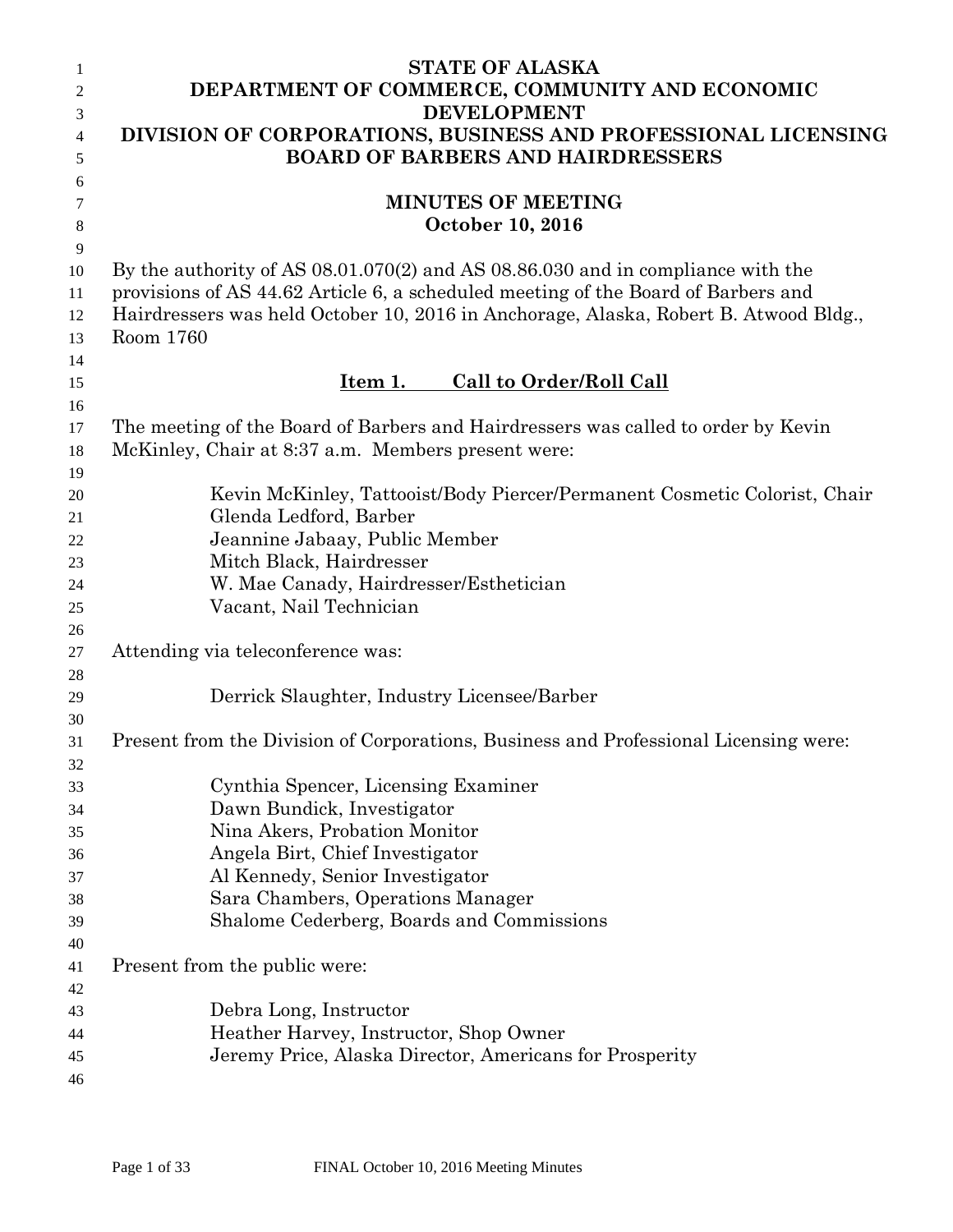| 47 | Michelle McMullin, Nail Technician                                                 |  |  |  |  |  |
|----|------------------------------------------------------------------------------------|--|--|--|--|--|
| 48 | Kevin Harden, Tattoo/Permanent Cosmetic Colorist, Shop Owner                       |  |  |  |  |  |
| 49 |                                                                                    |  |  |  |  |  |
| 50 | Review/amend agenda<br>Item 2.                                                     |  |  |  |  |  |
| 51 |                                                                                    |  |  |  |  |  |
| 52 | Kevin McKinley asked Board members and staff if there were any changes to the      |  |  |  |  |  |
| 53 | agenda. Mr. McKinley asked the Board to consider an "open agenda" which would      |  |  |  |  |  |
| 54 | allow the Board to move around the agenda without keeping to a specific order in   |  |  |  |  |  |
| 55 | order to conduct a smooth flowing meeting.                                         |  |  |  |  |  |
| 56 |                                                                                    |  |  |  |  |  |
| 57 | Cynthia Spencer stated each Board member had been given additions to the packet    |  |  |  |  |  |
| 58 | included; Probation Report for Item 8, draft regulations for Item 10 and           |  |  |  |  |  |
| 59 | applications for Item 11. Ms. Spencer informed the Board that there would be no    |  |  |  |  |  |
| 60 | budget report for this meeting due to report dates; Ms. Spencer stated a report    |  |  |  |  |  |
| 61 | should be available by the end of the month which she would send to all Board      |  |  |  |  |  |
| 62 | members.                                                                           |  |  |  |  |  |
| 63 |                                                                                    |  |  |  |  |  |
| 64 | On a motion duly made by Glenda Ledford, seconded by Mae                           |  |  |  |  |  |
| 65 | Canady, and approved unanimously, it was                                           |  |  |  |  |  |
| 66 |                                                                                    |  |  |  |  |  |
| 67 | <b>RESOLVED</b> to approve an open agenda to allow all business                    |  |  |  |  |  |
| 68 | items to be covered.                                                               |  |  |  |  |  |
| 69 |                                                                                    |  |  |  |  |  |
| 70 | Mr. McKinley asked the Board if they would like any further discussion regarding   |  |  |  |  |  |
| 71 | the agenda.                                                                        |  |  |  |  |  |
| 72 |                                                                                    |  |  |  |  |  |
| 73 | Mae Canady requested a discussion about a braiding license and microblading be     |  |  |  |  |  |
| 74 | added to the agenda. The Board agreed that discussion about braiding could be      |  |  |  |  |  |
| 75 | added to Item 7, which may allow for microblading discussion or they could discuss |  |  |  |  |  |
| 76 | microblading under Item 12, "tattoo/permanent cosmetic coloring curriculum" or     |  |  |  |  |  |
| 77 | "update services and practices of estheticians"                                    |  |  |  |  |  |
| 78 |                                                                                    |  |  |  |  |  |
| 79 | Mr. McKinley asked if there were any other additions or discussion regarding the   |  |  |  |  |  |
| 80 | agenda; hearing no further additions, Mr. McKinley polled the Board. Hearing no    |  |  |  |  |  |
| 81 | disagreements, the agenda was approved.                                            |  |  |  |  |  |
| 82 |                                                                                    |  |  |  |  |  |
| 83 | <b>Ethics Disclosure</b><br>Item 3.                                                |  |  |  |  |  |
| 84 |                                                                                    |  |  |  |  |  |
| 85 | The Board reviewed the provided ethics information.                                |  |  |  |  |  |
| 86 |                                                                                    |  |  |  |  |  |
| 87 | Ms. Ledford informed the Board that she had been elected as the Vice President of  |  |  |  |  |  |
| 88 | the National-Interstate Council of State Boards of Cosmetology. The Board          |  |  |  |  |  |
| 89 | congratulated Ms. Ledford.                                                         |  |  |  |  |  |
| 90 |                                                                                    |  |  |  |  |  |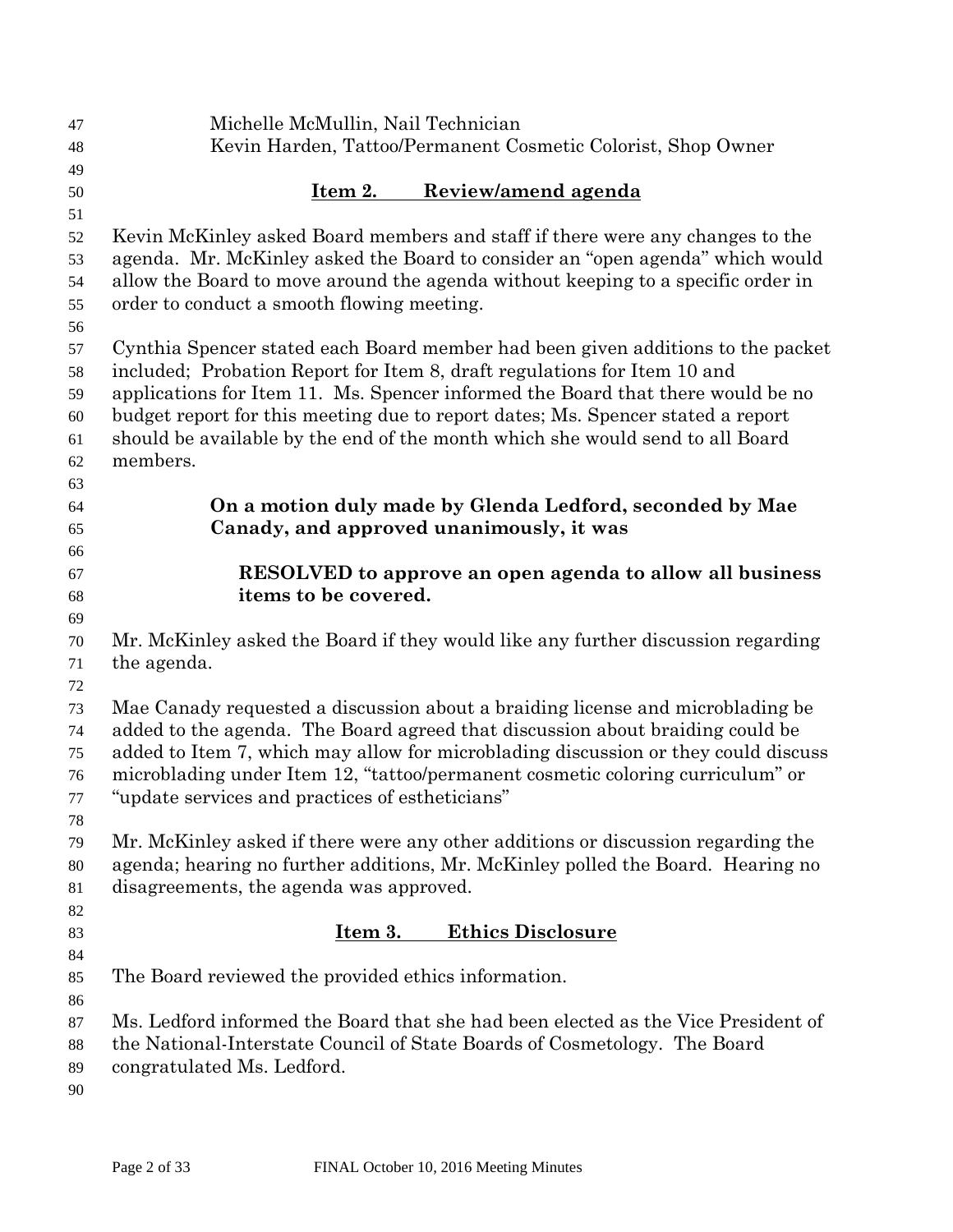| 91         | The board had no other ethic violations to report.                                                                                                                    |  |  |  |
|------------|-----------------------------------------------------------------------------------------------------------------------------------------------------------------------|--|--|--|
| 92         |                                                                                                                                                                       |  |  |  |
| 93         | <b>Review/Amend/Adopt Meeting Minutes</b><br>Item 4.                                                                                                                  |  |  |  |
| 94         |                                                                                                                                                                       |  |  |  |
| 95         | The Board reviewed the draft May 2, 2016 meeting minutes.                                                                                                             |  |  |  |
| 96         |                                                                                                                                                                       |  |  |  |
| 97         | On a motion duly made by Glenda Ledford, seconded by                                                                                                                  |  |  |  |
| 98<br>99   | Jeannine Jabaay, and approved unanimously, it was                                                                                                                     |  |  |  |
| 100        | RESOLVED to adopt the May 2, 2016 meeting minutes as                                                                                                                  |  |  |  |
| 101        | written.                                                                                                                                                              |  |  |  |
| 102        | Mr. McKinley polled the Board, hearing no disagreement the minutes were                                                                                               |  |  |  |
| 103        | approved.                                                                                                                                                             |  |  |  |
| 104        |                                                                                                                                                                       |  |  |  |
| 105        | <b>Sign Wall Certificate</b><br><u>Item 5.</u>                                                                                                                        |  |  |  |
| 106        |                                                                                                                                                                       |  |  |  |
| 107        | Mr. McKinley signed the wall certificate for Joshua Bridges. Ms. Spencer noted                                                                                        |  |  |  |
| 108        | there was an error on the wall certificate and informed Mr. McKinley a new                                                                                            |  |  |  |
| 109        | certificate would be created and sent to him for signature after the meeting.                                                                                         |  |  |  |
| 110        |                                                                                                                                                                       |  |  |  |
| 111        | The Board was ahead of schedule so moved onto Item 7 to discuss braiding.                                                                                             |  |  |  |
| 112        |                                                                                                                                                                       |  |  |  |
| 113        | <b>Braiding Discussion</b><br>Item 7.                                                                                                                                 |  |  |  |
| 114        |                                                                                                                                                                       |  |  |  |
| 115        | Mae Canady informed the Board that there are many individuals providing                                                                                               |  |  |  |
| 116        | braiding services who are not licensed hairdressers; Ms. Canady stated that over<br>the last few years this type of service has been growing. Ms. Canady informed the |  |  |  |
| 117<br>118 | Board that several states, like North Carolina, offer a braiding specific license or                                                                                  |  |  |  |
| 119        | certification; some states allow no chemical services and some do. Ms. Canady went                                                                                    |  |  |  |
| 120        | on to state that many individuals providing braiding services do not want to cut,                                                                                     |  |  |  |
| 121        | color, etc., hair; they only braid the natural hair and have no interest in completing                                                                                |  |  |  |
| 122        | the required 1650 or 2000 hours of training for a hairdresser license. Ms. Canady                                                                                     |  |  |  |
| 123        | suggested the Board consider a certificate or license for braiding that would require                                                                                 |  |  |  |
| 124        | training similar to the previous 12-hour manicurist license.                                                                                                          |  |  |  |
| 125        |                                                                                                                                                                       |  |  |  |
| 126        | The Board responded that a new license type would require statutory changes and                                                                                       |  |  |  |
| 127        | would need to go through legislation.                                                                                                                                 |  |  |  |
| 128        |                                                                                                                                                                       |  |  |  |
| 129        | Mr. McKinley asked why this service was an issue at this time. Ms. Canady                                                                                             |  |  |  |
| 130        | responded that there are many people providing this service for fees and is a                                                                                         |  |  |  |
| 131        | growing service area.                                                                                                                                                 |  |  |  |
| 132        |                                                                                                                                                                       |  |  |  |
| 133        | Ms. Ledford suggested that Ms. Canady begin working on this for legislation and                                                                                       |  |  |  |
| 134        | obtain representation on the Legislative side.                                                                                                                        |  |  |  |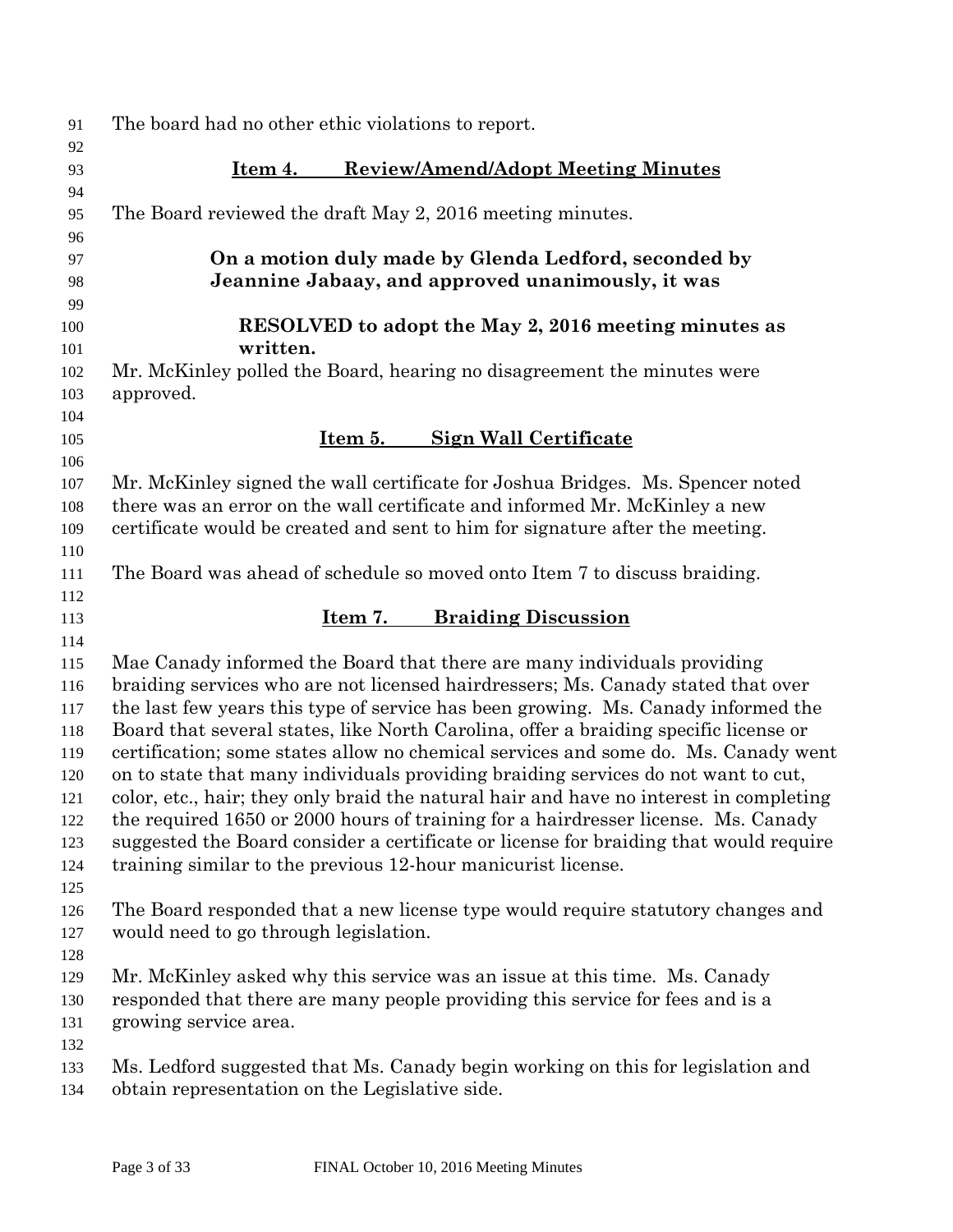Jeannine Jabaay stated this would be better received with the full support of the Board and that when the Board submits legislation this year they should be sure there were multiple parts (separating tattoo/permanent cosmetic colorist license, braiding license, services that pierce the skin but don't fall under tattooing, threading, eyelash services, etc.). The Board agreed that any legislation submitted should contain multiple projects. Ms. Canady stated this was a topic she was passionate about and would be doing more research into other states requirements for presentation at the January 2017 meeting. Ms. Canady also stated that she would be meeting with her representative/legislator with this information and would be sharing information with the Board. Mr. McKinley asked if Ms. Canady thought this legislation would be cost neutral; and went on to state that with the current state fiscal issues, legislation that may have expenses/fiscal notes may not receive much attention. The Board agreed with Mr. McKinley. Ms. Ledford and Ms. Jabaay reviewed, based on their experience with manicuring legislation, what Legislators would look at immediate costs. Ms. Canady responded that there might be a fiscal note; however, the fees that would be generated from either a new license or certificate should balance out costs. Ms. Canady thanked the Board for sharing information and experiences with the legislative process and stated that she felt very strongly about this issue and would have a strong presentation in support of this issue. Ms. Ledford suggested the Board look at adding a no chemical barber license with legislation. Ms. Ledford stated that this license would allow licensees to cut and shave hair only with no chemical services being provided. Ms. Ledford went on to state that there would be training and examination requirements. Derrick Slaughter responded that from his experience in Alaska and Alabama, at least 50- 60% of the work he and other barbers provided were chemical related. Mr. McKinley asked Mr. Slaughter how he felt about a braiding license or certificate. Mr. Slaughter stated he had no problem with creating a new license for this service. Mr. McKinley asked Mitch Black how she felt about a separate braiding license. Ms. Black responded that she thought it was a good idea and would allow individuals who only want to provide braiding services to be regulated for the public protection. Ms. Black also stated that she has several students and know of others who only want to provide braiding services but are required to complete the full hairdresser training; this type of license would allow them to provide the services safely with realistic training.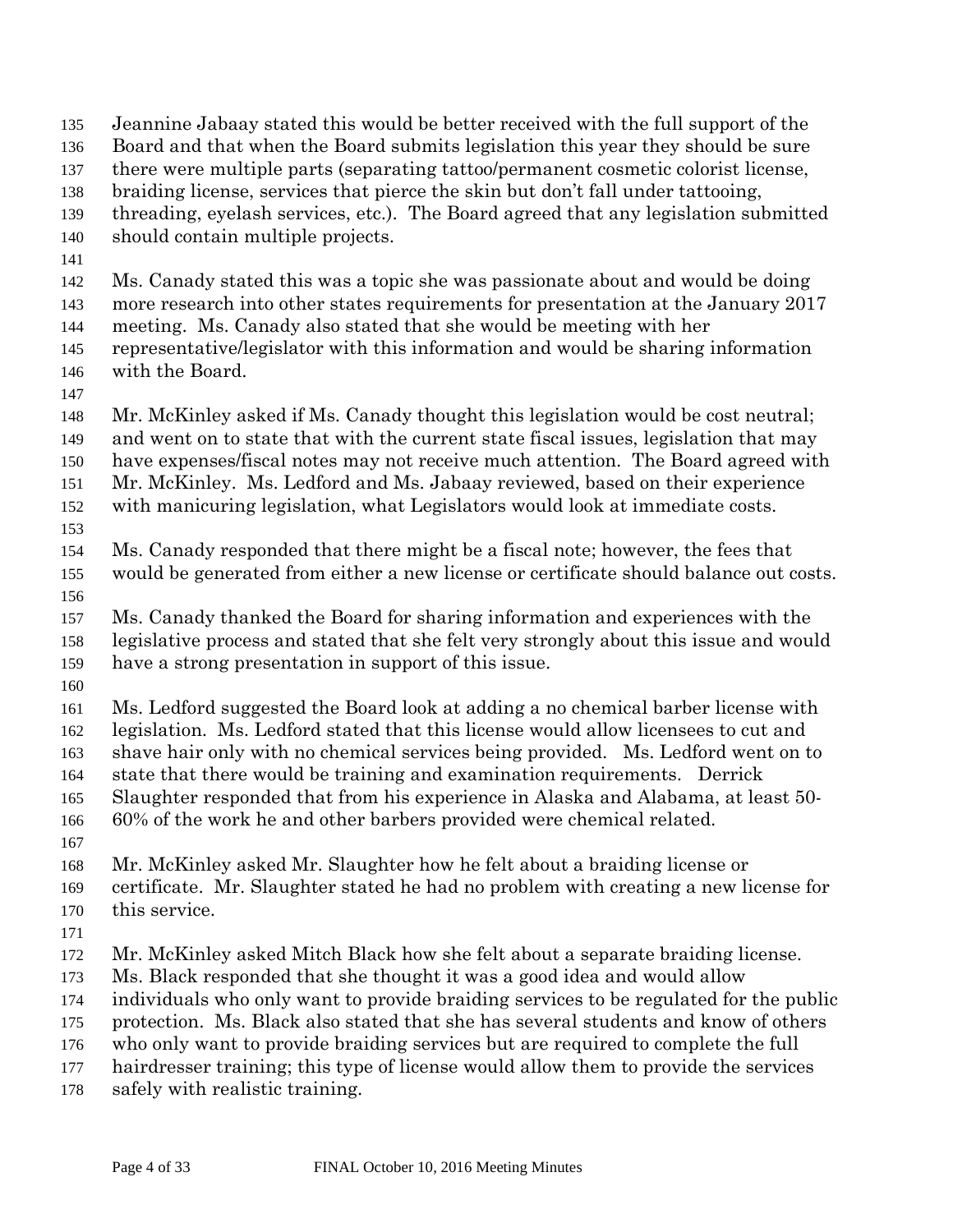Mr. McKinley stated he was definitely interested in this discussion and is looking

- forward to more information.
- 

Ms. Spencer informed the Board that the National-Interstate Council of State

Boards of Cosmetology (NIC) does offer a braiding and non-chemical barber written

- examination. Ms. Spencer also stated that the Board did provide several proposed
- legislative projects in their Fiscal Year 16 Annual Report for FY17 which could be
- added to proposed legislation projects.
- 

 The Board briefly discussed a separate braiding license and possible training requirements. The Board agreed that a braiding license would be a good move due to the growing industry; the Board agreed that there would be a fiscal note attached to this legislation however, due to the growing number of providers, this legislation change would also generate revenue.

- 
- Mr. McKinley informed the Board they still had a few minutes before Public
- Comment so they could begin the microblading discussion.
- 

 Ms. Canady stated the information and research she has read does not make her think this is a service that should be added to an esthetician license due to the service breaking the skin and depositing dyes; and to add it to the current tattooing license wouldn't be reasonable as she feels more training than the 380 hours would

- need to be added to the tattoo/permanent cosmetic coloring license. Ms. Canady suggested a certificate/endorsement for microblading services.
- 

 Ms. Jabaay cautioned the Board against creating so many certificates; Ms. Jabaay stated that creating multiple certificates for braiding and microblading, the Board will not only be governing barbering, hairdressing, esthetics, tattooing and body piercing but multiple other facets of this industry; at what point will the Board propose to the legislature to divide services that pierce the skin, etc.

Ms. Canady stated that certificates or endorsements are what many state Boards

- are doing to meet industry needs and allow service providers to obtain licensure
- quickly and economically. Mr. Canady went on to state that many people cannot
- afford full hairdresser or esthetician training so the certificates offer an economical way for them to obtain a license or certificate and earn a living. Ms. Canady
- informed the Board that during her research into microblading she found that there
- aren't any tattoo shops that have staff to teach microblading so people who want to
- provide this service must go out of state to obtain training, then they come back to
- Alaska enroll in an apprenticeship program just to complete whatever hours are
- still needed but no additional service specific training is provided. Ms. Canady
- stated the lack of training in state for microblading really bothers her.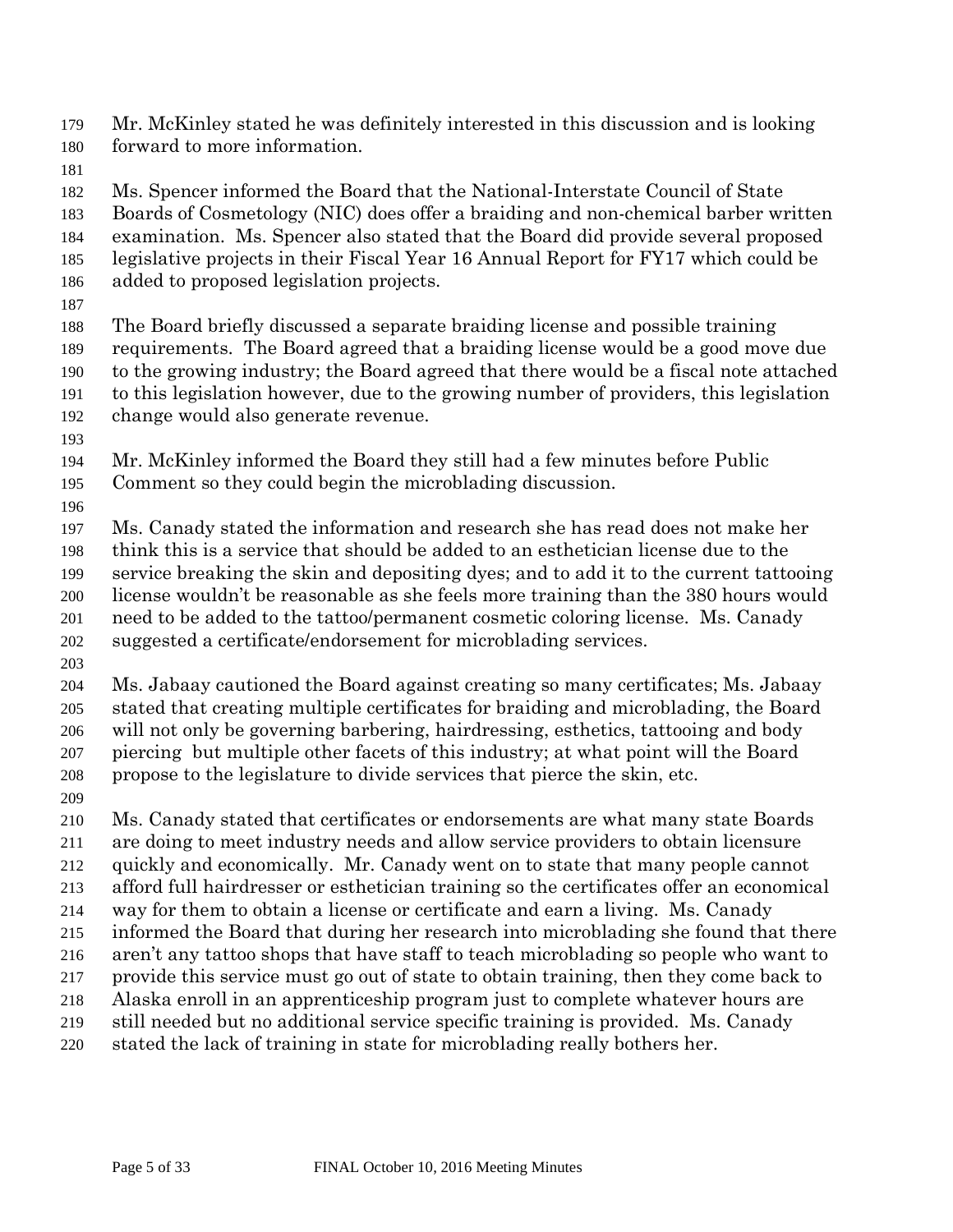| 221        | Ms. Ledford cautioned against over regulating. Ms. Jabaay agreed and suggested                                                                                       |
|------------|----------------------------------------------------------------------------------------------------------------------------------------------------------------------|
| 222        | less than 20 hours of training for braiding and microblading. Mr. McKinley                                                                                           |
| 223        | informed the Board that tattooists are reluctant to take on apprentices for                                                                                          |
| 224        | microblading training as this is not a service your average tattooist provides. Mr.                                                                                  |
| 225        | McKinley suggested that the Board consider an advanced esthetician license which                                                                                     |
| 226        | would cover microblading.                                                                                                                                            |
| 227        |                                                                                                                                                                      |
| 228        | Ms. Ledford asked how the Board would determine what services would an                                                                                               |
| 229<br>230 | advanced esthetician be able to provide and where would the Board draw the line.<br>Ms. Jabaay stated that the Board must protect the public and should consider how |
| 231        | many hours of training would be necessary to put a safe service provider in a shop.                                                                                  |
| 232        |                                                                                                                                                                      |
| 233        | Mr. McKinley asked the Board, for the time being, what license should be allowed to                                                                                  |
| 234        | provide microblading.                                                                                                                                                |
| 235        |                                                                                                                                                                      |
| 236        | Ms. Ledford informed the Board that microblading had been discussed at the last                                                                                      |
| 237        | NIC meeting and most states regulate this service under a tattoo license.                                                                                            |
| 238        |                                                                                                                                                                      |
| 239        | Ms. Jabaay recalled testimony from Carolyn Easton provided during the May 2,                                                                                         |
| 240        | 2016 meeting and recalled that Ms. Easton had completed 20 or so hours of training                                                                                   |
| 241        | in microblading out of state and still needed to enroll as a tattooist/permanent                                                                                     |
| 242        | cosmetic colorist apprentice for additional training to meet the Board's                                                                                             |
| 243        | requirements for licensure as a tattooist/permanent cosmetic colorist. Ms. Jabaay                                                                                    |
| 244        | stated that the Board cannot regulate the art of a service but must make sure                                                                                        |
| 245        | enough training is required to put a safe practitioner behind a chair.                                                                                               |
| 246        |                                                                                                                                                                      |
| 247        | The Board agreed due to the service and tools used, microblading should be kept                                                                                      |
| 248        | under the tattoo/permanent cosmetic coloring license.                                                                                                                |
| 249        |                                                                                                                                                                      |
| 250        | Ms. Ledford asked Ms. Spencer if the Board could add an endorsement for this                                                                                         |
| 251        | service instead of creating a new license and what would be involved. Ms. Spencer                                                                                    |
| 252        | responded that she was not sure if the Board had the authority to add                                                                                                |
| 253        | endorsements or if this would require a new license but she would look into the                                                                                      |
| 254        | matter. Ms. Spencer asked Sara Chambers if she had information regarding this.                                                                                       |
| 255        |                                                                                                                                                                      |
| 256        | Ms. Chambers, Division Operations Manager, introduced herself and greeted the                                                                                        |
| 257        | Board.                                                                                                                                                               |
| 258        |                                                                                                                                                                      |
| 259        | Ms. Chambers stated the Board should ask itself and determine if this endorsement                                                                                    |
| 260        | is something the Board wants to utilize to require individuals to have so they can                                                                                   |
| 261        | provide microblading services or a tool for the public to know if a service provider                                                                                 |
| 262        | has specific training. Ms. Chambers stated that if the requirements for piercing                                                                                     |
| 263        | and depositing services/microblading were already in statute then the Board may be                                                                                   |
| 264        | able to just begin a regulation project and the Department of Law would verify if                                                                                    |
|            |                                                                                                                                                                      |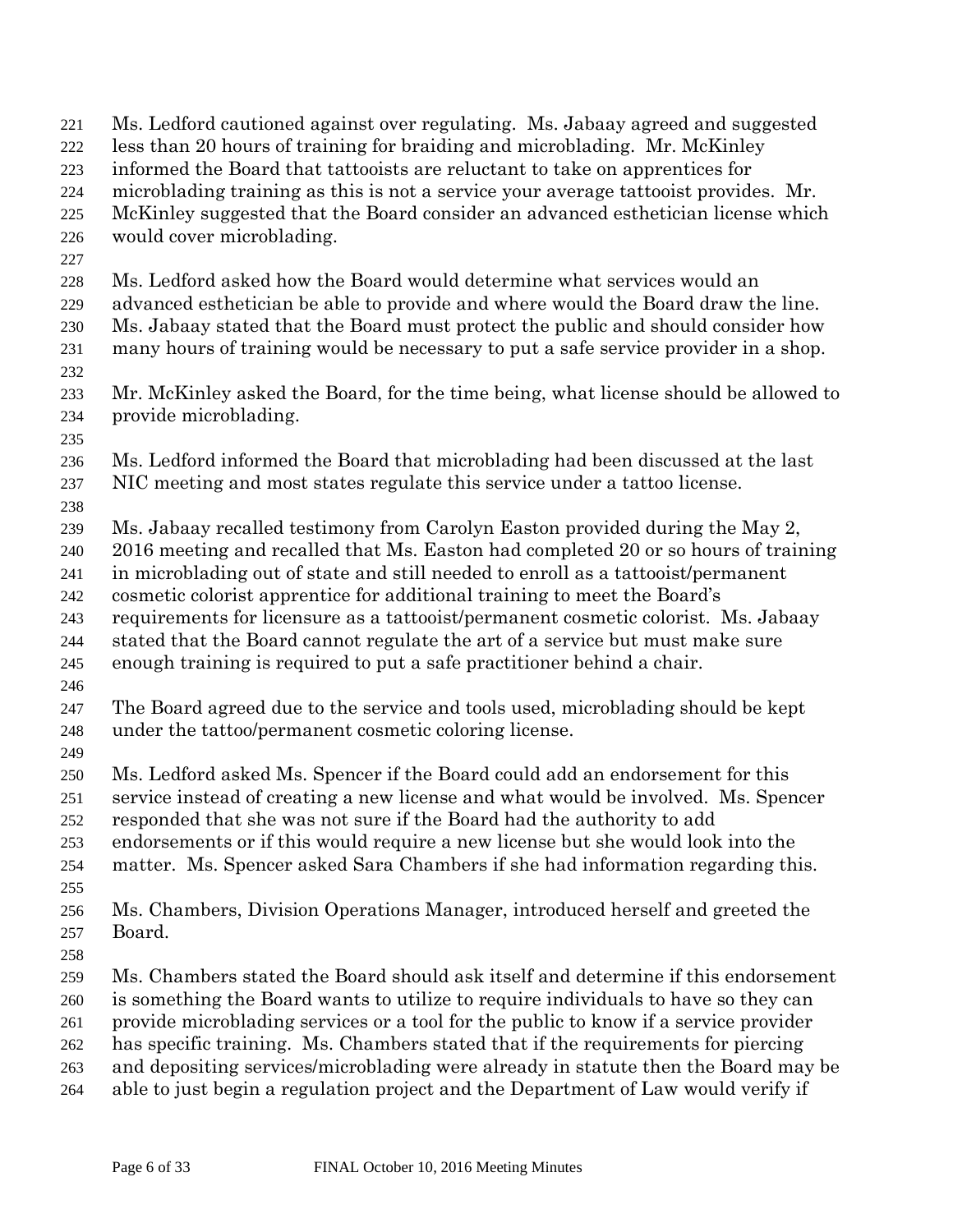this would be the correct avenue to effect change. Ms. Chambers also suggested that changes for microblading be considered on the National level, meaning if most states require, for example, 400 hours of training, changes this Board makes should closely mirror those requirements in order to avoid gaps and allow the reciprocity process to be smooth.

 Ms. Ledford asked Ms. Chambers could the Board do a regulation change under the curriculum requirements of tattooing/permanent cosmetics licensing to include microblading. Ms. Chambers responded this change is a possibility; Ms. Chambers clarified the Department of Law would need to look at the proposed change and existing statutory/regulatory authority to determine if it could be done. Ms. Chambers recommended the Board try a regulation change prior to legislation changes and that the project be submitted with their other proposed regulations to avoid extra costs.

 The Board discussed regulatory options and agreed Ms. Chambers suggestion was excellent. The Board asked Ms. Chambers if this avenue could be applied to their earlier discussion regarding a braiding license, certificate or endorsement. Ms. Chambers responded it might and that the request should be submitted along with

- their regulation projects as well.
- 

 The Board thanked Ms. Chambers for this information and participating. The Board agreed that they should move forward with a project that would allow the Dept. of Law to review their statutes and regulations to determine if the Board had the authority to add a braiding license, certificate, or endorsement and to split the tattoo/permanent cosmetic colorist license into separate licenses.

 The Board briefly discussed an endorsement for microblading which would allow a provider to obtain training out of State and then work in Alaska under the direct supervision in a doctor's office similar to estheticians providing laser services.

 The Board agreed that this discussion should continue at the January 2017 meeting with information/direction received from the Dept. of Law.

- **On a motion duly made by, Glenda Ledford, seconded by Mae Canady, and approved unanimously, it was**
- **RESOLVED to contact the Department of Law to request review of current statutes and regulations in order to find out if the Board has the authority to separate the tattoo/permanent cosmetic colorist license into separate licenses; add a braiding license, add a microblading license and a threading license under regulations.**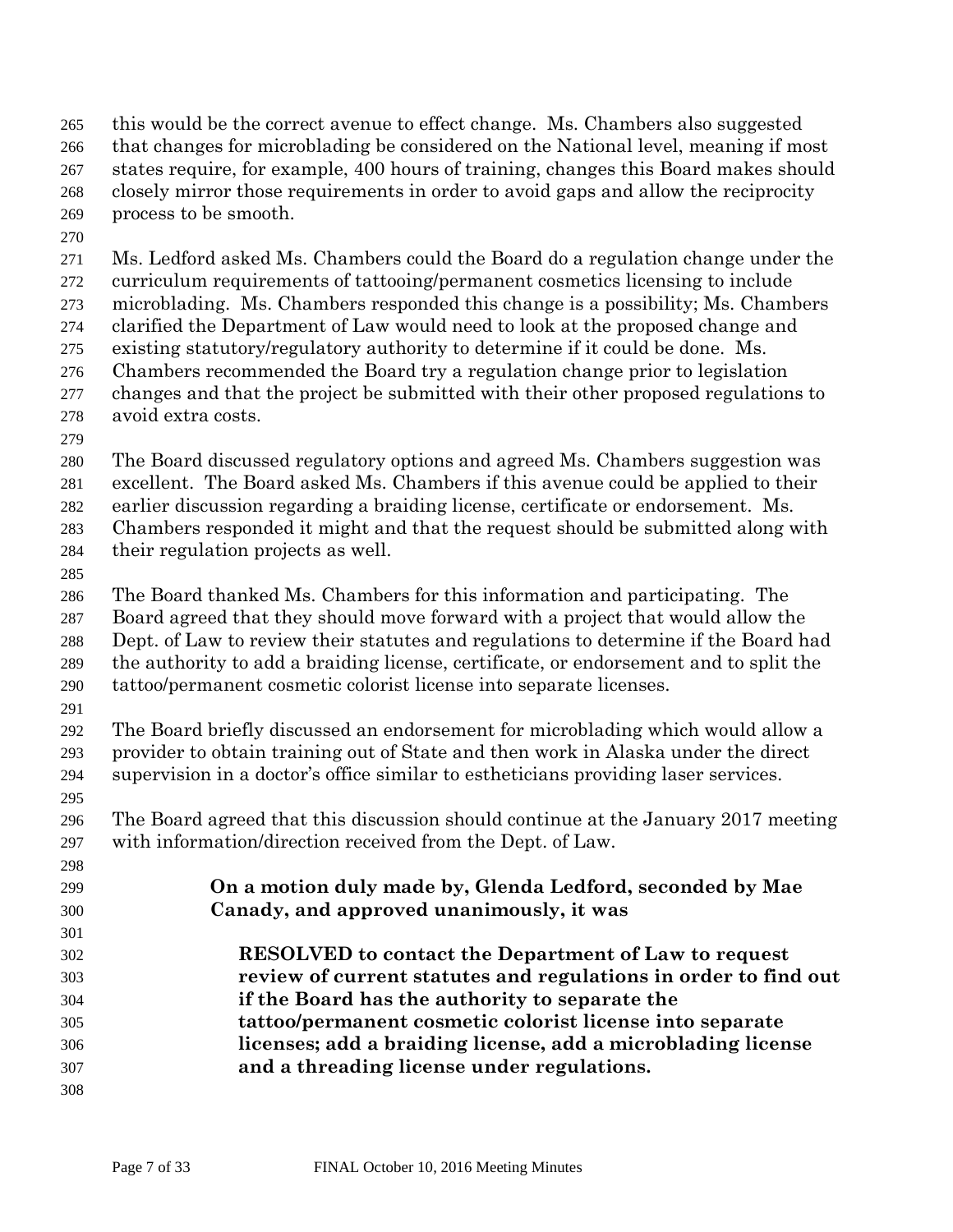Mr. McKinley polled the Board; hearing no disagreements the motion passed. **Item 6. Public Comment** Heather Harvey, Instructor, Shop Owner Ms. Harvey informed the Board that she had gone out of State for a 5 day, 20 hour microblading course then returned to Alaska, enrolled in a tattoo apprentice program to complete the 380 hours of training; Ms. Harvey stated she was not happy having to come back to Alaska and go through the apprentice requirements, however once she began the apprenticeship she realized that she was not prepared to work on the general public, not the art/microblading but the safety/sanitation process; and even now that the apprentice training has been completed when setting up to work on clients the time spent on the sanitation side of a procedure takes longer than the procedure itself. Ms. Harvey went on to state that the safety/sanitation aspect of the apprentice training was more detailed and comprehensive than she had thought it would be and that it had been well worth it. Ms. Harvey stated that she felt 1,000 hours of training seems a bit much but the 380 hours, even though it was inconvenient, was very good and that the Board should require those seeking to provide microblading services complete at least the current 380 hours of training. Ms. Harvey stated due to all the infection issues and blood related to the microblading procedure, the Board should not make it easy for an individual to obtain a microblading license. Ms. Harvey asked why the Board was considering adding a threading license since the procedure is so similar to waxing and tweezing. Ms. Jabaay responded that the discussed threading license was in response to individuals who only want to provide that specific service not full esthetician services and the need to complete the full 350 hours of esthetician training. The Board thanked Mr. Harvey for her participation. Shalome Cederberg, Boards and Commissions Ms. Cederberg introduced herself to the Board. Ms. Cederberg asked the Board for clarification regarding their new makeup specifically the new Manicurist/Nail Technician seat. Ms. Cederberg asked when reviewing current statutes and regulations they reflect manicurist and nail technician; are these titles interchangeable and can boards and commissions appoint either or licensee to the vacant seat. The Board responded that the person selected to fill the seat must be a licensed nail technician. Ms. Cederberg asked the Board to explain the previous three manicurist licenses and the nail technician license. The Board responded that prior to the January 1,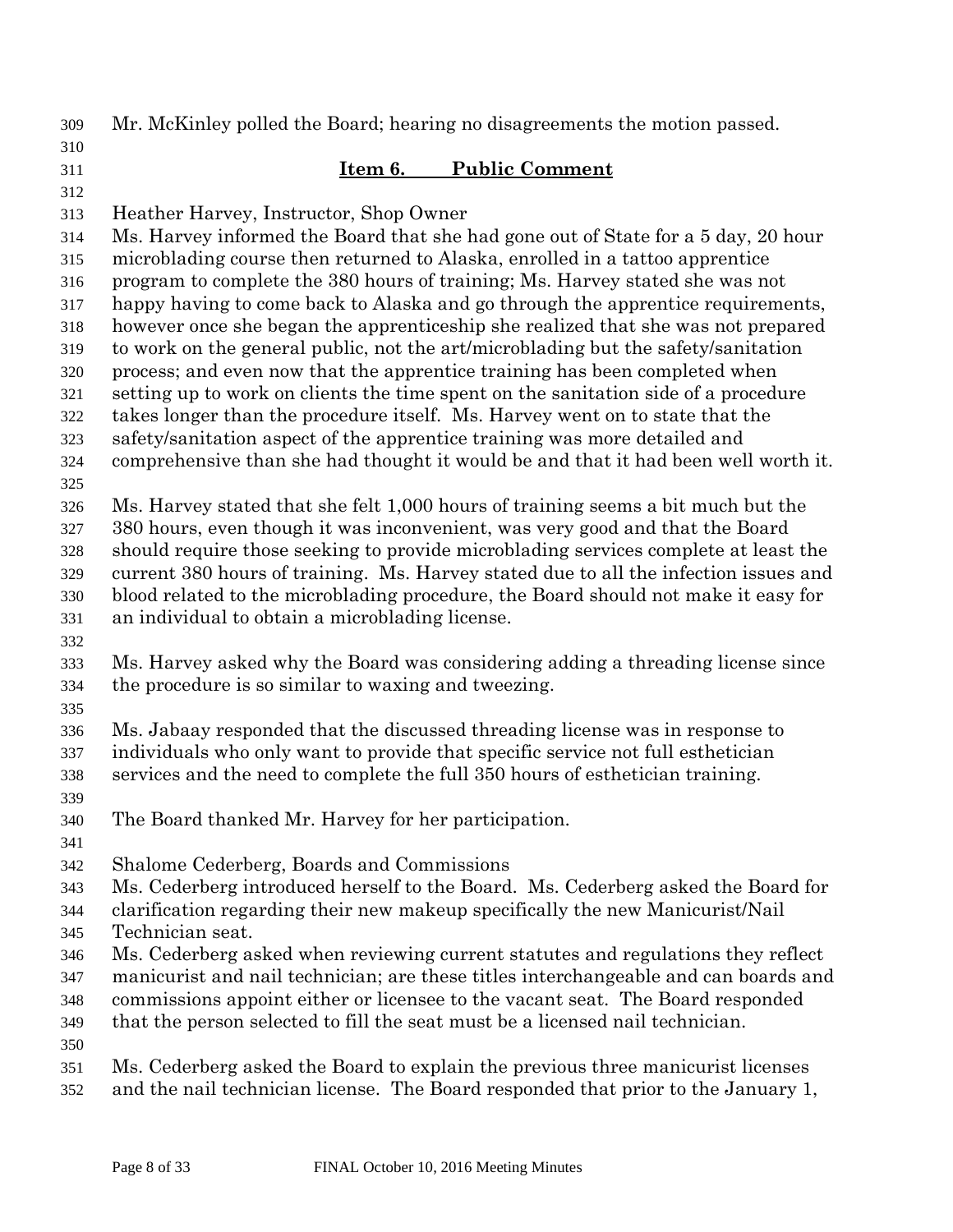| 353<br>354<br>355<br>356<br>357<br>358                                                  | 2016 legislation changes there was the 12-hour license titled manicurist and with<br>additional training an advanced endorsement could be applied for. However, post<br>January 1, 2016 anyone with the endorsement on their manicurist license had been<br>upgraded to the current nail technician license. Those individuals still holding a<br>manicurist license only completed 12 hours of training and these licenses would no<br>longer exist effective September 1, 2019.                                                                                                                                                                                                                                                                                                                                                                                                   |
|-----------------------------------------------------------------------------------------|-------------------------------------------------------------------------------------------------------------------------------------------------------------------------------------------------------------------------------------------------------------------------------------------------------------------------------------------------------------------------------------------------------------------------------------------------------------------------------------------------------------------------------------------------------------------------------------------------------------------------------------------------------------------------------------------------------------------------------------------------------------------------------------------------------------------------------------------------------------------------------------|
| 359<br>360<br>361                                                                       | Ms. Cederberg thanked the Board for their time and information.                                                                                                                                                                                                                                                                                                                                                                                                                                                                                                                                                                                                                                                                                                                                                                                                                     |
| 362<br>363                                                                              | The Board thanked Ms. Cederberg for her participation and assistance filling the<br>vacant Board member seat.                                                                                                                                                                                                                                                                                                                                                                                                                                                                                                                                                                                                                                                                                                                                                                       |
| 364<br>365<br>366<br>367<br>368<br>369<br>370<br>371<br>372<br>373<br>374<br>375<br>376 | Jeremy Price, Alaska State Director of Americans for Prosperity (AFP)<br>Against over regulation; this is an issue across all industries.<br>Obama Administration/White House published a report titled "New Steps to<br>$\bullet$<br>Reduce Unnecessary Occupation Licenses that are Limiting Worker Mobility<br>and Reducing Wages". Mr. Price urged Board members to read the report.<br>Those who are less educated and/or lower income are affected more than<br>$\bullet$<br>others. Licensing requirements must have the bar low enough for these<br>affected individuals to qualify for licensure which may reduce illegal<br>activities.<br>Examples; Emergency Medical Technician (EMT) 1 may administer CPR;<br>$\bullet$<br>EMT 2 may administer intravenous drugs and EMT 3 may use a<br>defibrillator. To qualify for EMT 1 requires 120 hours of training; EMT 2 add |
| 377<br>378<br>379<br>380<br>381<br>382<br>383<br>384                                    | an additional 50 hours for 170 hours of training; EMT 3 add an additional 50<br>hours for 220 hours of training. Mr. Price went on to state that it now<br>requires more training to be a nail technician than it does to qualify for an<br>EMT 3 license. Mr. Price urged the Board to consider the fact it takes less<br>training to qualify for a possible life saving license than a nail technician and<br>these facts should be taken into consideration when creating or changing<br>requirements for licenses.                                                                                                                                                                                                                                                                                                                                                              |
| 385<br>386<br>387<br>388<br>389<br>390                                                  | Feel that raising the bar is all about limiting competition in the industry;<br>$\bullet$<br>Board should be protecting public.<br>Braiding license good idea; AFP could be advocate for this type of licensure<br>$\bullet$<br>which would allow individuals to generate an income without incurring large<br>financial debt.                                                                                                                                                                                                                                                                                                                                                                                                                                                                                                                                                      |
| 391<br>392                                                                              | Mr. Price thanked the Board.                                                                                                                                                                                                                                                                                                                                                                                                                                                                                                                                                                                                                                                                                                                                                                                                                                                        |
| 393<br>394                                                                              | The Board thanked Mr. Price for his time and participation.                                                                                                                                                                                                                                                                                                                                                                                                                                                                                                                                                                                                                                                                                                                                                                                                                         |
| 395                                                                                     | Kevin Harden, Tattoo/Permanent Cosmetic Colorist, Shop Owner                                                                                                                                                                                                                                                                                                                                                                                                                                                                                                                                                                                                                                                                                                                                                                                                                        |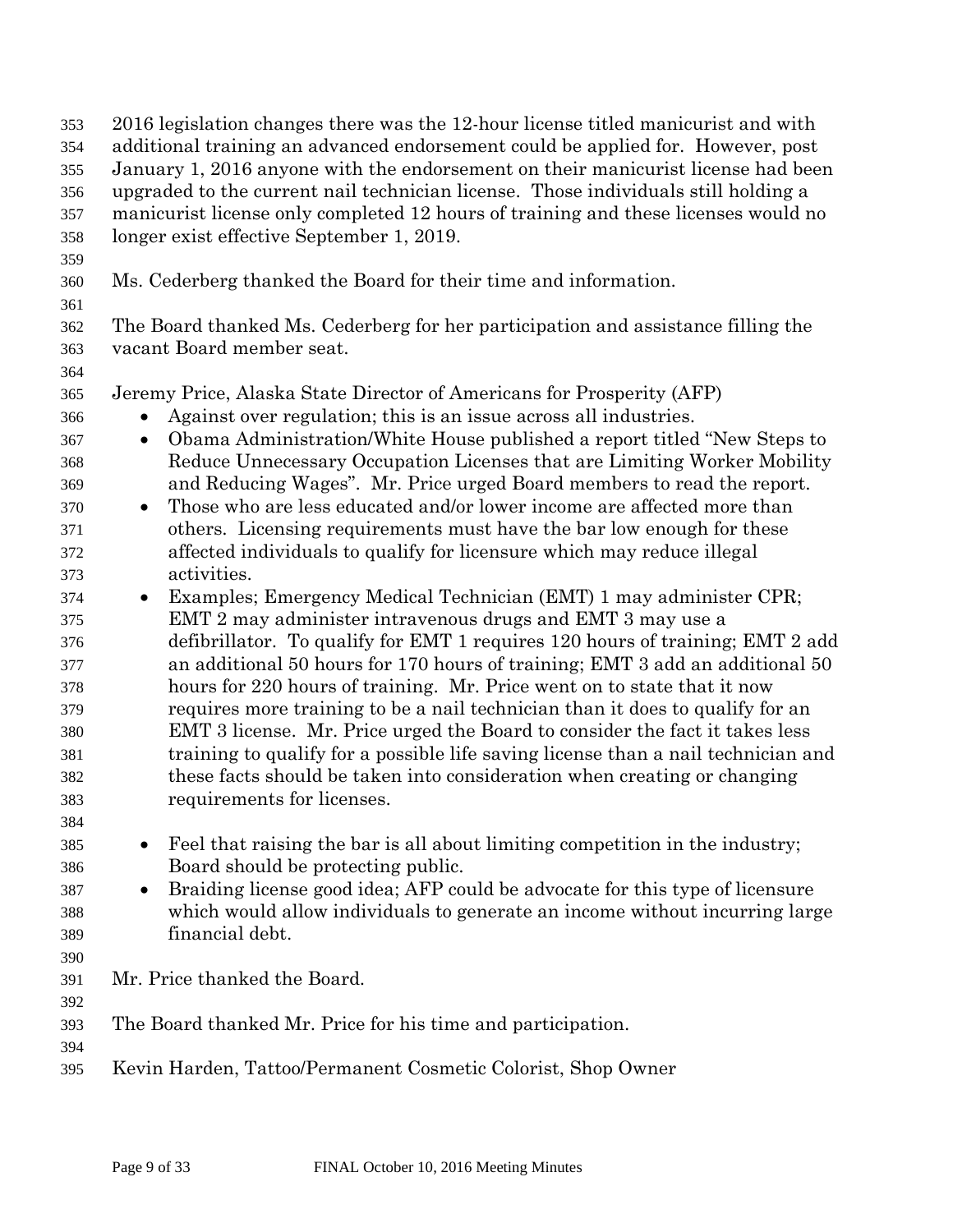| 396 | Feel separating permanent cosmetic coloring would be good; tattooists do not<br>$\bullet$ |  |  |  |  |  |  |
|-----|-------------------------------------------------------------------------------------------|--|--|--|--|--|--|
| 397 | have permanent cosmetic knowledge.                                                        |  |  |  |  |  |  |
| 398 | Suggest permanent cosmetic training at 380 hours, raise tattoo training to<br>$\bullet$   |  |  |  |  |  |  |
| 399 | 1,000 hours; lowering current tattoo training hours would not benefit                     |  |  |  |  |  |  |
| 400 | tattooing due to cross contamination/sanitation issues.                                   |  |  |  |  |  |  |
| 401 | Microblading does fall under permanent cosmetics.<br>$\bullet$                            |  |  |  |  |  |  |
| 402 | A microblading endorsement would limit where service providers could work.<br>$\bullet$   |  |  |  |  |  |  |
| 403 | If doctor supervision required they wouldn't be able to work in salons.                   |  |  |  |  |  |  |
| 404 | Worried about out of state training, then back to Alaska for apprenticeship<br>$\bullet$  |  |  |  |  |  |  |
| 405 | with permanent cosmetic colorist who may not know microblading; this                      |  |  |  |  |  |  |
| 406 | wouldn't benefit microblading.                                                            |  |  |  |  |  |  |
| 407 |                                                                                           |  |  |  |  |  |  |
| 408 | The Board briefly discussed with Mr. Harden the legislative process to split the          |  |  |  |  |  |  |
| 409 | tattoo/permanent cosmetic colorist license into two separate licenses and that the        |  |  |  |  |  |  |
| 410 | Board is in the process of obtaining advisement from Dept. of Law to verify if the        |  |  |  |  |  |  |
| 411 | Board could split the license through regulation. The Board also briefly discussed        |  |  |  |  |  |  |
| 412 | raising tattoo training to 1,000 hours can be done through regulation but anything        |  |  |  |  |  |  |
| 413 | above 1,000 hours would require legislation. The Board assured Mr. Harden                 |  |  |  |  |  |  |
| 414 | splitting the license into two separate licenses is a priority.                           |  |  |  |  |  |  |
| 415 |                                                                                           |  |  |  |  |  |  |
| 416 | Mr. Harden informed the Board that he felt 1,000 hours of training for tattooing          |  |  |  |  |  |  |
| 417 | would be a good middle ground and he also stated that he felt a two year                  |  |  |  |  |  |  |
| 418 | apprenticeship program should be required. Mr. Harden went on to state that one           |  |  |  |  |  |  |
| 419 | year or six months of training just isn't enough; you cannot get all skin types, etc.,    |  |  |  |  |  |  |
| 420 | practice.                                                                                 |  |  |  |  |  |  |
| 421 |                                                                                           |  |  |  |  |  |  |
| 422 | The Board thanked Mr. Harden for participating.                                           |  |  |  |  |  |  |
| 423 |                                                                                           |  |  |  |  |  |  |
| 424 | Mr. McKinley asked attendees if anyone wanted the opportunity to speak. Hearing           |  |  |  |  |  |  |
| 425 | no response Mr. McKinley announced a recess.                                              |  |  |  |  |  |  |
| 426 |                                                                                           |  |  |  |  |  |  |
| 427 | Recess<br>The Board recessed at 9:49a.m. for a break; reconvened at 9:58a.m.              |  |  |  |  |  |  |
| 428 |                                                                                           |  |  |  |  |  |  |
| 429 | Mr. McKinley announced the Board was ahead of scheduled and moved to Item 11,             |  |  |  |  |  |  |
| 430 | application review until 10:30am                                                          |  |  |  |  |  |  |
| 431 |                                                                                           |  |  |  |  |  |  |
| 432 | <b>Application Review</b><br>Item 11.                                                     |  |  |  |  |  |  |
| 433 |                                                                                           |  |  |  |  |  |  |
| 434 | Ms. Spencer reviewed the application list with the Board. The Board broke into two        |  |  |  |  |  |  |
| 435 | groups to review applications. Ms. Jabaay and Ms. Black reviewed the applications         |  |  |  |  |  |  |
| 436 | of Antonia Garcia, Kustrim Marke, and Justin Lee. Ms. Ledford and Ms. Canady              |  |  |  |  |  |  |
| 437 | reviewed the applications of Jasmine Childe, Stephanie Feris, and Clayton Howell.         |  |  |  |  |  |  |
| 438 | Mr. Slaughter followed along.                                                             |  |  |  |  |  |  |
| 439 |                                                                                           |  |  |  |  |  |  |
|     |                                                                                           |  |  |  |  |  |  |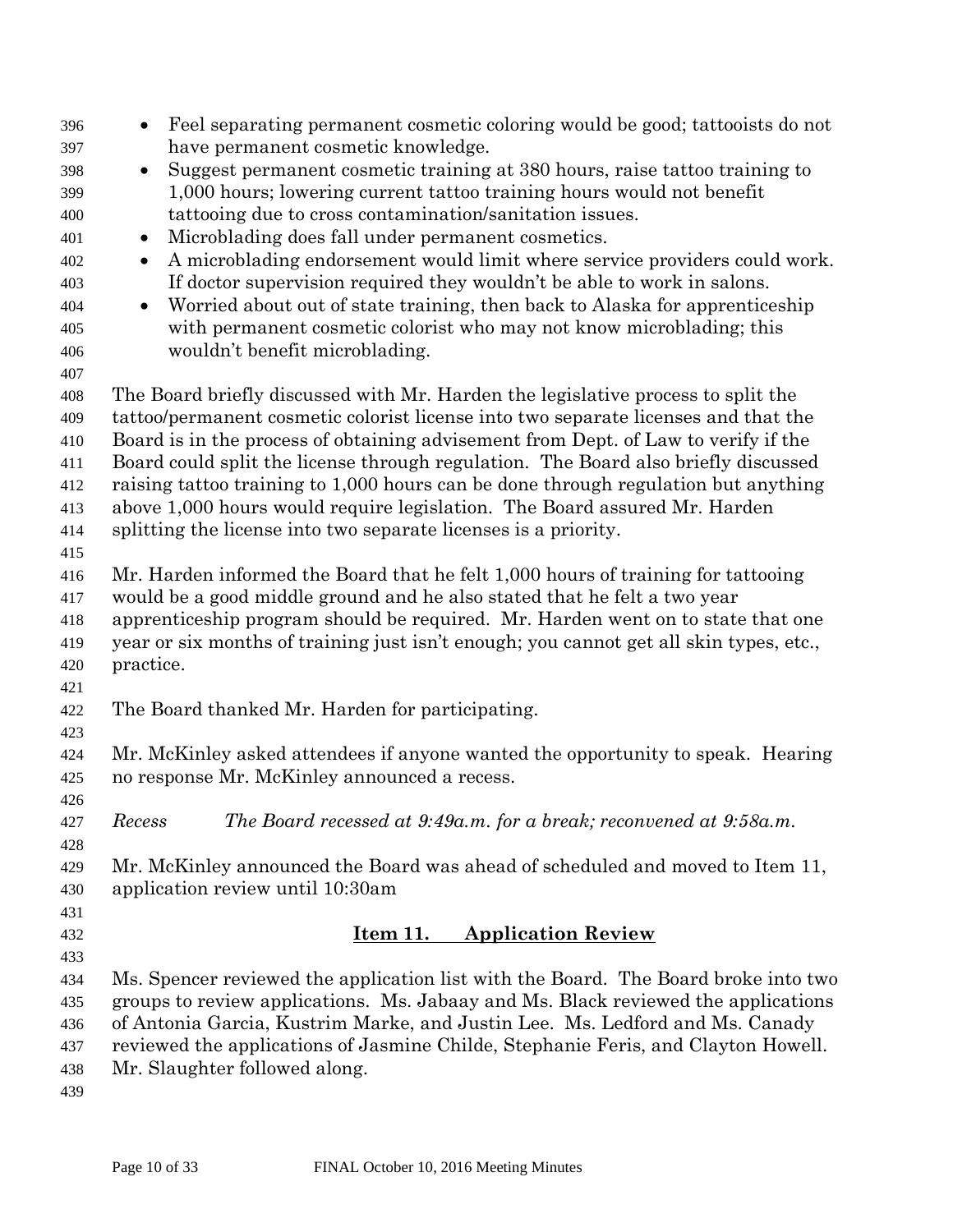| 440<br>441 | Mr. McKinley informed the Board that he would be recusing himself from reviewing<br>and voting on the applications of Clayton Howell and Jasmine Childe. Mr. |  |  |  |  |
|------------|--------------------------------------------------------------------------------------------------------------------------------------------------------------|--|--|--|--|
| 442        | McKinley went on to state the Ms. Childe has applied for a job at one of his shops                                                                           |  |  |  |  |
| 443        | and Mr. Howell had been in contact with him regarding his application process.                                                                               |  |  |  |  |
| 444        |                                                                                                                                                              |  |  |  |  |
| 445        | Antonia E. Garcia, Hairdresser by Examination with out of state                                                                                              |  |  |  |  |
| 446        | training                                                                                                                                                     |  |  |  |  |
| 447        |                                                                                                                                                              |  |  |  |  |
| 448        | Ms. Black and Ms. Jabaay reviewed the application of Antonia Garcia and reported                                                                             |  |  |  |  |
| 449        | to the Board that Ms. Garcia had completed 1600 hours of training and qualified for                                                                          |  |  |  |  |
| 450        | the California State Board practical and written examinations in 2010; however Ms.                                                                           |  |  |  |  |
| 451        | Garcia never took examinations in California and was never issued a license by the                                                                           |  |  |  |  |
| 452        | California Board. Ms. Jabaay informed the Board that documentation of training                                                                               |  |  |  |  |
| 453        | provided from the State of California did not reflect any practical/hands on                                                                                 |  |  |  |  |
| 454        | operations just the completion of hours. The group informed the Board that the                                                                               |  |  |  |  |
| 455        | school, James Albert School of Cosmetology, was closed however the California                                                                                |  |  |  |  |
| 456        | State Board and the Bureau for Private Postsecondary Education (California) had                                                                              |  |  |  |  |
| 457        | provided proof of 1600 hours. Ms. Jabaay stated that the documentation of                                                                                    |  |  |  |  |
| 458        | training did not reflect the training or examination requirements of 12 AAC 09.160                                                                           |  |  |  |  |
| 459        | and 12 AAC 09.090 had not been met.                                                                                                                          |  |  |  |  |
| 460        |                                                                                                                                                              |  |  |  |  |
| 461        | On a motion duly made by Mitch Black, seconded by Jeannine                                                                                                   |  |  |  |  |
| 462        | Jabaay, and approved unanimously, it was                                                                                                                     |  |  |  |  |
| 463        |                                                                                                                                                              |  |  |  |  |
| 464        | <b>RESOLVED</b> to deny the examination application of Antonia                                                                                               |  |  |  |  |
| 465        | E. Garcia as the training requirements of 12 AAC 09.160 had                                                                                                  |  |  |  |  |
| 466        | not been met. The 1600 hours of training completed in                                                                                                        |  |  |  |  |
| 467        | California would be accepted, an additional 50 hours of                                                                                                      |  |  |  |  |
| 468        | school or the apprentice equivalent would need to be                                                                                                         |  |  |  |  |
| 469        | completed along with all required practical operations. If Ms.                                                                                               |  |  |  |  |
| 470        | Garcia could have the California Board or the Bureau for                                                                                                     |  |  |  |  |
| 471        | <b>Private Postsecondary Education provide official</b>                                                                                                      |  |  |  |  |
| 472        | documentation of practical/hands on operations licensing                                                                                                     |  |  |  |  |
| 473        | staff would reevaluate what practical operations would need                                                                                                  |  |  |  |  |
| 474        | to be completed in accordance with 12 AAC 09.160.                                                                                                            |  |  |  |  |
| 475        |                                                                                                                                                              |  |  |  |  |
| 476        | The Board thanked Ms. Black and Ms. Jabaay for a thorough review of this                                                                                     |  |  |  |  |
| 477        | application.                                                                                                                                                 |  |  |  |  |
| 478        |                                                                                                                                                              |  |  |  |  |
| 479        | Mr. McKinley asked the Board if they would like further discussion on this motion;                                                                           |  |  |  |  |

hearing none, Mr. McKinley requested a roll call vote.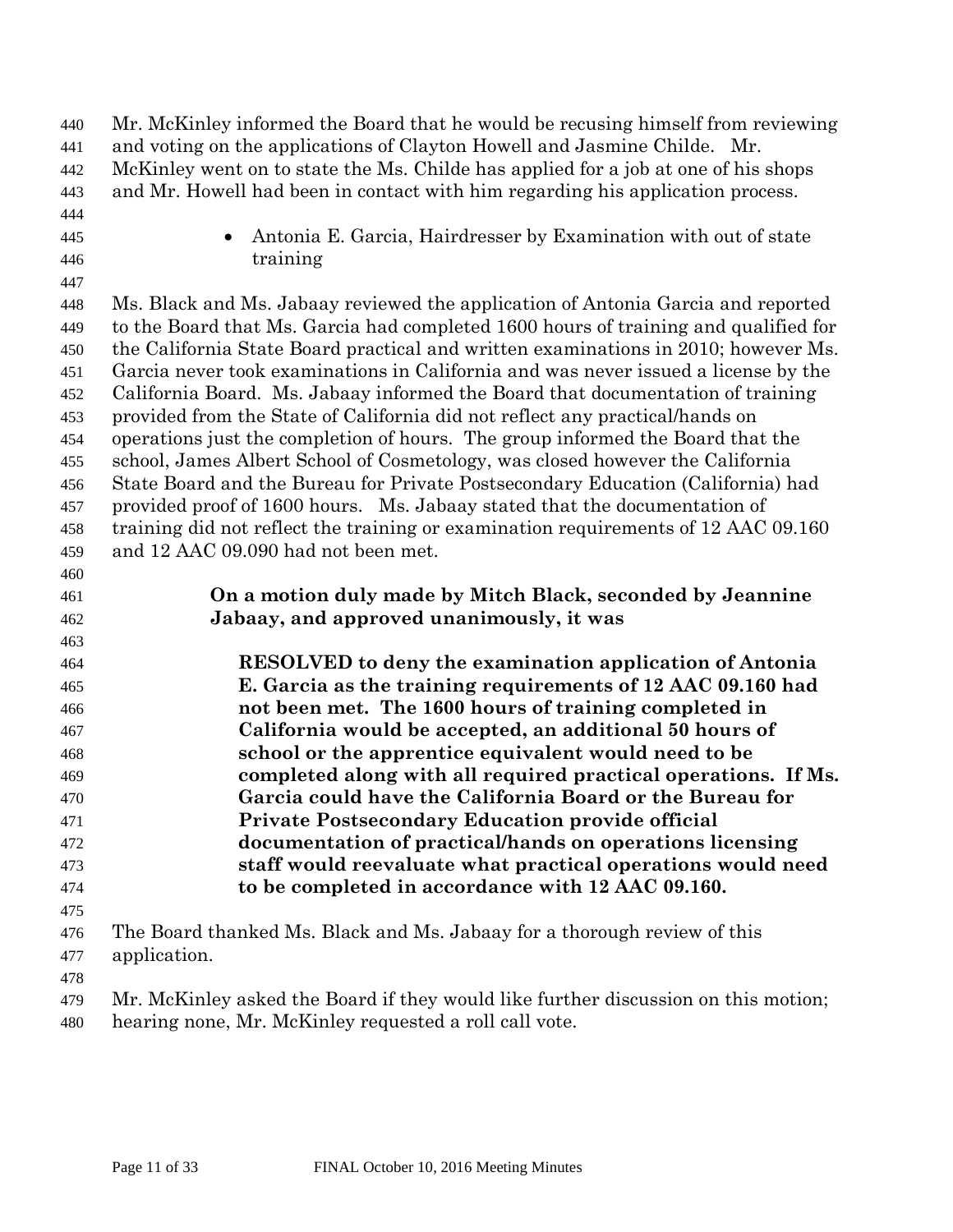| 481        |                                                                                                                           | <b>Roll Call Vote</b> |                |                |  |  |
|------------|---------------------------------------------------------------------------------------------------------------------------|-----------------------|----------------|----------------|--|--|
| 482        |                                                                                                                           |                       |                |                |  |  |
| 483        | <b>NAME</b>                                                                                                               | <b>YES</b>            | N <sub>O</sub> | <b>ABSTAIN</b> |  |  |
| 484        | <b>Kevin McKinley</b>                                                                                                     | X                     |                |                |  |  |
| 485        | Jeannine Jabaay                                                                                                           | X                     |                |                |  |  |
| 486        | <b>Derrick Slaughter</b>                                                                                                  | $\mathbf X$           |                |                |  |  |
| 487        | <b>Glenda Ledford</b>                                                                                                     | X                     |                |                |  |  |
| 488        | <b>Mae Canady</b>                                                                                                         | X                     |                |                |  |  |
| 489        | <b>Mitch Black</b>                                                                                                        | X                     |                |                |  |  |
| 490        |                                                                                                                           |                       |                |                |  |  |
| 491        | THE MOTION PASSED BY A UNANIMOUS VOTE.                                                                                    |                       |                |                |  |  |
| 492        |                                                                                                                           |                       |                |                |  |  |
| 493        | Kushtrim Marke, Barber by Examination, out of country training<br>$\bullet$                                               |                       |                |                |  |  |
| 494        |                                                                                                                           |                       |                |                |  |  |
| 495        | Ms. Black and Ms. Jabaay reviewed the application of Kushtrim Marke and                                                   |                       |                |                |  |  |
| 496        | reported to the Board that Mr. Marke had completed the training required in                                               |                       |                |                |  |  |
| 497        | accordance with 12 AAC 09.160 including practical operations and should be                                                |                       |                |                |  |  |
| 498        | allowed to be scheduled for examinations. They also reported that licensure should                                        |                       |                |                |  |  |
| 499        | be granted once Mr. Marke passed examinations.                                                                            |                       |                |                |  |  |
| 500        |                                                                                                                           |                       |                |                |  |  |
| 501        | On a motion duly made by Jeannine Jabaay, seconded by Mitch                                                               |                       |                |                |  |  |
| 502        | Black, and approved unanimously, it was                                                                                   |                       |                |                |  |  |
| 503        |                                                                                                                           |                       |                |                |  |  |
| 504        | RESOLVED to accept the out of country training as meeting<br>the requirements of 12 AAC 09.160 and issue a barber license |                       |                |                |  |  |
| 505        |                                                                                                                           |                       |                |                |  |  |
| 506        | after passing the Alaska State Board practical and National                                                               |                       |                |                |  |  |
| 507        | written examinations for Kushtrim Marke.                                                                                  |                       |                |                |  |  |
| 508        |                                                                                                                           |                       |                |                |  |  |
| 509        | Mr. McKinley asked the Board if there was further discussion on this motion;                                              |                       |                |                |  |  |
| 510        | hearing none, Mr. McKinley requested a roll call vote.                                                                    |                       |                |                |  |  |
| 511        |                                                                                                                           |                       |                |                |  |  |
| 512        |                                                                                                                           | <b>Roll Call Vote</b> |                |                |  |  |
| 513        | <b>NAME</b>                                                                                                               | <b>YES</b>            | N <sub>O</sub> | <b>ABSTAIN</b> |  |  |
| 514<br>515 | <b>Derrick Slaughter</b>                                                                                                  | X                     |                |                |  |  |
| 516        | Jeannine Jabaay                                                                                                           | X                     |                |                |  |  |
| 517        | <b>Glenda Ledford</b>                                                                                                     | X                     |                |                |  |  |
| 518        | <b>Kevin McKinley</b>                                                                                                     | X                     |                |                |  |  |
| 519        | <b>Mae Canady</b>                                                                                                         | X                     |                |                |  |  |
| 520        | <b>Mitch Black</b>                                                                                                        | X                     |                |                |  |  |
| 521        |                                                                                                                           |                       |                |                |  |  |
| 522        | THE MOTION PASSED BY A UNANIMOUS VOTE.                                                                                    |                       |                |                |  |  |
| 523        |                                                                                                                           |                       |                |                |  |  |
|            |                                                                                                                           |                       |                |                |  |  |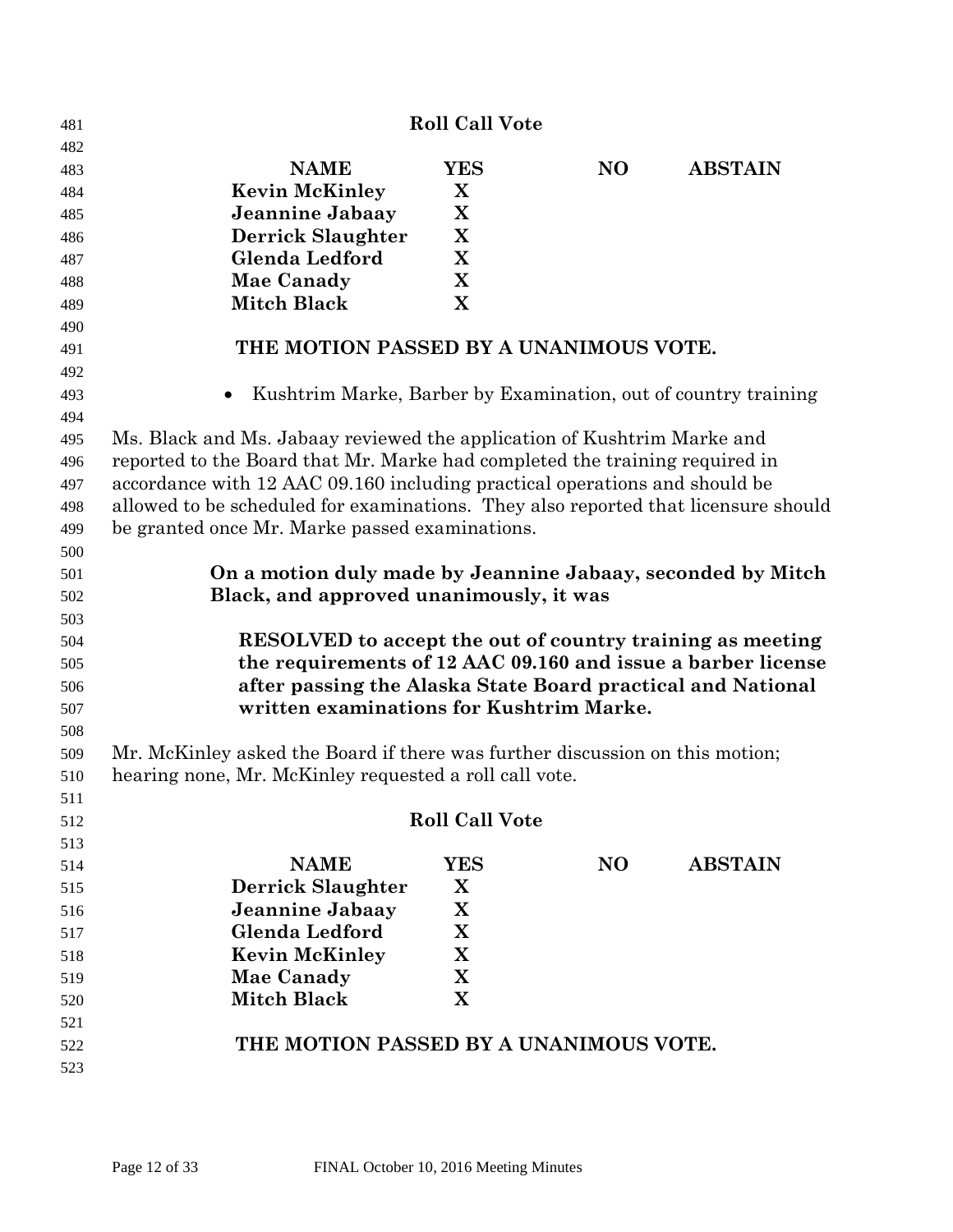| 524<br>525<br>526                      | Justin T. Lee, Tattoo/PC by Examination, out of state license and<br>$\bullet$<br>training                                                                                                                                                                                                                                                                               |                       |     |                |  |  |  |
|----------------------------------------|--------------------------------------------------------------------------------------------------------------------------------------------------------------------------------------------------------------------------------------------------------------------------------------------------------------------------------------------------------------------------|-----------------------|-----|----------------|--|--|--|
| 527<br>528<br>529                      | Ms. Black and Ms. Jabaay reviewed the application of Justin T. Lee and reported to<br>the Board that based on the Verification of Training form for training received<br>outside of Alaska, Mr. Lee had completed 325 hours which left him short 55 hours                                                                                                                |                       |     |                |  |  |  |
| 530<br>531                             | in accordance with 12 AAC 09.169.                                                                                                                                                                                                                                                                                                                                        |                       |     |                |  |  |  |
| 532<br>533<br>534<br>535<br>536<br>537 | The Board discussed the training verification form with Ms. Spencer. Ms. Spencer<br>informed the Board that the form does need updating as it only requests the base<br>curriculum requirements of 12 AAC 09.169 being a minimum of 130 specific theory<br>hours and 150 hours of practical operations but does not provide for the additional<br>100 hours of training. |                       |     |                |  |  |  |
| 538<br>539<br>540<br>541<br>542        | The Board requested this form be updated to reflect the additional 100 hours of<br>training which may be practical or theoretical training; once proof of additional<br>training is received, staff will send the application to the Board for review via mail<br>vote.                                                                                                  |                       |     |                |  |  |  |
| 543                                    | On a motion duly made by Jeannine Jabaay, seconded by Mitch                                                                                                                                                                                                                                                                                                              |                       |     |                |  |  |  |
| 544                                    | Black, and approved unanimously, it was                                                                                                                                                                                                                                                                                                                                  |                       |     |                |  |  |  |
| 545                                    |                                                                                                                                                                                                                                                                                                                                                                          |                       |     |                |  |  |  |
| 546                                    | <b>RESOLVED</b> to table the application for a tattoo/permanent                                                                                                                                                                                                                                                                                                          |                       |     |                |  |  |  |
| 547                                    | cosmetic colorist license by examination of Justin T. Lee until                                                                                                                                                                                                                                                                                                          |                       |     |                |  |  |  |
| 548                                    | documentation of an additional 55 hours of training, theory                                                                                                                                                                                                                                                                                                              |                       |     |                |  |  |  |
| 549                                    | or practical, is received. Once documentation is received,                                                                                                                                                                                                                                                                                                               |                       |     |                |  |  |  |
| 550                                    | this application will be sent for consideration via mail vote.                                                                                                                                                                                                                                                                                                           |                       |     |                |  |  |  |
| 551<br>552                             | Mr. McKinley asked the Board if there was further discussion on this motion;                                                                                                                                                                                                                                                                                             |                       |     |                |  |  |  |
| 553                                    | hearing none, Mr. McKinley requested a roll call vote.                                                                                                                                                                                                                                                                                                                   |                       |     |                |  |  |  |
| 554                                    |                                                                                                                                                                                                                                                                                                                                                                          |                       |     |                |  |  |  |
| 555                                    |                                                                                                                                                                                                                                                                                                                                                                          | <b>Roll Call Vote</b> |     |                |  |  |  |
| 556                                    |                                                                                                                                                                                                                                                                                                                                                                          |                       |     |                |  |  |  |
| 557                                    | <b>NAME</b>                                                                                                                                                                                                                                                                                                                                                              | <b>YES</b>            | NO. | <b>ABSTAIN</b> |  |  |  |
| 558                                    | Jeannine Jabaay                                                                                                                                                                                                                                                                                                                                                          | X                     |     |                |  |  |  |
| 559                                    | <b>Glenda Ledford</b>                                                                                                                                                                                                                                                                                                                                                    | X                     |     |                |  |  |  |
| 560                                    | <b>Mae Canady</b>                                                                                                                                                                                                                                                                                                                                                        | X                     |     |                |  |  |  |
| 561                                    | <b>Mitch Black</b>                                                                                                                                                                                                                                                                                                                                                       | X                     |     |                |  |  |  |
| 562                                    | <b>Derrick Slaughter</b>                                                                                                                                                                                                                                                                                                                                                 | X                     |     |                |  |  |  |
| 563                                    | <b>Kevin McKinley</b>                                                                                                                                                                                                                                                                                                                                                    | X                     |     |                |  |  |  |
| 564                                    |                                                                                                                                                                                                                                                                                                                                                                          |                       |     |                |  |  |  |
| 565                                    | THE MOTION PASSED BY A UNANIMOUS VOTE.                                                                                                                                                                                                                                                                                                                                   |                       |     |                |  |  |  |
| 566                                    |                                                                                                                                                                                                                                                                                                                                                                          |                       |     |                |  |  |  |
| 567                                    | Jasmine R. Childe, Tattoo/PC by Examination, out of state training                                                                                                                                                                                                                                                                                                       |                       |     |                |  |  |  |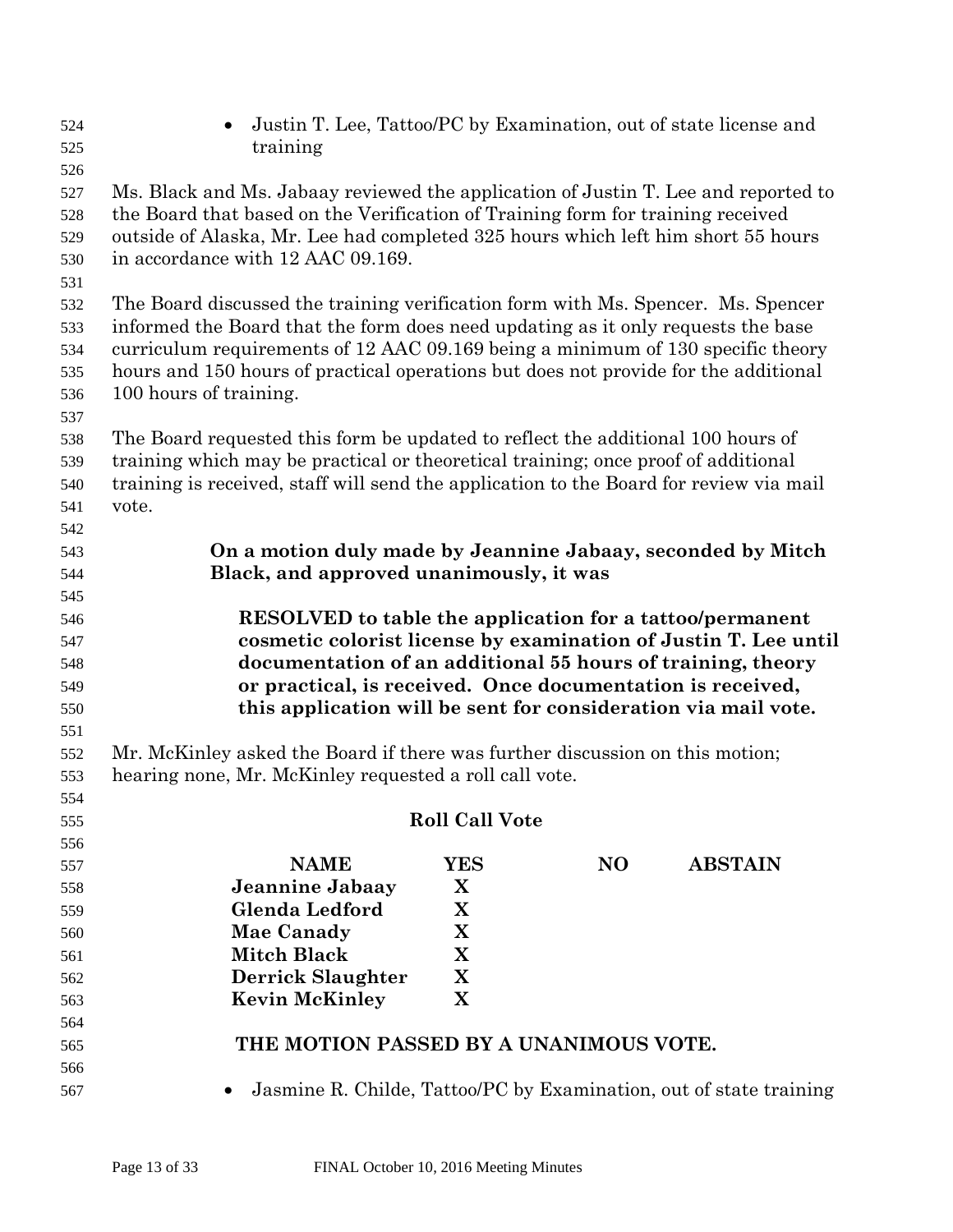| 568        | Ms. Ledford and Ms. Canady reviewed the application of Jasmine R. Childe and                                              |                       |                             |                |  |
|------------|---------------------------------------------------------------------------------------------------------------------------|-----------------------|-----------------------------|----------------|--|
| 569        | reported to the Board that based on the Verification of Training form for training                                        |                       |                             |                |  |
| 570        | received outside of Alaska, Ms. Childe had met the training requirements of 12 AAC                                        |                       |                             |                |  |
| 571        | 09.169, and had submitted a completed application.                                                                        |                       |                             |                |  |
| 572        |                                                                                                                           |                       |                             |                |  |
| 573        | On a motion duly made by Glenda Ledford, seconded by Mae                                                                  |                       |                             |                |  |
| 574        | Canady, and approved by a majority, it was                                                                                |                       |                             |                |  |
| 575        |                                                                                                                           |                       |                             |                |  |
| 576        |                                                                                                                           |                       |                             |                |  |
| 577        | RESOLVED to accept the out of state training as meeting the<br>requirements of 12 AAC 09.169 and issue a tattoo/permanent |                       |                             |                |  |
| 578        | cosmetic colorist license after passing the Alaska State Board                                                            |                       |                             |                |  |
| 579        | written examination for Jasmine R. Childe.                                                                                |                       |                             |                |  |
| 580        |                                                                                                                           |                       |                             |                |  |
| 581        | Mr. McKinley asked the Board if there was further discussion on this motion;                                              |                       |                             |                |  |
| 582        | hearing none, Mr. McKinley requested a roll call vote.                                                                    |                       |                             |                |  |
| 583        |                                                                                                                           |                       |                             |                |  |
| 584        |                                                                                                                           | <b>Roll Call Vote</b> |                             |                |  |
| 585        |                                                                                                                           |                       |                             |                |  |
| 586        | <b>NAME</b>                                                                                                               | <b>YES</b>            | N <sub>O</sub>              | <b>ABSTAIN</b> |  |
| 587        | <b>Glenda Ledford</b>                                                                                                     | X                     |                             |                |  |
| 588        | <b>Kevin McKinley</b>                                                                                                     |                       |                             | X              |  |
| 589        | Jeannine Jabaay                                                                                                           | X                     |                             |                |  |
|            | <b>Mae Canady</b>                                                                                                         | X                     |                             |                |  |
| 590<br>591 | <b>Derrick Slaughter</b>                                                                                                  | X                     |                             |                |  |
|            | <b>Mitch Black</b>                                                                                                        | X                     |                             |                |  |
| 592        |                                                                                                                           |                       |                             |                |  |
| 593        | THE MOTION PASSED BY A MAJORITY VOTE.                                                                                     |                       |                             |                |  |
| 594        |                                                                                                                           |                       |                             |                |  |
| 595        | Mr. McKinley informed the Board that it was now time for Item 8 and the Board                                             |                       |                             |                |  |
| 596        | would return to Item 11 later.                                                                                            |                       |                             |                |  |
| 597        |                                                                                                                           |                       |                             |                |  |
| 598        |                                                                                                                           |                       |                             |                |  |
| 599        | Item 8.                                                                                                                   |                       | <b>Investigative Report</b> |                |  |
| 600        |                                                                                                                           |                       |                             |                |  |
| 601        | Dawn Bundick, Investigator and Jeanette (Nina) Akers, Investigator Probation                                              |                       |                             |                |  |
| 602        | Monitor greeted the Board.                                                                                                |                       |                             |                |  |
| 603        |                                                                                                                           |                       |                             |                |  |
| 604        | Ms. Akers reviewed the Probation Report with the Board.                                                                   |                       |                             |                |  |
| 605        |                                                                                                                           |                       |                             |                |  |
| 606        | The Board asked Ms. Akers to confirm that Jessica Steel and Norene Nelson were                                            |                       |                             |                |  |
| 607        | going to be released from probation. Ms. Akers confirmed both Ms. Steele and Ms.                                          |                       |                             |                |  |
| 608        | Nelson had completed their probation period and requirements.                                                             |                       |                             |                |  |
| 609        |                                                                                                                           |                       |                             |                |  |
| 610        | The Board thanked Ms. Akers for her time.                                                                                 |                       |                             |                |  |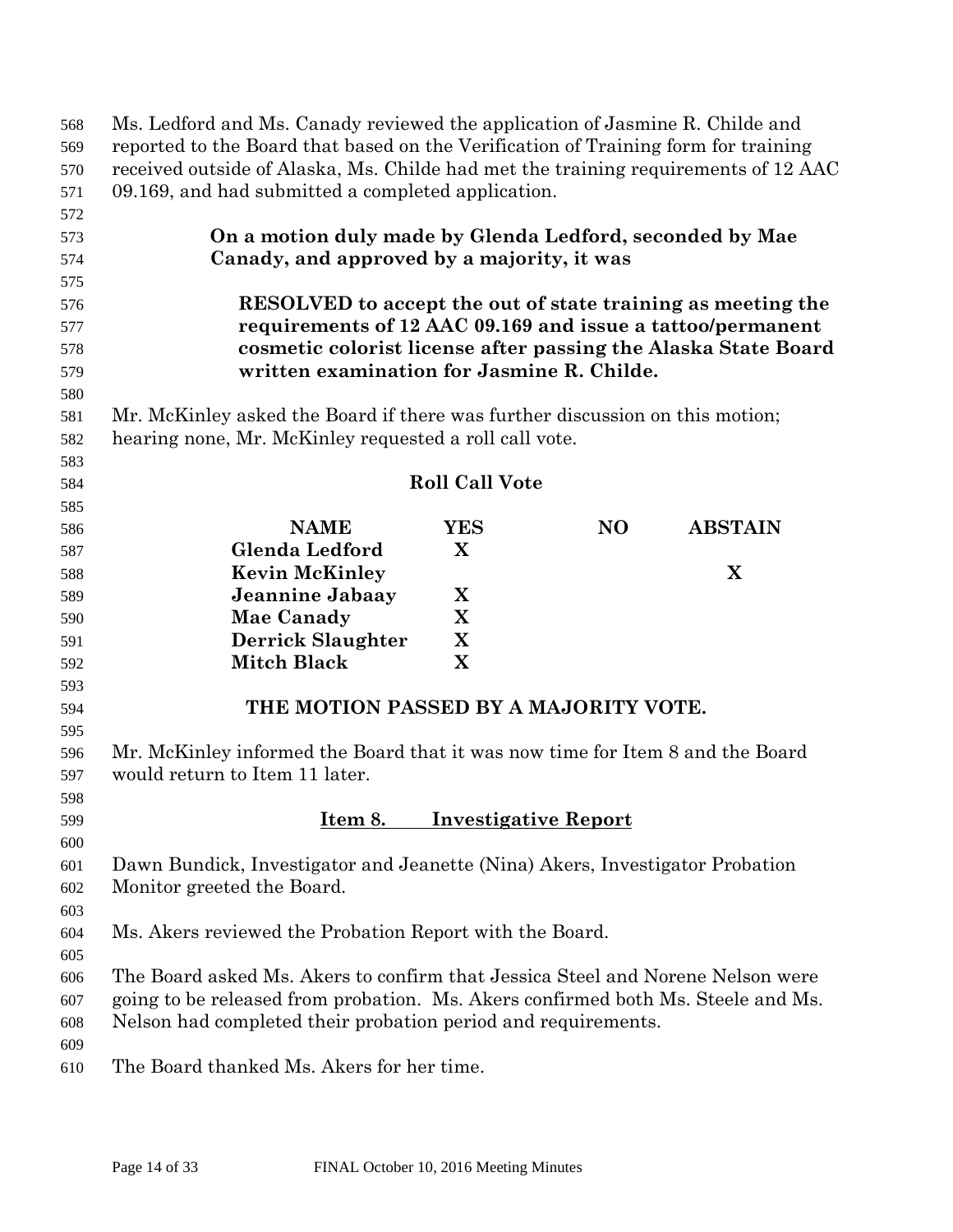| 611 | Ms. Bundick reviewed the Investigative and Litigation Reports with the Board and    |  |  |  |  |
|-----|-------------------------------------------------------------------------------------|--|--|--|--|
| 612 | informed them that there are currently 44 open cases and staff had closed 36 cases. |  |  |  |  |
| 613 |                                                                                     |  |  |  |  |
| 614 | Ms. Jabaay asked Ms. Bundick to explain what was meant by "unethical" for case      |  |  |  |  |
| 615 | 2016-00097. Ms. Bundick responded she was not certain but would provide the         |  |  |  |  |
| 616 | Board information later in the day.                                                 |  |  |  |  |
| 617 |                                                                                     |  |  |  |  |
| 618 | Ms. Ledford asked Ms. Bundick to explain what was meant by "incompetence" for       |  |  |  |  |
| 619 | case 2016-001030. Ms. Bundick responded that she was certain but would check        |  |  |  |  |
| 620 | and report back with this and the "unethical" information.                          |  |  |  |  |
| 621 |                                                                                     |  |  |  |  |
| 622 | Ms. Ledford asked Ms. Bundick in cases where there were supervision issues who      |  |  |  |  |
| 623 | was responsible and would receive fines if deemed necessary, supervisor and/or      |  |  |  |  |
| 624 | shop. Ms. Bundick responded that fines and other disciplinary actions would be      |  |  |  |  |
| 625 | levied against the supervisor not the shop. Ms. Jabaay asked whom the license       |  |  |  |  |
| 626 | violation would be applied to. Ms. Bundick stated the supervisor would have the     |  |  |  |  |
| 627 | violation.                                                                          |  |  |  |  |
| 628 |                                                                                     |  |  |  |  |
| 629 | On a motion duly made by Glenda Ledford, seconded by Mitch                          |  |  |  |  |
| 630 | Black, and approved unanimously, it was                                             |  |  |  |  |
| 631 |                                                                                     |  |  |  |  |
| 632 | <b>RESOLVED</b> to enter into Executive Session under the                           |  |  |  |  |
| 633 | authority of AS $44.62.310(C)$ to discuss with the investigator                     |  |  |  |  |
| 634 | the investigative report.                                                           |  |  |  |  |
| 635 |                                                                                     |  |  |  |  |
| 636 | The Board entered into executive session at 10:42 a.m., and returned from executive |  |  |  |  |
| 637 | session at 11:15 a.m.                                                               |  |  |  |  |
| 638 |                                                                                     |  |  |  |  |
| 639 | The Board asked Ms. Bundick if they should address the requests from Michele        |  |  |  |  |
| 640 | Christensen and Taci Pfingsten at this time. Ms. Bundick informed the Board that    |  |  |  |  |
| 641 | the requests would be addressed in order as the Board decided the consent           |  |  |  |  |
| 642 | agreements, etc.                                                                    |  |  |  |  |
| 643 |                                                                                     |  |  |  |  |
| 644 | On a motion duly made by Jeannine Jabaay, seconded by Mitch                         |  |  |  |  |
| 645 | Black, and approved by roll call vote, it was                                       |  |  |  |  |
| 646 |                                                                                     |  |  |  |  |
| 647 | <b>RESOLVED</b> to adopt the Consent Agreement as written for                       |  |  |  |  |
| 648 | case 2016-000017, Hoa T.V. Tran d/b/a Elegant Nails & Spa.                          |  |  |  |  |
| 649 |                                                                                     |  |  |  |  |
| 650 | Mr. McKinley asked the Board if they would like any further discussion.             |  |  |  |  |
| 651 |                                                                                     |  |  |  |  |
| 652 | Ms. Canady informed the Board that she would be abstaining from this case as she    |  |  |  |  |
| 653 | had been consulted by Investigative staff.                                          |  |  |  |  |
| 654 |                                                                                     |  |  |  |  |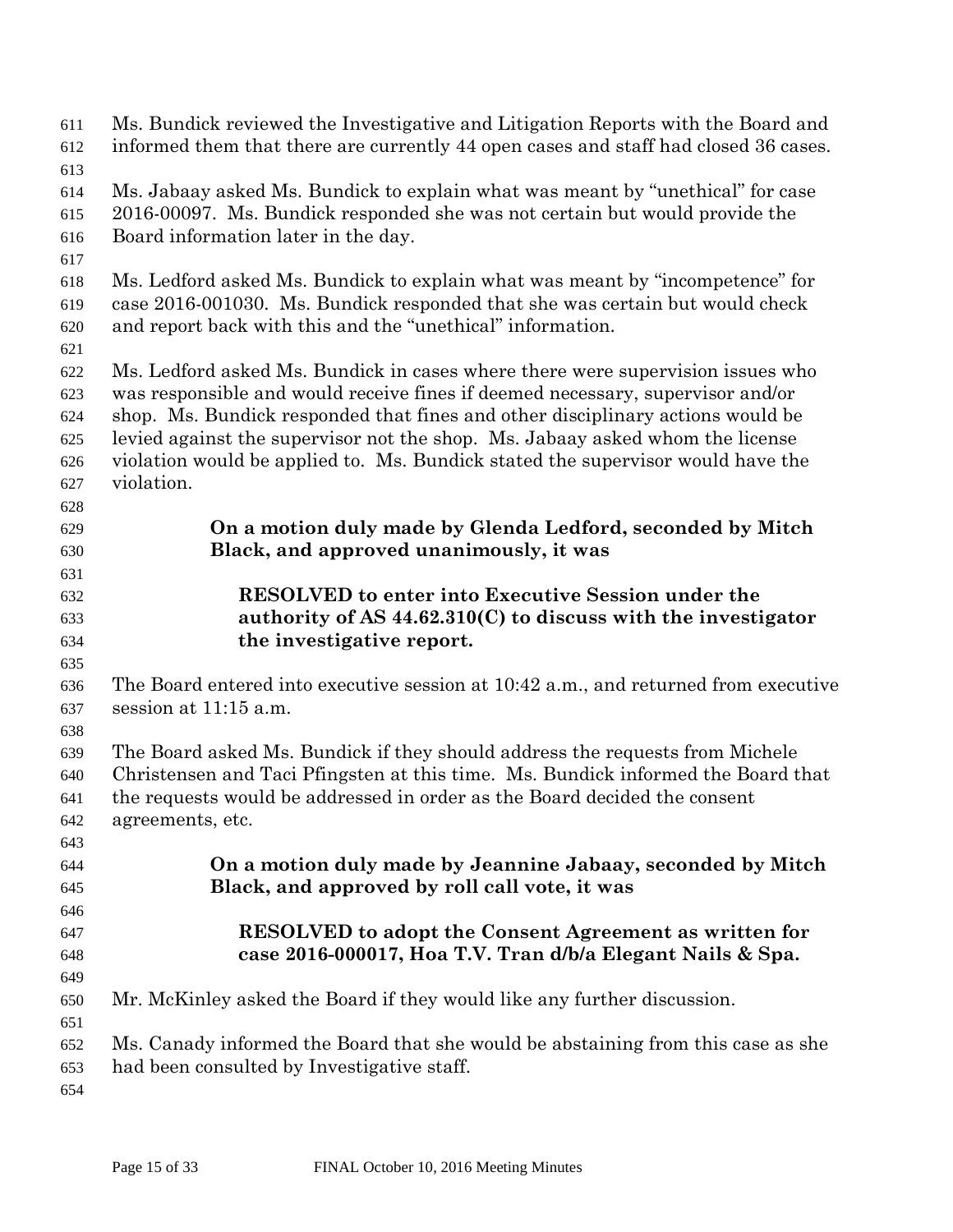| 655 | Mr. McKinley asked if the Board would like any further discussion; hearing none  |             |                |                                                                  |  |  |
|-----|----------------------------------------------------------------------------------|-------------|----------------|------------------------------------------------------------------|--|--|
| 656 | Mr. McKinley requested a roll call vote.                                         |             |                |                                                                  |  |  |
| 657 |                                                                                  |             |                |                                                                  |  |  |
| 658 | <b>Roll Call Vote</b>                                                            |             |                |                                                                  |  |  |
| 659 |                                                                                  |             |                |                                                                  |  |  |
| 660 | <b>NAME</b>                                                                      | <b>YES</b>  | N <sub>O</sub> | <b>ABSTAIN</b>                                                   |  |  |
| 661 | <b>Mitch Black</b>                                                               | X           |                |                                                                  |  |  |
| 662 | Jeannine Jabaay                                                                  | X           |                |                                                                  |  |  |
| 663 | <b>Derrick Slaughter</b>                                                         | X           |                |                                                                  |  |  |
| 664 | Glenda Ledford                                                                   | $\mathbf X$ |                |                                                                  |  |  |
| 665 | Mae Canady                                                                       |             |                | X                                                                |  |  |
| 666 | <b>Kevin McKinley</b>                                                            | X           |                |                                                                  |  |  |
| 667 |                                                                                  |             |                |                                                                  |  |  |
| 668 | THE MOTION PASSED BY A MAJORITY VOTE.                                            |             |                |                                                                  |  |  |
| 669 |                                                                                  |             |                |                                                                  |  |  |
| 670 |                                                                                  |             |                | On a motion duly made by Jeannine Jabaay, seconded by Glenda     |  |  |
| 671 | Ledford, and approved by roll call vote, it was                                  |             |                |                                                                  |  |  |
| 672 |                                                                                  |             |                |                                                                  |  |  |
| 673 |                                                                                  |             |                | <b>RESOLVED</b> to adopt the Imposition of Civil Fine as written |  |  |
| 674 | for case 2016-000442, Tina Tran.                                                 |             |                |                                                                  |  |  |
| 675 |                                                                                  |             |                |                                                                  |  |  |
| 676 | Mr. McKinley asked the Board if they would like any further discussion.          |             |                |                                                                  |  |  |
| 677 |                                                                                  |             |                |                                                                  |  |  |
| 678 | Ms. Canady informed the Board that she would be abstaining from this case as she |             |                |                                                                  |  |  |
| 679 | had been consulted by Investigative staff.                                       |             |                |                                                                  |  |  |
| 680 |                                                                                  |             |                |                                                                  |  |  |
| 681 | Mr. McKinley asked if the Board would like any further discussion; hearing none  |             |                |                                                                  |  |  |
| 682 | Mr. McKinley requested a roll call vote.                                         |             |                |                                                                  |  |  |
| 683 |                                                                                  |             |                |                                                                  |  |  |
| 684 | <b>Roll Call Vote</b>                                                            |             |                |                                                                  |  |  |
| 685 |                                                                                  |             |                |                                                                  |  |  |
| 686 | <b>NAME</b>                                                                      | YES         | N <sub>O</sub> | <b>ABSTAIN</b>                                                   |  |  |
| 687 | Glenda Ledford                                                                   | X           |                |                                                                  |  |  |
| 688 | <b>Kevin McKinley</b>                                                            | X           |                |                                                                  |  |  |
| 689 | Jeannine Jabaay                                                                  | X           |                |                                                                  |  |  |
| 690 | <b>Mae Canady</b>                                                                |             |                | X                                                                |  |  |
| 691 | <b>Derrick Slaughter</b>                                                         | X           |                |                                                                  |  |  |
| 692 | <b>Mitch Black</b>                                                               | X           |                |                                                                  |  |  |
| 693 |                                                                                  |             |                |                                                                  |  |  |
| 694 | THE MOTION PASSED BY A MAJORITY VOTE.                                            |             |                |                                                                  |  |  |
| 695 |                                                                                  |             |                |                                                                  |  |  |
| 696 |                                                                                  |             |                | On a motion duly made by Jeannine Jabaay, seconded by Glenda     |  |  |
| 697 | Ledford, and approved by roll call vote, it was                                  |             |                |                                                                  |  |  |
| 698 |                                                                                  |             |                |                                                                  |  |  |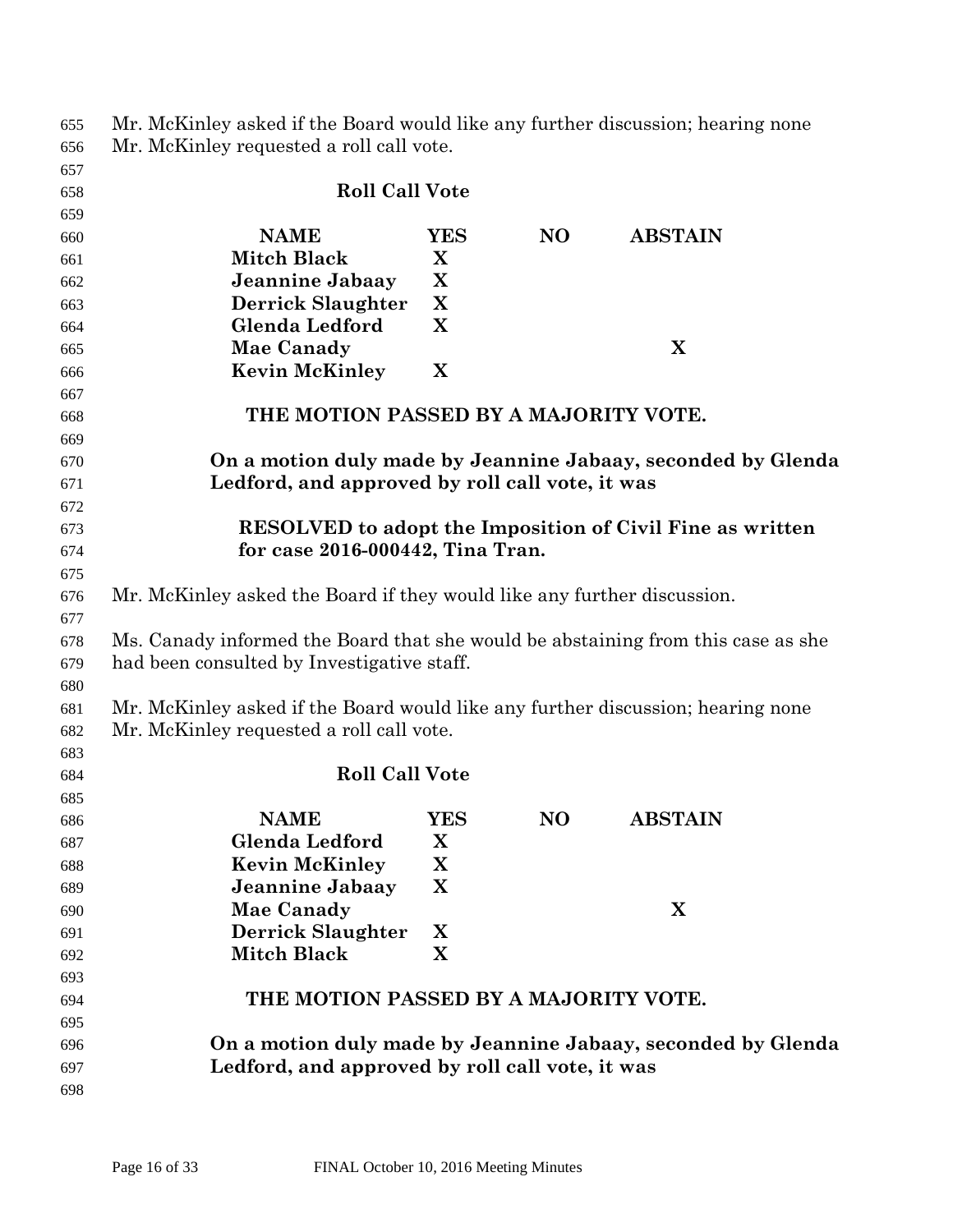| 699 | <b>RESOLVED</b> to adopt the Consent Agreement as written for                                                                       |             |                |                |  |
|-----|-------------------------------------------------------------------------------------------------------------------------------------|-------------|----------------|----------------|--|
| 700 | case 2016-000054, Taci Pfingsten d/b/a Hair Matters by Taci.                                                                        |             |                |                |  |
| 701 |                                                                                                                                     |             |                |                |  |
| 702 | Mr. McKinley asked if the Board would like any further discussion; hearing none                                                     |             |                |                |  |
| 703 | Mr. McKinley requested a roll call vote.                                                                                            |             |                |                |  |
| 704 |                                                                                                                                     |             |                |                |  |
| 705 | <b>Roll Call Vote</b>                                                                                                               |             |                |                |  |
| 706 |                                                                                                                                     |             |                |                |  |
| 707 | <b>NAME</b>                                                                                                                         | <b>YES</b>  | N <sub>O</sub> | <b>ABSTAIN</b> |  |
| 708 | <b>Mitch Black</b>                                                                                                                  | X           |                |                |  |
| 709 | <b>Kevin McKinley</b>                                                                                                               | X           |                |                |  |
| 710 | Mae Canady                                                                                                                          | X           |                |                |  |
| 711 | <b>Derrick Slaughter</b>                                                                                                            | X           |                |                |  |
| 712 | <b>Glenda Ledford</b>                                                                                                               | X           |                |                |  |
| 713 | Jeannine Jabaay                                                                                                                     | X           |                |                |  |
| 714 |                                                                                                                                     |             |                |                |  |
| 715 | THE MOTION PASSED BY A UNANIMOUS VOTE.                                                                                              |             |                |                |  |
| 716 |                                                                                                                                     |             |                |                |  |
| 717 | The Board reviewed the hardship request from Michele Christensen. The Board                                                         |             |                |                |  |
| 718 | asked Ms. Bundick if the surrender of Ms. Christensen's hairdresser license was                                                     |             |                |                |  |
| 719 |                                                                                                                                     |             |                |                |  |
|     | accepted would Ms. Christensen still need to pay any fines. Ms. Bundick responded<br>no additional fine payments would be required. |             |                |                |  |
| 720 |                                                                                                                                     |             |                |                |  |
| 721 | On a motion duly made by Jeannine Jabaay, seconded by Glenda                                                                        |             |                |                |  |
| 722 | Ledford, and approved by roll call vote, it was                                                                                     |             |                |                |  |
| 723 |                                                                                                                                     |             |                |                |  |
| 724 |                                                                                                                                     |             |                |                |  |
| 725 | <b>RESOLVED</b> to accept the surrender of licensure for case<br>2015-001106, Michele Christensen.                                  |             |                |                |  |
| 726 |                                                                                                                                     |             |                |                |  |
| 727 |                                                                                                                                     |             |                |                |  |
| 728 | Mr. McKinley asked if the Board would like any further discussion; hearing none<br>Mr. McKinley requested a roll call vote.         |             |                |                |  |
| 729 |                                                                                                                                     |             |                |                |  |
| 730 | <b>Roll Call Vote</b>                                                                                                               |             |                |                |  |
| 731 |                                                                                                                                     |             |                |                |  |
| 732 | <b>NAME</b>                                                                                                                         | YES         | <b>NO</b>      | <b>ABSTAIN</b> |  |
| 733 |                                                                                                                                     | X           |                |                |  |
| 734 | <b>Derrick Slaughter</b>                                                                                                            | X           |                |                |  |
| 735 | <b>Kevin McKinley</b>                                                                                                               | X           |                |                |  |
| 736 | Mae Canady<br><b>Mitch Black</b>                                                                                                    | $\mathbf X$ |                |                |  |
| 737 |                                                                                                                                     |             |                |                |  |
| 738 | Jeannine Jabaay<br><b>Glenda Ledford</b>                                                                                            | X<br>X      |                |                |  |
| 739 |                                                                                                                                     |             |                |                |  |
| 740 | THE MOTION PASSED BY A UNANIMOUS VOTE.                                                                                              |             |                |                |  |
| 741 |                                                                                                                                     |             |                |                |  |
| 742 |                                                                                                                                     |             |                |                |  |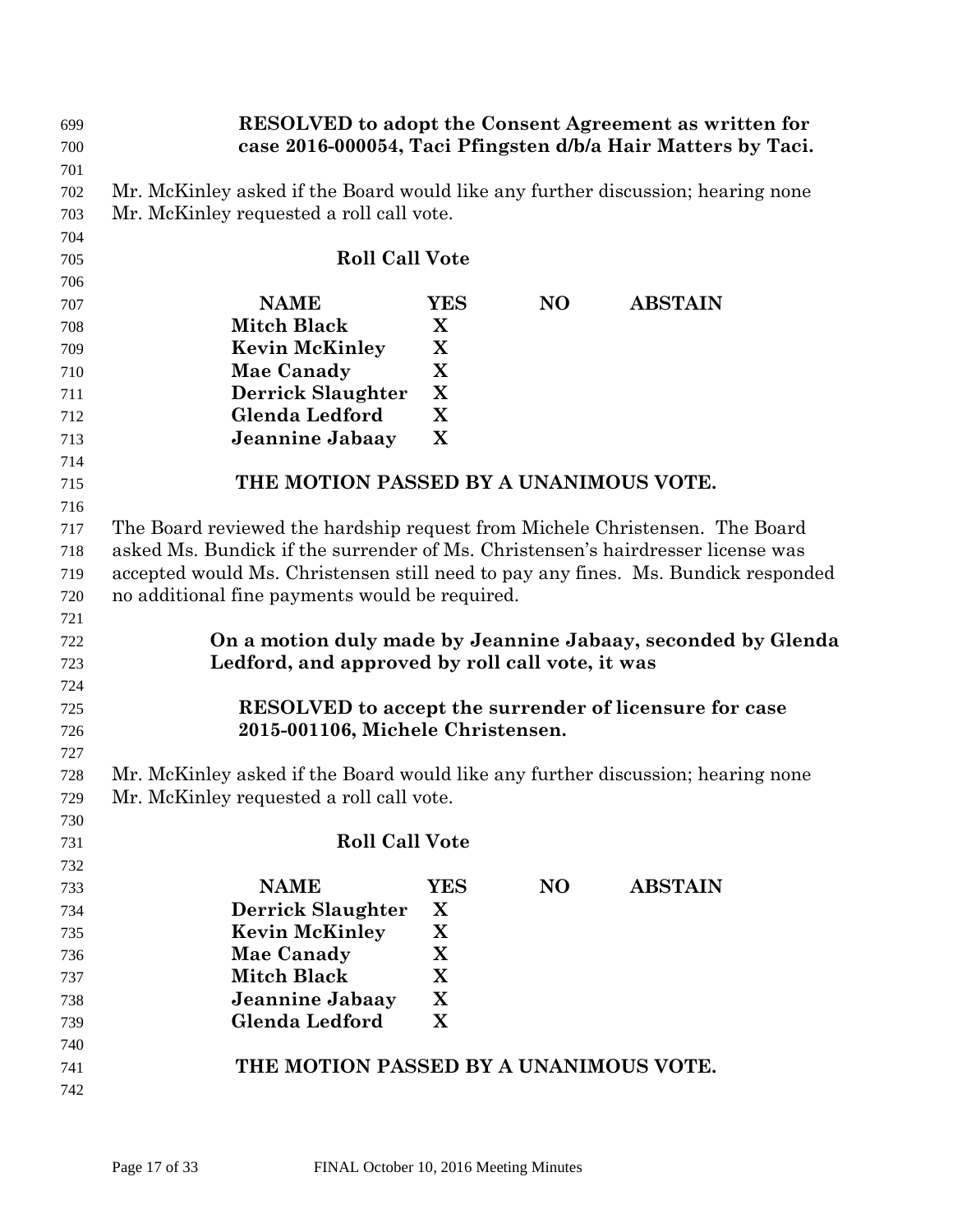| 743        | The Board reviewed the hardship request from Taci Pfingsten.                         |             |                |                |  |
|------------|--------------------------------------------------------------------------------------|-------------|----------------|----------------|--|
| 744        |                                                                                      |             |                |                |  |
| 745        | On a motion duly made by Jeannine Jabaay, seconded by Mitch                          |             |                |                |  |
| 746        | Black, and approved by roll call vote, it was                                        |             |                |                |  |
| 747        |                                                                                      |             |                |                |  |
| 748        | RESOLVED to extend the payment due date for case 2016-                               |             |                |                |  |
| 749        | 000054, Taci Pfingsten, for an additional 180 days, for a total                      |             |                |                |  |
| 750        | of 360 days.                                                                         |             |                |                |  |
| 751        |                                                                                      |             |                |                |  |
| 752        | Mr. McKinley asked if the Board would like any further discussion; hearing none      |             |                |                |  |
| 753        | Mr. McKinley requested a roll call vote.                                             |             |                |                |  |
| 754        |                                                                                      |             |                |                |  |
| 755        | <b>Roll Call Vote</b>                                                                |             |                |                |  |
| 756<br>757 | <b>NAME</b>                                                                          | YES         | N <sub>O</sub> | <b>ABSTAIN</b> |  |
| 758        | Jeannine Jabaay                                                                      | X           |                |                |  |
| 759        | <b>Derrick Slaughter</b>                                                             | $\mathbf X$ |                |                |  |
| 760        | <b>Kevin McKinley</b>                                                                | X           |                |                |  |
| 761        | <b>Mae Canady</b>                                                                    | X           |                |                |  |
| 762        | <b>Mitch Black</b>                                                                   | X           |                |                |  |
| 763        | Glenda Ledford                                                                       | X           |                |                |  |
| 764        |                                                                                      |             |                |                |  |
| 765        | THE MOTION PASSED BY A UNANIMOUS VOTE.                                               |             |                |                |  |
| 766        |                                                                                      |             |                |                |  |
| 767        | Al Kennedy, Senior Investigator greeted the Board and informed them that he had      |             |                |                |  |
| 768        | looked into Investigative staff conducting school inspections. Mr. Kennedy reported  |             |                |                |  |
| 769        | that if this was something the Board wanted Investigative staff to do they would     |             |                |                |  |
| 770        | need training since Investigative staff are not professionals in the industry and at |             |                |                |  |
| 771        | this time only check for student records, licenses, and time clocks. If this was     |             |                |                |  |
| 772        | something the Board would like to pursue, Investigative staff would need training    |             |                |                |  |
| 773        | relating to the nuts and bolts of what the Board requires of the schools.            |             |                |                |  |
| 774        |                                                                                      |             |                |                |  |
| 775        | Ms. Spencer stated that in accordance with 12 AAC 09.125 a Board member              |             |                |                |  |
| 776        | inspection of a school is required using provided check sheets. Ms. Spencer went on  |             |                |                |  |
| 777        | to state that having the knowledge that Investigative staff can go to a school and   |             |                |                |  |
| 778        | check for paperwork was a great relief.                                              |             |                |                |  |
| 779        |                                                                                      |             |                |                |  |
| 780        | Ms. Ledford stated that when DEC inspects a school they only require floorplans,     |             |                |                |  |
| 781        | footprint, and blueprints and they do not physically inspect the facility. Ms.       |             |                |                |  |
| 782        | Ledford went on to state that this process is also how DEC inspects shops. Ms.       |             |                |                |  |
| 783        | Ledford asked if schools will now need to submit floorplans, footprint, blueprints,  |             |                |                |  |
| 784        | etc., to Ms. Spencer along with their applications.                                  |             |                |                |  |
| 785        |                                                                                      |             |                |                |  |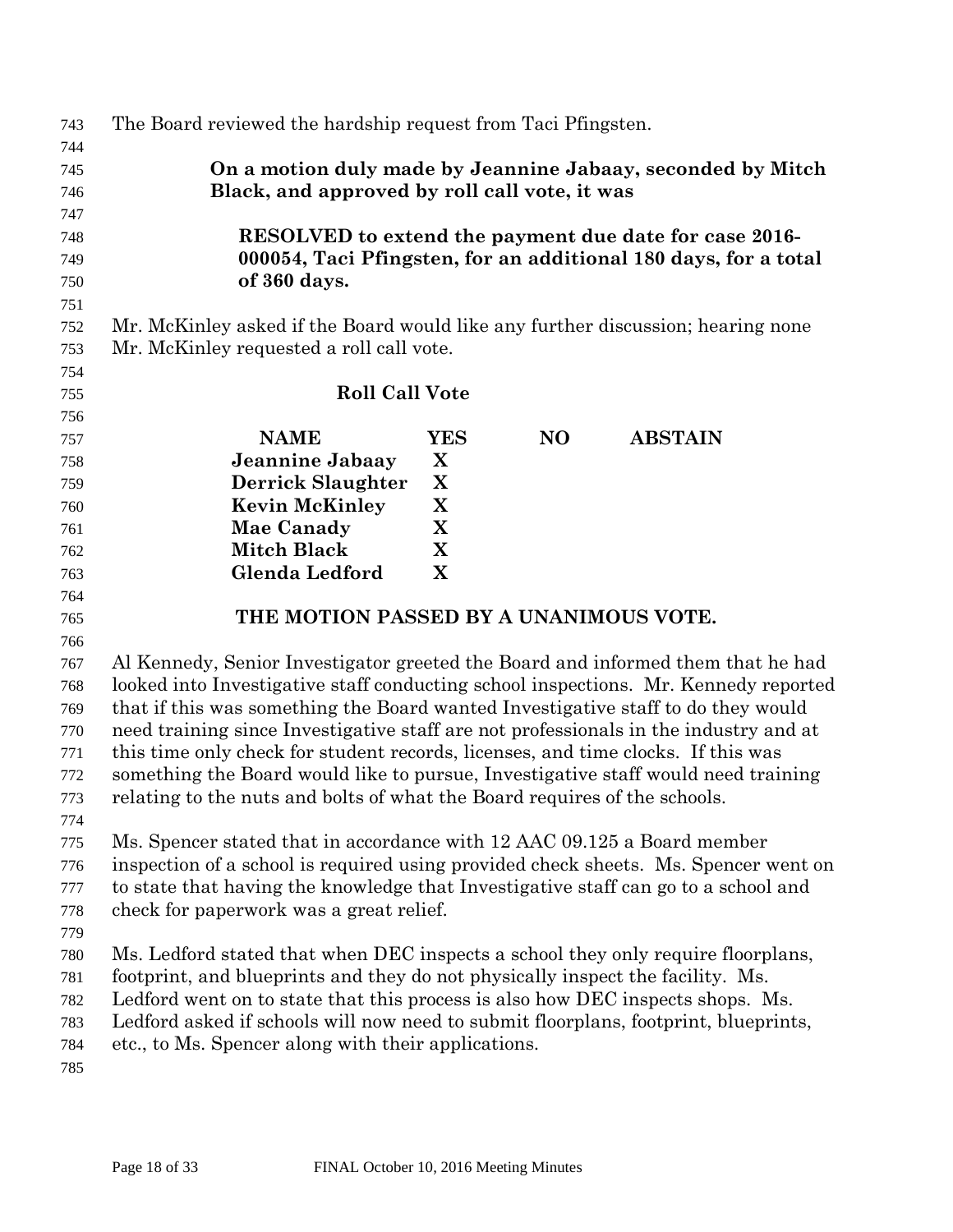| 786        | Ms. Spencer informed the Board that the current regulation 12 AAC 09.125 only          |  |  |  |
|------------|----------------------------------------------------------------------------------------|--|--|--|
| 787        | requires an exact description of the floor plan of the facility and with DEC no longer |  |  |  |
| 788        | inspecting, schools are allowed to submit the Affidavit of Compliance with 18 AAC      |  |  |  |
| 789        | 23 just like shops, as long as no tattooing/permanent cosmetic coloring or body        |  |  |  |
| 790        | piercing services are being provided.                                                  |  |  |  |
| 791        |                                                                                        |  |  |  |
| 792        | Ms. Spencer also referred the Board to Item 10 to review the proposed regulation       |  |  |  |
| 793        | addressing DEC no longer inspecting shops and schools and the formal adoption of       |  |  |  |
| 794        | the Affidavit of Compliance form.                                                      |  |  |  |
| 795        |                                                                                        |  |  |  |
| 796        | Ms. Black asked with the Affidavit of Compliance, are the Board and licensing staff    |  |  |  |
| 797        | taking applicants at their word that they have indeed met the ventilation              |  |  |  |
| 798        | requirements, sanitation requirements, etc. Ms. Spencer and Mr. Kennedy                |  |  |  |
| 799        | responded that yes, with the signature and notary requirement verbiage on the          |  |  |  |
| 800        | Affidavit of Compliance form, the Affidavit is treated as a sworn statement which if   |  |  |  |
| 801        | applicants are found to have signed fraudulently, license action(s) can be taken.      |  |  |  |
| 802        | Ms. Spencer assured the Board that the Affidavit of Compliance and regulations do      |  |  |  |
| 803        | not negate the requirements of the city/municipality requirements in place where a     |  |  |  |
| 804        | shop is physically located.                                                            |  |  |  |
| 805        |                                                                                        |  |  |  |
|            | The Board thanked Mr. Kennedy for his time and assistance with this issue.             |  |  |  |
| 806        |                                                                                        |  |  |  |
| 807<br>808 | Recess<br>The Board recessed at $11:30$ a.m.; reconvened at $11:33$ a.m.               |  |  |  |
| 809        |                                                                                        |  |  |  |
| 810        | Discussion and possible regulation project addressing<br>Item 9.                       |  |  |  |
| 811        | <u>licensure exemption for Native Cultural artists providing</u>                       |  |  |  |
| 812        | services and instruction.                                                              |  |  |  |
| 813        |                                                                                        |  |  |  |
| 814        | Ms. Spencer asked the Board if they had all reviewed and watched the news articles     |  |  |  |
| 815        | she had emailed regarding Stitching, the art of traditional Inuit tattooing. All       |  |  |  |
|            | Board members except Ms. Canady had reviewed the emailed information.                  |  |  |  |
| 816        |                                                                                        |  |  |  |
| 817        |                                                                                        |  |  |  |
| 818        | Ms. Chambers informed the Board that she was representing Deputy Commissioner          |  |  |  |
| 819        | Parady as he was unable to attend. Ms. Chambers informed the Board that the            |  |  |  |
| 820        | Division had been waiting on a formal request to grant an exemption for "cultural"     |  |  |  |
| 821        | arts; however as of this date, October 10, 2016 no formal request had been received.   |  |  |  |
| 822        |                                                                                        |  |  |  |
| 823        | The Board discussed a possible exemption for a possible future request.                |  |  |  |
| 824        |                                                                                        |  |  |  |
| 825        | Mr. McKinley stated he felt that if the person who was providing the service wanted    |  |  |  |
| 826        | to request an exemption the individual should not be flouting and clearly violating    |  |  |  |
| 827        | statutes and regulations by continuing to provide this service without proper          |  |  |  |
| 828        | licensing if they wanted to effect changes in licensing requirements or a possible     |  |  |  |
| 829        | exemption.                                                                             |  |  |  |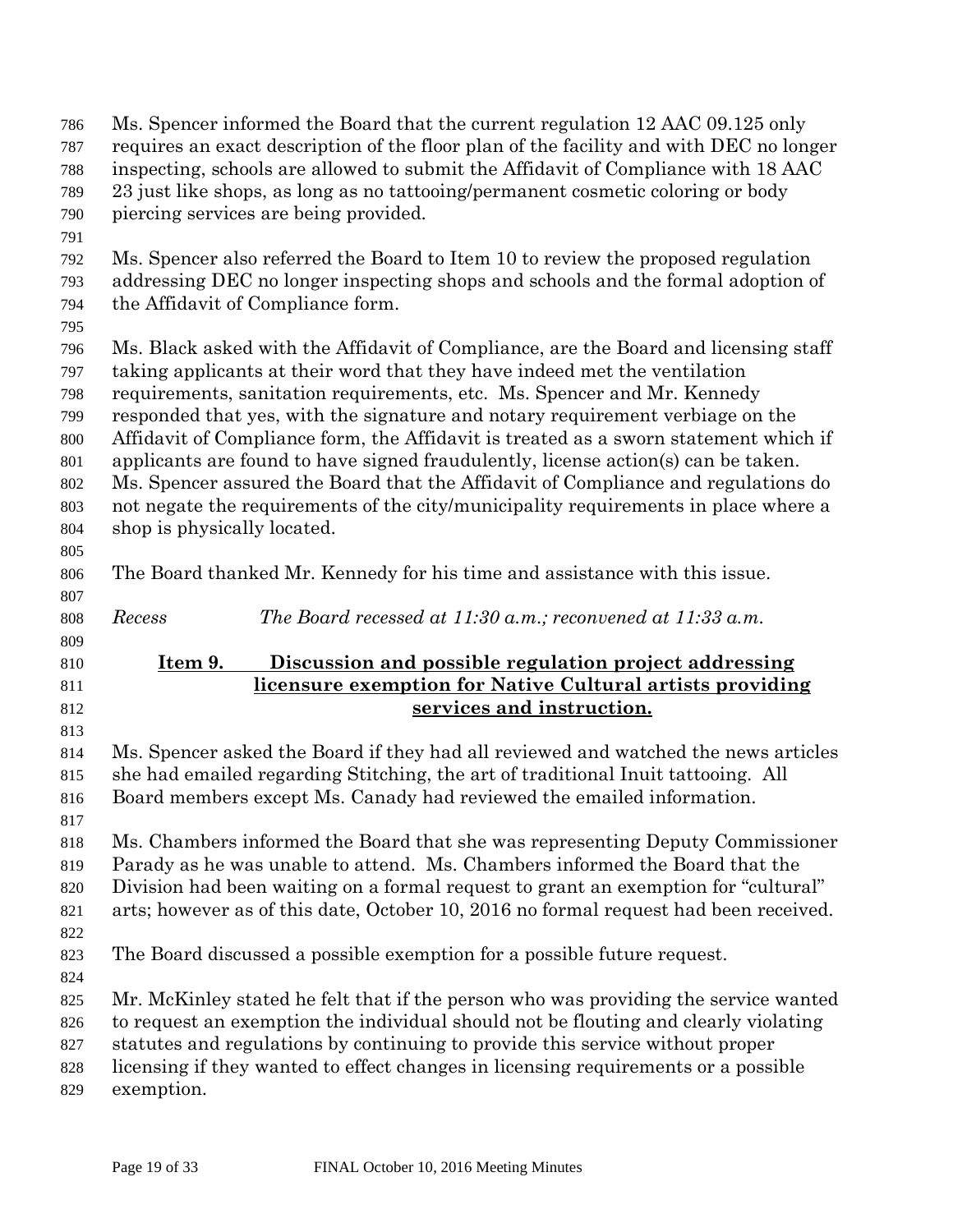Ms. Chambers stated she was not sure what the intent of the individual is. Mr. McKinley stated what is being reflected in the media reflects poor choices by the persons involved. The Board agreed with Mr. McKinley. Ms. Chambers advised the Board that they should continue this discussion and make possible action plan as this topic has strong political and cultural overtones which the Board should be prepared for and that it would be good for the Board to get ahead of this issue. Mr. Slaughter asked if the service provider would be using indigenous or modern tools to provide this service. Ms. Spencer responded that information provided via the media reflect metal needles, thread, and modern inks being used. Ms. Jabaay stated that Federal law provides protection for indigenous arts so would this issue fall under that law. Ms. Chambers responded that this was a declaration made by the United Nations and is not law. Mr. McKinley passed out an informational statement he had written outlining his concerns relating to granting an exemption. The Board read the provided handout. Ms. Ledford stated she felt this type of service falls under tattoo licensing and asked for Ms. Chambers opinion. Ms. Chambers responded that the tattooing/permanent cosmetic coloring statutes and regulations reflected that this service does fall under the tattoo/permanent cosmetic coloring license. Ms. Black asked if an exemption was given would it only allow indigenous people to have the service and would the service provider be paid for the service. Mr. McKinley asked the Board where they would draw the line, indigenous arts, and indigenous peoples. Ms. Chambers stated that at this time with no formal request this is just a theoretical discussion. Mr. McKinley stated the typical avenue for this type of exemption would be through Tribal government bodies; Mr. McKinley went on to state that he feels a Tribal government should govern this service as they do their medical/health care, which allows for an individual who holds a medical license in another state to provide services outside of that state on or in tribal lands/facilities without the need to obtain licensure in that other state. Mr. McKinley informed the Board that he felt with the information currently available for this service in this case, the provider wants a blanket exemption which will not provide for public safety/sanitation protections and it is the responsibility of the Board to protect the public.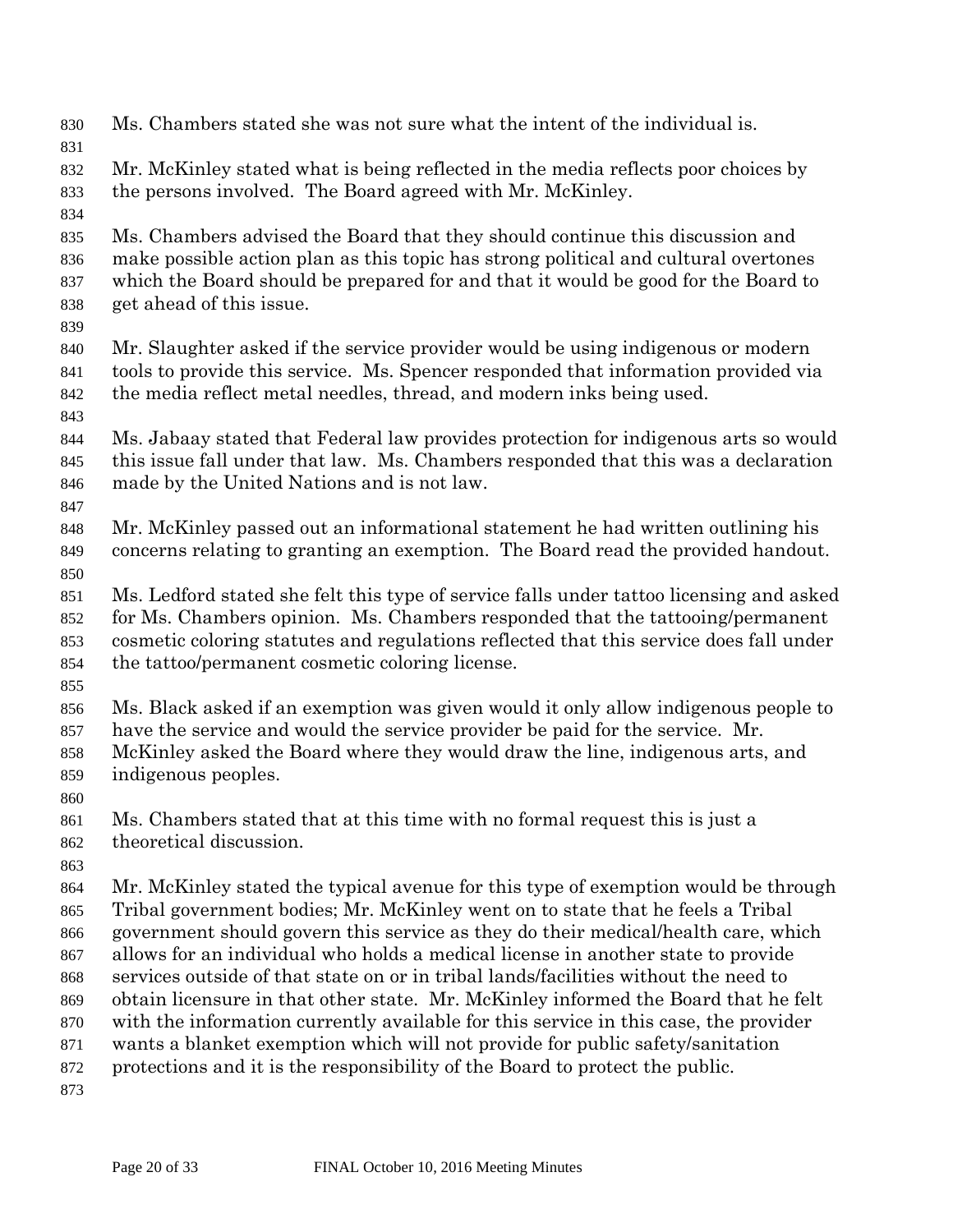| 874<br>875<br>876                                    | The Board agreed. Ms. Jabaay asked Ms. Chambers by what she meant by "getting"<br>ahead" of this issue. Ms. Chambers responded that the Board should remain aware<br>of this issue and that continuing this discussion would be beneficial.                                                                                                                                                                                                                             |
|------------------------------------------------------|-------------------------------------------------------------------------------------------------------------------------------------------------------------------------------------------------------------------------------------------------------------------------------------------------------------------------------------------------------------------------------------------------------------------------------------------------------------------------|
| 877<br>878<br>879<br>880                             | The Board thanked Ms. Chambers for her time and information on this topic and<br>assured her this discussion would continue.                                                                                                                                                                                                                                                                                                                                            |
| 881<br>882<br>883<br>884                             | Ms. Chambers informed the Board that their budget report would be available mid<br>next month and would be distributed for review. Mr. Chambers also stated that the<br>Division had received approval to hire additional licensing examiners so Ms.<br>Spencer may be receiving assistance at some point.                                                                                                                                                              |
| 885<br>886<br>887<br>888                             | Ms. Chambers reported that the Division was still working with PSI testing<br>services about this Boards examination administration.                                                                                                                                                                                                                                                                                                                                    |
| 889<br>890<br>891<br>892                             | Ms. Ledford informed Ms. Chambers that PSI had refused to sign a NIC<br>examination agreement; PSI is no longer an approved provider of NIC<br>examinations. Ms. Ledford suggested Prometric testing as another option.                                                                                                                                                                                                                                                 |
| 893                                                  | The Board thanked Ms. Chambers for her time and participation.                                                                                                                                                                                                                                                                                                                                                                                                          |
| 894<br>895<br>896                                    | Recess<br>The Board recessed at 12:07 p.m.; reconvened at 1:09 p.m.                                                                                                                                                                                                                                                                                                                                                                                                     |
| 897<br>898                                           | <b>Application Review, continued</b><br>$I$ tem 11.                                                                                                                                                                                                                                                                                                                                                                                                                     |
| 899<br>900<br>901<br>902                             | Stephanie Feris, Tattoo/PC by Examination, out of state license and<br>training                                                                                                                                                                                                                                                                                                                                                                                         |
| 903<br>904<br>905<br>906<br>907<br>908               | Ms. Ledford and Ms. Black reviewed the application of Stephanie Feris and<br>reported to the Board that based on the Verification of Training form for training<br>received at Boca-Ta-2 School of Permanent Make Up, Ms. Feris had completed 118<br>hours of training and had not completed the practical operations required by 12<br>AAC 09.169 and does not qualify for examination in accordance with 12 AAC<br>09.086.                                            |
| 909<br>910<br>911<br>912<br>913<br>914<br>915<br>916 | The Board asked Ms. Spencer if there was any other documentation of training.<br>Ms. Spencer informed the Board that there was syllabus/curriculum documentation<br>provided, however she had not been able to find practical operation information.<br>Ms. Spencer also stated that Ms. Feris holds a current tattoo artist license issued by<br>the Florida Dept. of Health and had also been issued a temporary permit for Alaska<br>based on the Florida licensing. |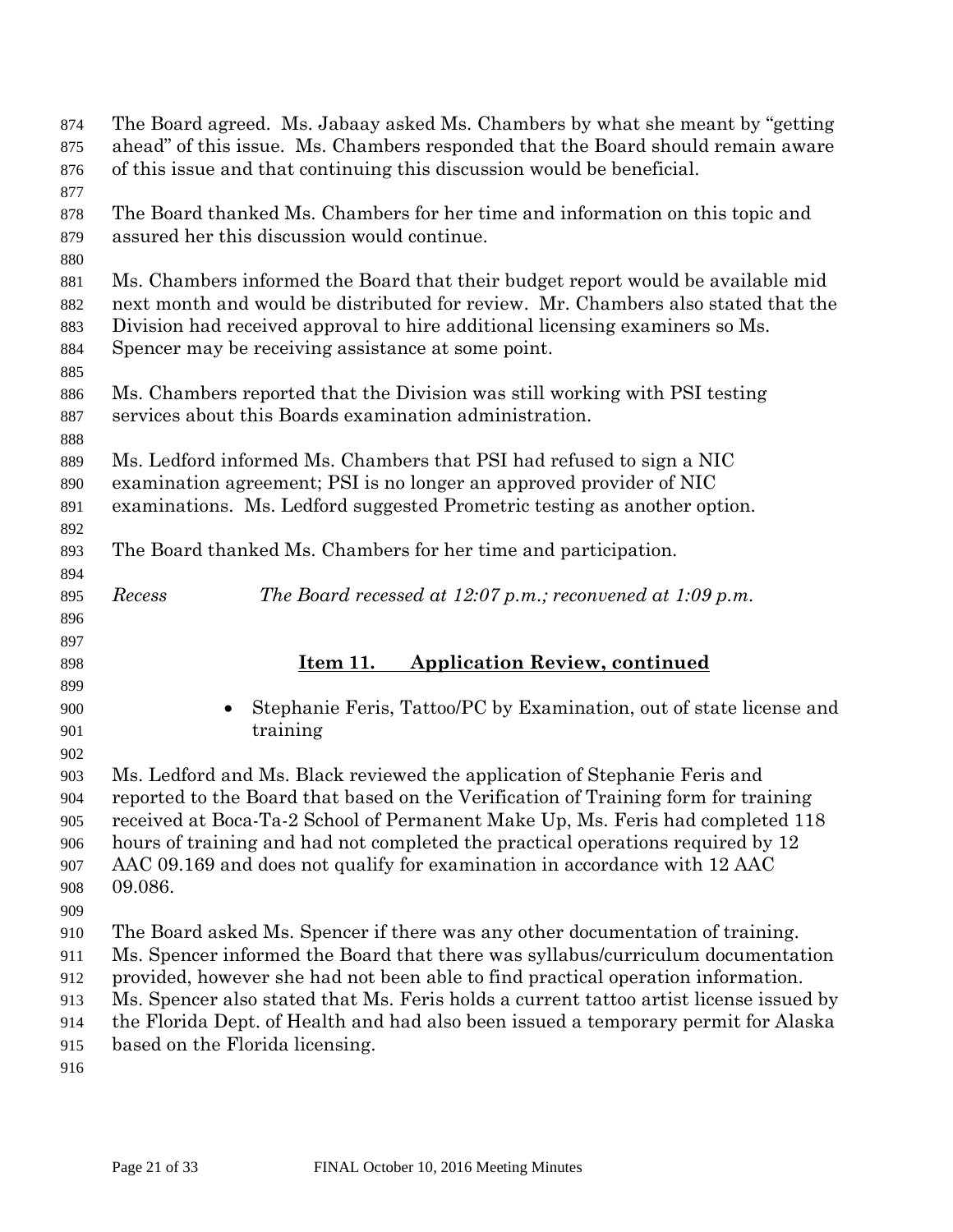| 917 | On a motion duly made by Glenda Ledford, seconded by                                 |                       |                |                |
|-----|--------------------------------------------------------------------------------------|-----------------------|----------------|----------------|
| 918 | Jeannine Jabaay, and approved unanimously, it was                                    |                       |                |                |
| 919 |                                                                                      |                       |                |                |
| 920 | <b>RESOLVED</b> to deny the application of Stephanie N. Feris as                     |                       |                |                |
| 921 | the minimum training requirements of 12 AAC 09.169 had not                           |                       |                |                |
| 922 | been met. The 118 hours of training completed in Florida                             |                       |                |                |
| 923 | would be accepted and applied towards additional training.                           |                       |                |                |
| 924 | An additional 262 hours of training would need to be                                 |                       |                |                |
| 925 | completed along with all required practical operations of 12                         |                       |                |                |
| 926 | AAC 09.169. Once required training was completed Ms. Feris                           |                       |                |                |
| 927 | could be scheduled for the written examination.                                      |                       |                |                |
| 928 |                                                                                      |                       |                |                |
| 929 | Mr. McKinley asked the Board if they further discussion on this motion; hearing      |                       |                |                |
| 930 | none, Mr. McKinley requested a roll call vote.                                       |                       |                |                |
| 931 |                                                                                      |                       |                |                |
| 932 |                                                                                      | <b>Roll Call Vote</b> |                |                |
| 933 |                                                                                      |                       |                |                |
| 934 | <b>NAME</b>                                                                          | YES                   | N <sub>O</sub> | <b>ABSTAIN</b> |
| 935 | <b>Mae Canady</b>                                                                    | X                     |                |                |
| 936 | <b>Kevin McKinley</b>                                                                | X                     |                |                |
| 937 | <b>Mitch Black</b>                                                                   | X                     |                |                |
| 938 | Glenda Ledford                                                                       | X                     |                |                |
| 939 | Jeannine Jabaay                                                                      | X                     |                |                |
| 940 | <b>Derrick Slaughter</b>                                                             | X                     |                |                |
| 941 |                                                                                      |                       |                |                |
| 942 | THE MOTION PASSED BY A UNANIMOUS VOTE.                                               |                       |                |                |
| 943 |                                                                                      |                       |                |                |
| 944 | Clayton Howell, Tattoo/PC by Waiver of Examination, out of state                     |                       |                |                |
| 945 | license and training                                                                 |                       |                |                |
| 946 |                                                                                      |                       |                |                |
| 947 | Ms. Black and Ms. Ledford reviewed the application of Clayton D. Howell and          |                       |                |                |
| 948 | reported to the Board that based on the Verification of Training form for training   |                       |                |                |
| 949 | received outside of Alaska, Mr. Howell had exceeded the training requirements of     |                       |                |                |
| 950 | 12 AAC 09.169, however they asked Ms. Spencer about the September 8, 2016 email      |                       |                |                |
| 951 | from Mr. Howell pertaining to his mentor passing away during 2009; they asked if     |                       |                |                |
| 952 | the trainer is deceased, is it acceptable for another person to complete the         |                       |                |                |
| 953 | Verification of Training form. Ms. Spencer responded that she felt it was acceptable |                       |                |                |
| 954 | to have another individual complete the form in this case; Ms. Spencer informed the  |                       |                |                |
| 955 | Board that the Division was the keeper of school and apprenticeship paper work,      |                       |                |                |
| 956 | monthly reports, completion and termination documentation, and that if an            |                       |                |                |
| 957 | applicant requested a form like the Verification of Training form be completed she   |                       |                |                |
| 958 | could do that as the records were available.                                         |                       |                |                |
| 959 |                                                                                      |                       |                |                |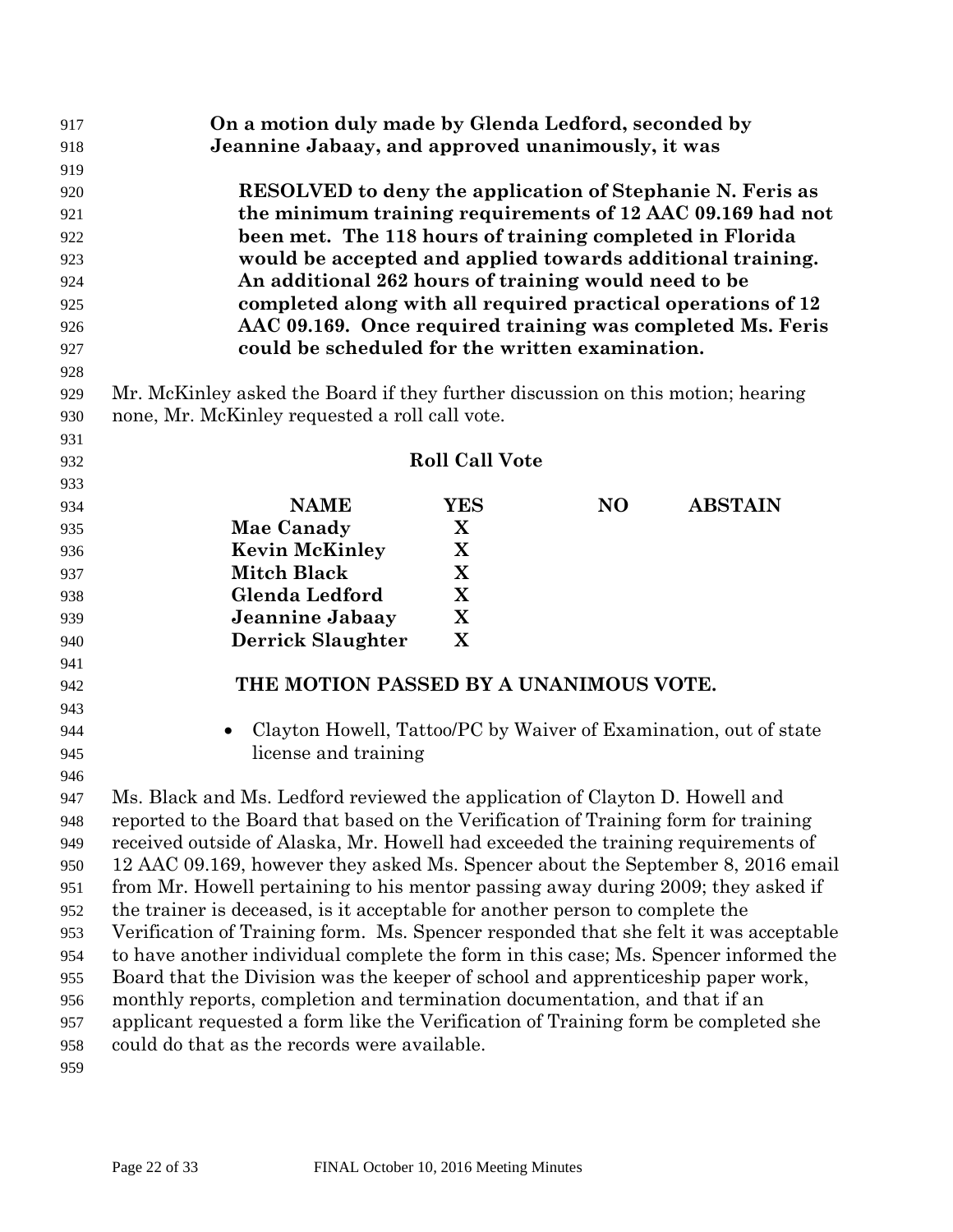| 960  | Ms. Black and Ms. Ledford also reported Mr. Howell had taken a written Body Art    |  |  |
|------|------------------------------------------------------------------------------------|--|--|
| 961  | Sanitation written examination to qualify for his Nevada license. The Board agreed |  |  |
| 962  | that the Nevada examination was acceptable as it met the requirements of AS        |  |  |
| 963  | $08.13.080(d)(2)$ .                                                                |  |  |
| 964  |                                                                                    |  |  |
| 965  | On a motion duly made by Glenda Ledford, seconded by Mitch                         |  |  |
| 966  | Black, and approved by roll call vote, it was                                      |  |  |
| 967  |                                                                                    |  |  |
| 968  | <b>RESOLVED</b> to accept the out of state training and Nevada                     |  |  |
| 969  | written examination as meeting the requirements of 12 AAC                          |  |  |
| 970  | 09.169 and 12 AAC 09.088 and issue a tattoo/permanent                              |  |  |
| 971  | cosmetic colorist license for Clayton D. Howell.                                   |  |  |
| 972  |                                                                                    |  |  |
| 973  | Mr. McKinley asked the Board if they further discussion on this motion; hearing    |  |  |
| 974  | none, Mr. McKinley requested a roll call vote.                                     |  |  |
| 975  |                                                                                    |  |  |
| 976  | <b>Roll Call Vote</b>                                                              |  |  |
| 977  |                                                                                    |  |  |
| 978  | <b>YES</b><br>N <sub>O</sub><br><b>ABSTAIN</b><br><b>NAME</b>                      |  |  |
| 979  | <b>Mitch Black</b><br>X                                                            |  |  |
| 980  | $\mathbf X$<br>Jeannine Jabaay                                                     |  |  |
| 981  | X<br><b>Derrick Slaughter</b>                                                      |  |  |
| 982  | X<br>Glenda Ledford                                                                |  |  |
| 983  | <b>Mae Canady</b><br>X                                                             |  |  |
| 984  | X<br><b>Kevin McKinley</b>                                                         |  |  |
| 985  |                                                                                    |  |  |
| 986  | THE MOTION PASSED BY A MAJORITY VOTE.                                              |  |  |
| 987  |                                                                                    |  |  |
| 988  | <b>Board Business/Discussion</b><br>Item 12.                                       |  |  |
| 989  |                                                                                    |  |  |
| 990  | $\div$ Set alternate 2017 Meeting Dates                                            |  |  |
| 991  |                                                                                    |  |  |
| 992  | Ms. Spencer informed the Board that due to current fiscal and travel issues; the   |  |  |
| 993  | Division had requested alternate meeting dates for 2017.                           |  |  |
| 994  |                                                                                    |  |  |
| 995  | The Board agreed to the following alternate meeting dates:                         |  |  |
| 996  | • January 30, 2017: meeting location first choice to be Juneau, AK, second         |  |  |
| 997  | choice Anchorage, AK. The Board stated if they were able to hold the               |  |  |
|      | January 2017 meeting in Juneau it should begin at 8:00 a.m.                        |  |  |
| 998  |                                                                                    |  |  |
| 999  |                                                                                    |  |  |
| 1000 | May 15, 2017 – Anchorage, AK, meeting to begin at $9:00$ a.m.                      |  |  |
| 1001 |                                                                                    |  |  |
| 1002 | • October 2, 2017 – Anchorage, AK, meeting to begin at 9:00 a.m.                   |  |  |
| 1003 |                                                                                    |  |  |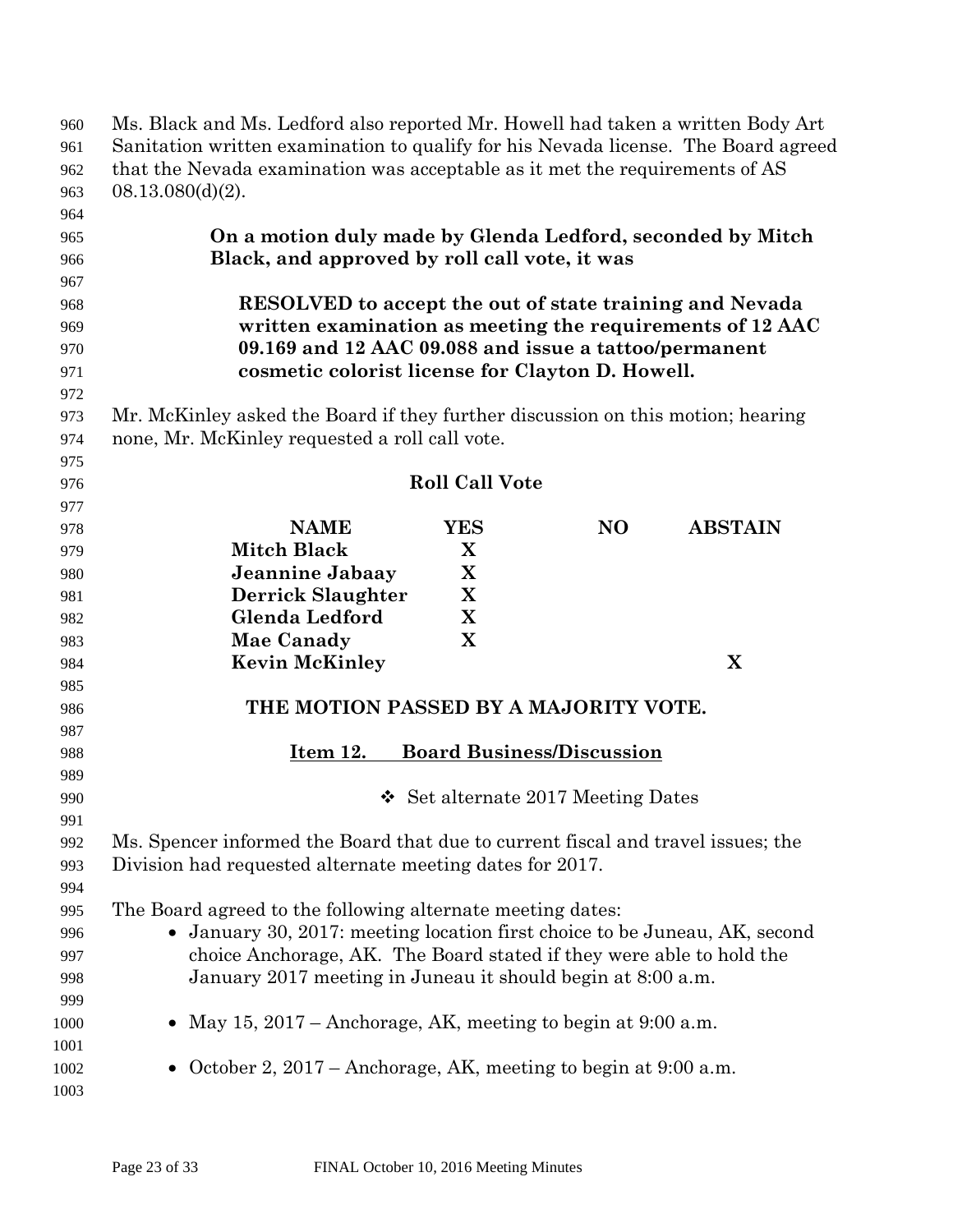| 1004 | On a motion duly made by Glenda Ledford, seconded by Mae                                                            |
|------|---------------------------------------------------------------------------------------------------------------------|
| 1005 | Canady, it was                                                                                                      |
| 1006 |                                                                                                                     |
| 1007 | <b>RESOLVED</b> to approve the following alternate Board meeting                                                    |
| 1008 | dates: January 30, 2017: meeting location first choice to be                                                        |
| 1009 | Juneau, AK, second choice Anchorage, AK. The Board stated                                                           |
| 1010 | if they were able to hold the January 2017 meeting in Juneau                                                        |
| 1011 | it should begin at 8:00 a.m.; May 15, 2017 - Anchorage, AK,                                                         |
| 1012 | meeting to begin at 9:00 a.m.; October 2, 2017 - Anchorage,                                                         |
| 1013 | AK, meeting to begin at 9:00 a.m.                                                                                   |
| 1014 |                                                                                                                     |
| 1015 | Mr. McKinley asked the Board if they would like any discussion.                                                     |
| 1016 |                                                                                                                     |
| 1017 | The Board stated that the preferred 2017 meeting dates were those published to the                                  |
| 1018 | web and set during the May 2, 2016 meeting; they also requested if an agenda                                        |
| 1019 | warranted an earlier meeting start time be allowed with proper noticing.                                            |
| 1020 |                                                                                                                     |
| 1021 | Mr. McKinley asked the Board if they would like any further discussion; hearing                                     |
| 1022 | none Mr. McKinley polled the Board. Hearing no disagreements the alternate 2017                                     |
| 1023 | meeting dates were approved.                                                                                        |
| 1024 |                                                                                                                     |
| 1025 | Amend 2017 Tentative Exam Dates                                                                                     |
| 1026 |                                                                                                                     |
| 1027 | Ms. Spencer informed the Board that she had missed two holidays for January and                                     |
| 1028 | February 2017 when the examination dates were set during the May 2, 2016                                            |
| 1029 | meeting.                                                                                                            |
| 1030 |                                                                                                                     |
| 1031 | The Board reviewed the current tentative examination schedule and updated 2017                                      |
| 1032 | calendars.                                                                                                          |
| 1033 |                                                                                                                     |
| 1034 | The Board agreed to change the January 2017 and February 2017 tentative                                             |
| 1035 | examination dates to the following:                                                                                 |
| 1036 | • January 29 & 30, 2017: written and practical examinations to be offered in                                        |
| 1037 | Anchorage, Fairbanks, and Juneau.                                                                                   |
| 1038 |                                                                                                                     |
| 1039 | • February 26 & 27, 2017; written and practical examinations to be offered                                          |
| 1040 | in Anchorage, written examinations offered in Fairbanks and Juneau.                                                 |
| 1041 |                                                                                                                     |
| 1042 | On a motion duly made by Glenda Ledford, seconded by                                                                |
| 1043 | Jeannine Jabaay, it was                                                                                             |
| 1044 |                                                                                                                     |
| 1045 | <b>RESOLVED</b> to approve the following amended examination<br>dates: January 29 & 30, 2017: written and practical |
| 1046 |                                                                                                                     |
| 1047 | examinations to be offered in Anchorage, Fairbanks, and                                                             |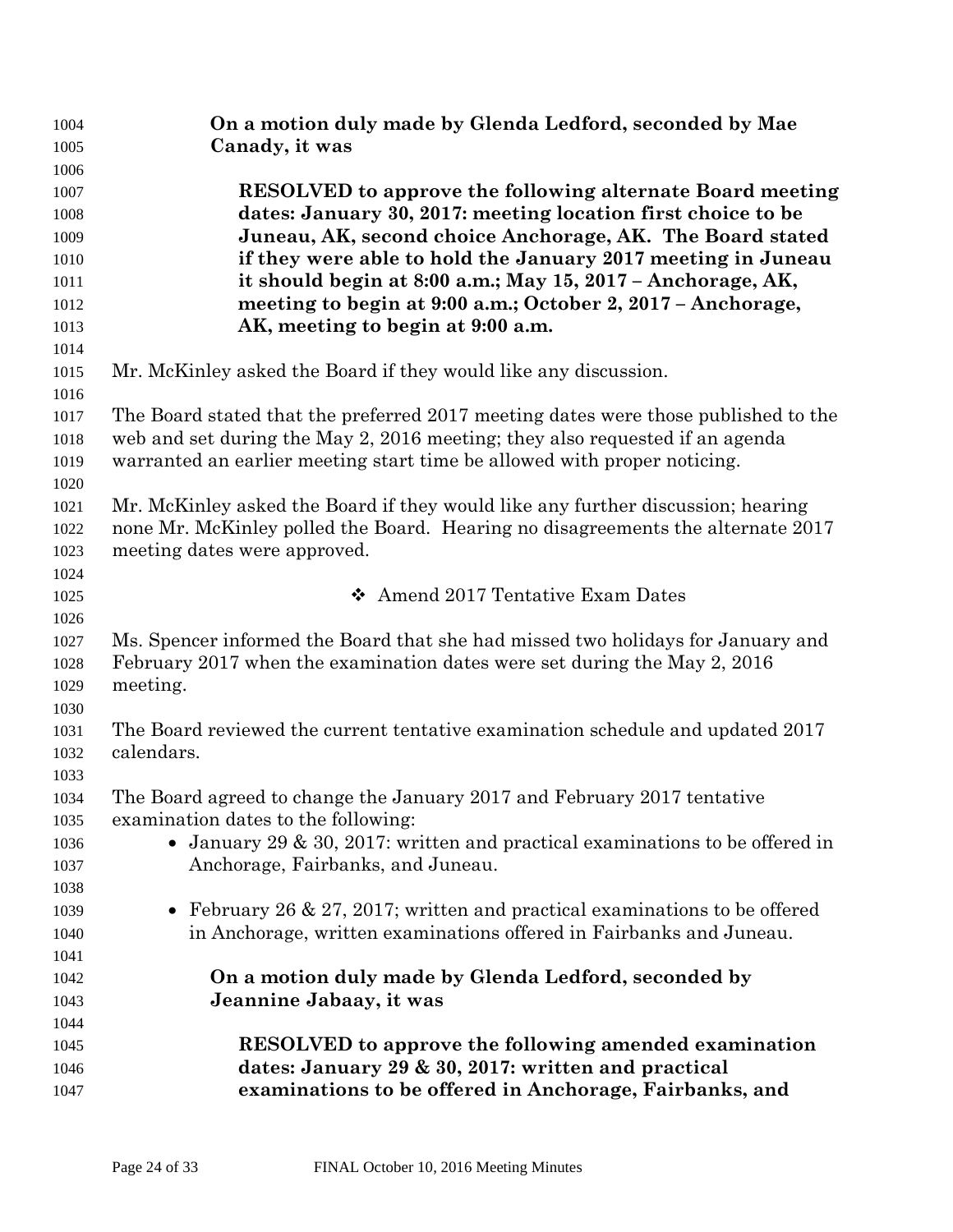| 1048<br>1049 | Juneau AND February 26 & 27, 2017; written and practical<br>examinations to be offered in Anchorage, written                                                          |
|--------------|-----------------------------------------------------------------------------------------------------------------------------------------------------------------------|
| 1050         | examinations offered in Fairbanks and Juneau.                                                                                                                         |
| 1051         |                                                                                                                                                                       |
| 1052         | Mr. McKinley asked the Board if they would like any further discussion; hearing                                                                                       |
| 1053         | none Mr. McKinley polled the Board. Hearing no disagreements the amended                                                                                              |
| 1054         | tentative 2017 examination dates were approved.                                                                                                                       |
| 1055         |                                                                                                                                                                       |
| 1056         | Item 10.<br><b>Regulation Update</b>                                                                                                                                  |
| 1057         |                                                                                                                                                                       |
| 1058<br>1059 | The Board reviewed the provided proposed regulation handout reflecting changes to<br>$12$ AAC 09.110(a)(7) 09.125(a)(5), 09.130(a), 09.180(a), 09.190(a), and 09.920. |
| 1060         |                                                                                                                                                                       |
| 1061         | Ms. Spencer informed the Board that changes to 12 AAC 09.130, 180, and 190 had                                                                                        |
| 1062         | begun as a house keeping project addressing student and apprentice enrollment                                                                                         |
| 1063         | applications. Ms. Spencer stated the proposed change to 12 AAC 09.920 had been                                                                                        |
| 1064         | started in response to a request submitted by the Board during its October 5, 2015                                                                                    |
| 1065         | meeting addressing services being provided at professional photography studios,                                                                                       |
| 1066         | fairs, and other events.                                                                                                                                              |
| 1067         |                                                                                                                                                                       |
| 1068         | Ms. Spencer informed the Board that $12$ AAC $09.110(a)(7)$ and $509.125(a)(5)$ were                                                                                  |
| 1069         | dealing with DEC no longer inspecting shops.                                                                                                                          |
| 1070         |                                                                                                                                                                       |
| 1071         | The Board discussed the wording of 12 AAC $09.110(a)(7)$ and $09.125(a)(5)$ . Ms.                                                                                     |
| 1072         | Jabaay stated she felt the proposed wording was confusing. Mr. McKinley                                                                                               |
| 1073         | responded that the provided documentation was draft and the Dept. of Law had not                                                                                      |
| 1074         | yet reviewed the proposed language so some might be confusing.                                                                                                        |
| 1075         |                                                                                                                                                                       |
| 1076         | Ms. Spencer stated if the Board would like changes they could make them at this                                                                                       |
| 1077         | time.                                                                                                                                                                 |
| 1078<br>1079 | The Board discussed removing "municipality" wording from 12 AAC 09.110(a)(7)                                                                                          |
| 1080         | since all shops except those that provide tattooing/permanent cosmetic coloring and                                                                                   |
| 1081         | body piercing now only need to submit the Certification of Compliance form and                                                                                        |
| 1082         | that this Board cannot enforce another agencies requirements.                                                                                                         |
| 1083         |                                                                                                                                                                       |
| 1084         | Ms. Bundick informed the Board that she does receive notifications from the                                                                                           |
| 1085         | Municipality of Anchorage regarding shops that are not in compliance.                                                                                                 |
| 1086         |                                                                                                                                                                       |
| 1087         | The Board decided to have Ms. Spencer check with Jun Maiquis, Regulation                                                                                              |
| 1088         | Specialist, regarding the removal of "municipality" wording from 12 AAC                                                                                               |
| 1089         | $09.110(a)(7)$ before making changes to this proposed regulation project.                                                                                             |
| 1090         |                                                                                                                                                                       |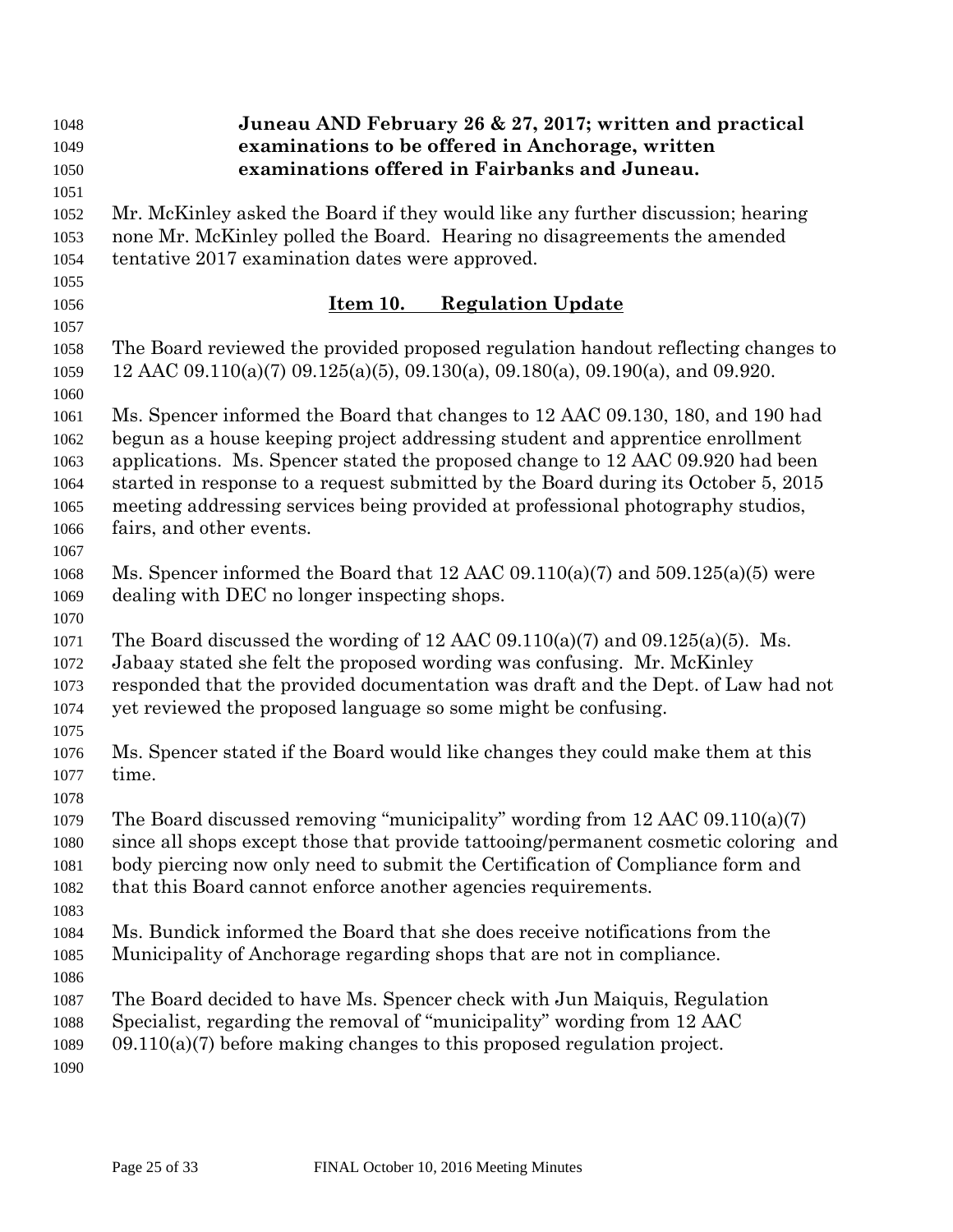| 1091<br>1092 | Ms. Jabaay asked why the DEC requirements were still being left in the proposed<br>changes to 12 AAC 09.125(a)(5). The Board agreed this may have been a typo and |
|--------------|-------------------------------------------------------------------------------------------------------------------------------------------------------------------|
| 1093         | requested it be removed,                                                                                                                                          |
| 1094         |                                                                                                                                                                   |
| 1095         | The Board reviewed 12 AAC 09.130(a) and 09.180(a); the Board agreed the                                                                                           |
| 1096         | proposed changes were good as they will assist licensing staff processing student                                                                                 |
| 1097         | and apprentice applications.                                                                                                                                      |
| 1098         |                                                                                                                                                                   |
| 1099         | The Board reviewed 12 AAC 09.920. Ms. Jabaay requested the addition of "such as"                                                                                  |
| 1100         | on line three (3) following " or hairstyling, "; on line four (4) following ",                                                                                    |
| 1101         | carnivals," "and hairstyling and makeup services at"                                                                                                              |
| 1102         |                                                                                                                                                                   |
| 1103         | The Board agreed with the changes proposed by Ms. Jabaay.                                                                                                         |
| 1104         |                                                                                                                                                                   |
| 1105         | On a motion duly made by Jeannine Jabaay, seconded by Mitch                                                                                                       |
| 1106         | Black, and approved unanimously, it was                                                                                                                           |
| 1107         |                                                                                                                                                                   |
| 1108         | <b>RESOLVED</b> to approve the draft regulations 12 AAC                                                                                                           |
| 1109         | 09.110(a)(7), 12 AAC 09.130(a), 12 AAC 09.180(a), 12 AAC                                                                                                          |
| 1110         | $09.190(a)$ , 12 AAC $09.125(a)(5)$ , and 12 AAC 09.920 for public                                                                                                |
| 1111         | notice with the following amendments, with edits/revisions                                                                                                        |
| 1112         | made by the Regulation Specialist and the Department of                                                                                                           |
| 1113         | Law as needed; allowing for written comments only:                                                                                                                |
| 1114         | 12 AAC 09.125(a)(5) is amended to read: <b>except for a school</b>                                                                                                |
| 1115         | that is not providing body piercing or tattooing and                                                                                                              |
| 1116         | permanent cosmetic coloring must submit a completed                                                                                                               |
| 1117         | certification of compliance form provided by the                                                                                                                  |
| 1118         | <u>department reflecting that the requirements of this</u>                                                                                                        |
| 1119         | section have been met. [EVIDENCE OF A SATISFACTORY                                                                                                                |
| 1120         | SANITARY HEALTH INSPECTION CONDUCTED BY THE                                                                                                                       |
| 1121         | ALASKA DEPARTMENT OF ENVIRONMENTAL                                                                                                                                |
| 1122         | CONSERVATION, OR ITS DESIGNEE, THAT WAS                                                                                                                           |
| 1123         | CONDUCTED WITHIN THE 90 DAYS BEFORE THE DATE                                                                                                                      |
| 1124         | THAT THE APPLICATION WAS SUBMITTED TO THE                                                                                                                         |
| 1125         | DEPARTMENT; AND]                                                                                                                                                  |
| 1126         |                                                                                                                                                                   |
| 1127         | 12 AAC 09.920 new subsection (d) is amended to read: A licensed                                                                                                   |
| 1128         | esthetician, hairdresser, or barber may provide services for make-                                                                                                |
| 1129         | up or hair styling for on-site or location photo sessions with a                                                                                                  |
| 1130         | photographer or for entertainment purposes such as but not                                                                                                        |
| 1131         | limited to face painting or hairstyling, such as temporary hair                                                                                                   |
| 1132         | colors at fairs, markets, carnivals, and hairstyling and makeup                                                                                                   |
| 1133         | services at weddings, receptions, and other such events. This                                                                                                     |
| 1134         | does not allow for any invasive or permanent services such as but                                                                                                 |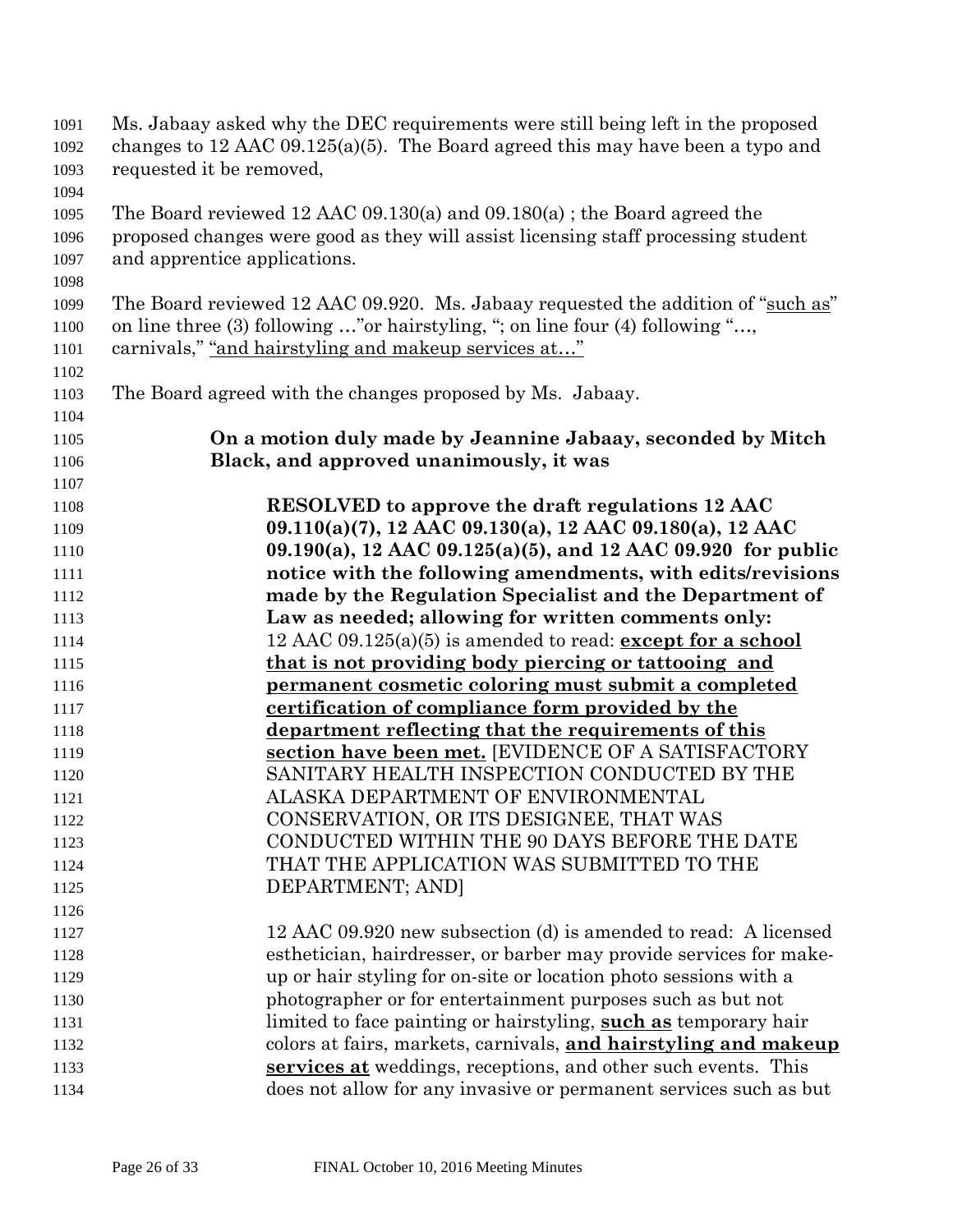- not limited to haircutting, perming, permanent hair coloring, and shaving.
- 
- Mr. McKinley asked if the Board would like any further discussion on this motion;
- hearing none, Mr. McKinley polled the Board. Hearing no disagreements, the motion passed.
- 

 Ms. Jabaay informed that she had received a call from Boards and Commissions regarding the current vacant nail technician seat due to the use of the "manicuring" title. Ms. Jabaay informed the Board that during the manicuring legislation process there had been an error at the last minute and not all appropriate use of "manicuring" had been updated to reflect "nail technician" so Boards and Commissions have been unable to fill the vacant seat; so would it be better to leave the "manicuring" title in current regulations or remove it. The Board responded that regulations should be updated to reflect current law and "nail technician" was the proper title. Ms. Jabaay responded that they may have to go back to request

new/updated legislation.

 Ms. Spencer informed the Board that the new legislation eliminated the issuance of new manicurist licenses and would effectively eliminate all manicurist licenses effective August 31, 2019.

 The Board discussed adding a definition in regulations to address this concern. Ms. Jabaay stated this addition would simplify this problem. Ms. Spencer referred the Board to page 34, 12 AAC 09.990(7), Definitions.

Ms. Spencer requested the Board consider a change to 12 AAC 09.075(h) by

removing (h)(2) "advanced endorsement" to be replaced by "nail technician". The

- Board reviewed the current June 2016 statute and regulation booklet.
- The Board discussed amending to "nail technician" and removing (2) entirely and adding "nail technician" to (1).
- **On a motion duly made by Jeannine Jabaay, seconded by Glenda Ledford, it was**
- **RESOLVED to amend 12 AAC 09.075 by repealing (h)(2) and amending (h)(1) by adding "nail technician" .**
- 

 Mr. McKinley asked if the Board would like any further discussion on this motion; hearing none, Mr. McKinley polled the Board. Hearing no disagreements, the

motion passed.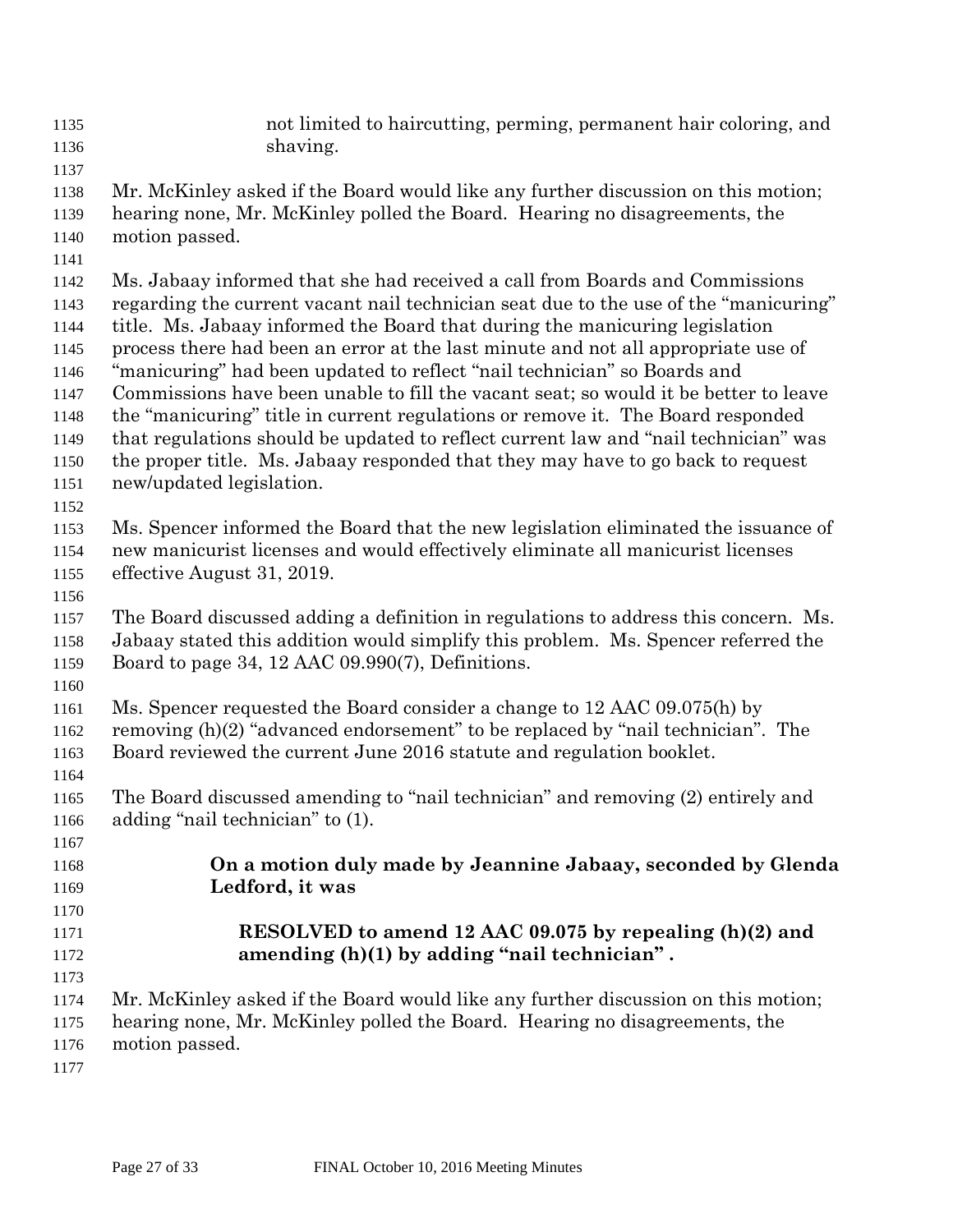| 1178<br>1179 | for all disciplines licensed by this Board to be completed on-line.                 |                       | Ms. Ledford requested the Board consider accepting 25% of required theory training                                             |
|--------------|-------------------------------------------------------------------------------------|-----------------------|--------------------------------------------------------------------------------------------------------------------------------|
| 1180         |                                                                                     |                       |                                                                                                                                |
| 1181         | The Board agreed with Ms. Ledford and referenced their January 2016 and May         |                       |                                                                                                                                |
| 1182         | 2016 meeting discussions. Ms. Spencer suggested that when requesting a              |                       |                                                                                                                                |
| 1183         | regulation project or making any final adoption to consider making changes that     |                       |                                                                                                                                |
| 1184         | would allow for multiple on-line providers. The Board asked for guidance; Ms.       |                       |                                                                                                                                |
| 1185         | Spencer suggested similar wording to regulation requirements for body piercer and   |                       |                                                                                                                                |
| 1186         | tattoo/permanent cosmetic colorists regarding on-line blood borne pathogen courses, |                       |                                                                                                                                |
| 1187         | by using the verbiage "approved by the Board". Ms. Spencer went on to state that    |                       |                                                                                                                                |
| 1188         | the use of this verbiage would allow the Board to verify providers and course       |                       |                                                                                                                                |
| 1189         | content.                                                                            |                       |                                                                                                                                |
| 1190         |                                                                                     |                       |                                                                                                                                |
| 1191         | The Board discussed the proper course of submission of completion paperwork. The    |                       |                                                                                                                                |
| 1192         | Board agreed based on current regulations, completion of this training must be      |                       |                                                                                                                                |
| 1193         | submitted by the school or instructor.                                              |                       |                                                                                                                                |
| 1194         |                                                                                     |                       |                                                                                                                                |
| 1195         |                                                                                     |                       | On a motion duly made by Glenda Ledford, seconded by Mitch                                                                     |
| 1196         | Black, and approved unanimously, it was                                             |                       |                                                                                                                                |
| 1197         |                                                                                     |                       |                                                                                                                                |
| 1198         |                                                                                     |                       | RESOLVED to begin a new regulation project which would                                                                         |
| 1199         |                                                                                     |                       | reference all statutes and regulations pertaining to all                                                                       |
| 1200         |                                                                                     |                       | discipline curriculums, 12 AAC 09.148, 09.160, 09.163, 09.165,                                                                 |
| 1201         |                                                                                     |                       | 09.167, and 09.169; which would read: "A student or                                                                            |
| 1202         |                                                                                     |                       | <u>apprentice who has successfully enrolled in a school or</u>                                                                 |
| 1203         |                                                                                     |                       | <u>apprenticeship program may complete up to 25% of the</u>                                                                    |
| 1204         |                                                                                     |                       | <u>required theory hours in accordance with 2 AAC 09.148.</u>                                                                  |
| 1205         |                                                                                     |                       | <u>09.160, 09.163, 09.165, 09.167, and 09.169, may be obtained via</u>                                                         |
| 1206         |                                                                                     |                       | distance education through courses on line provided by                                                                         |
| 1207         |                                                                                     |                       | Milady, PivotPoint, or a similar organization approved by the<br>Board. Verification of successful completion of this training |
| 1208         |                                                                                     |                       |                                                                                                                                |
| 1209         | must be submitted by the school or instructor."                                     |                       |                                                                                                                                |
| 1210<br>1211 | Mr. McKinley asked the Board if they would like any further discussion on this      |                       |                                                                                                                                |
| 1212         | motion; hearing none, Mr. McKinley requested a roll call vote.                      |                       |                                                                                                                                |
| 1213         |                                                                                     |                       |                                                                                                                                |
| 1214         |                                                                                     | <b>Roll Call Vote</b> |                                                                                                                                |
| 1215         |                                                                                     |                       |                                                                                                                                |
| 1216         | <b>NAME</b>                                                                         | <b>YES</b>            | N <sub>O</sub><br><b>ABSTAIN</b>                                                                                               |
| 1217         | <b>Derrick Slaughter</b>                                                            | X                     |                                                                                                                                |
| 1218         | Jeannine Jabaay                                                                     | X                     |                                                                                                                                |
| 1219         | Glenda Ledford                                                                      | X                     |                                                                                                                                |
| 1220         | <b>Kevin McKinley</b>                                                               | $\mathbf X$           |                                                                                                                                |
| 1221         | Mae Canady                                                                          | X                     |                                                                                                                                |
|              |                                                                                     |                       |                                                                                                                                |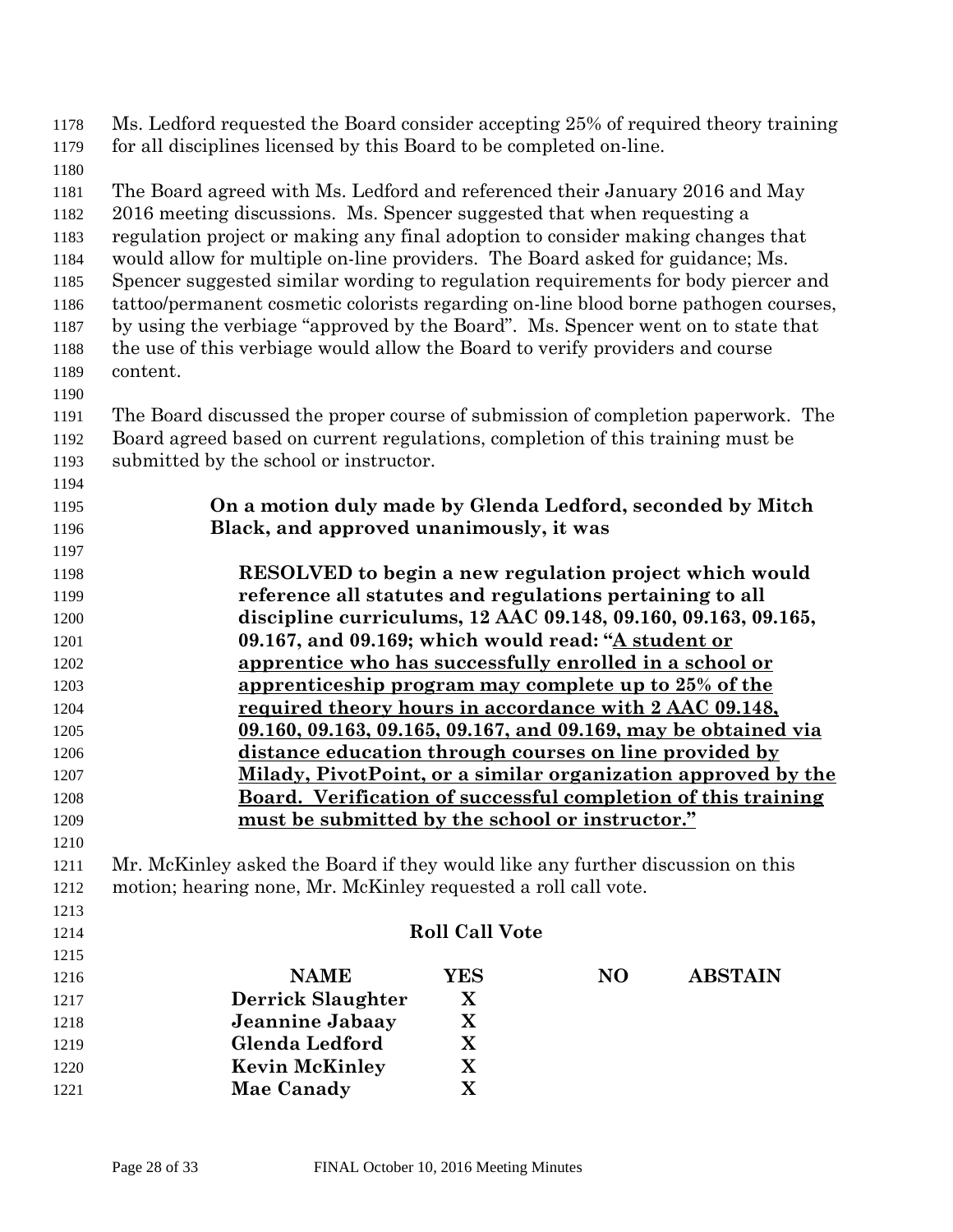| 1222         | <b>Mitch Black</b><br>X                                                                                                                                             |
|--------------|---------------------------------------------------------------------------------------------------------------------------------------------------------------------|
| 1223         |                                                                                                                                                                     |
| 1224         | THE MOTION PASSED BY A UNANIMOUS VOTE.                                                                                                                              |
| 1225         |                                                                                                                                                                     |
| 1226         | <b>Board Business/Discussion</b><br>Item 12.                                                                                                                        |
| 1227         |                                                                                                                                                                     |
| 1228         | • NIC National Theory Pass/Fail Report (Jan. 1, 2015-Dec. 31, 2015)                                                                                                 |
| 1229         |                                                                                                                                                                     |
| 1230         | The Board reviewed the report provided by NIC. The Board noted that the report                                                                                      |
| 1231         | only reflected three nail technician examinations. Ms. Spencer stated that those                                                                                    |
| 1232         | numbers should increase due to the new nail technician requirements.                                                                                                |
| 1233         |                                                                                                                                                                     |
| 1234         | Ms. Spencer informed the Board that they had all been provided a copy of the                                                                                        |
| 1235         | transitional regulation pertaining to the new nail technician requirements, 12 AAC                                                                                  |
| 1236         | 09.006, that includes a cliff note version of the language and a copy of the                                                                                        |
| 1237         | Verification of Manicuring Work Experience form.                                                                                                                    |
| 1238         |                                                                                                                                                                     |
| 1239         | Ms. Canady asked for confirmation from Ms. Spencer regarding the nail technician<br>written examination. Ms. Canady asked; everyone who holds a manicurist license, |
| 1240<br>1241 | no matter work experience, must take and pass the nail technician written                                                                                           |
| 1242         | examination by August 31, 2017.                                                                                                                                     |
| 1243         |                                                                                                                                                                     |
| 1244         | Ms. Spencer stated Ms. Canady was correct; anyone seeking to renew for the 2017-                                                                                    |
| 1245         | 2019 cycle must submit verification of 250 hours of work experience which will                                                                                      |
| 1246         | qualify them for the written exam and they must pass the written examination in                                                                                     |
| 1247         | order to renew their manicurist license for an additional two years, through August                                                                                 |
| 1248         | 31, 2019. Ms. Spencer went on to state that she felt many licensees would wait                                                                                      |
| 1249         | until the last moment to qualify for and take the examination and that maybe the                                                                                    |
| 1250         | Division would implement a requirement, similar to the January 1, 2016 manicurist                                                                                   |
| 1251         | license renewal requirements, that would have a must pass by date in order to                                                                                       |
| 1252         | facilitate the 2017-2019 renewal process. Ms. Spencer informed the Board that this                                                                                  |
| 1253         | regulation informational sheet and Verification of Work Experience form had been                                                                                    |
| 1254         | mailed to all current manicurists and hairdressers.                                                                                                                 |
| 1255         |                                                                                                                                                                     |
| 1256         | The Board briefly discussed the upcoming renewal process and if any additional nail                                                                                 |
| 1257         | technician training would be needed.                                                                                                                                |
| 1258         |                                                                                                                                                                     |
| 1259         | Ms. Spencer informed the Board that the work experience and examination would                                                                                       |
| 1260         | only renew a 12-hour manicurist license through August 31, 2019; if licensees                                                                                       |
| 1261         | wanted to provide manicuring services after August 31, 2019 they would need to                                                                                      |
| 1262         | complete the 250 or 300 hours of training and submit an application for the nail                                                                                    |
| 1263         | technician license.                                                                                                                                                 |
| 1264         |                                                                                                                                                                     |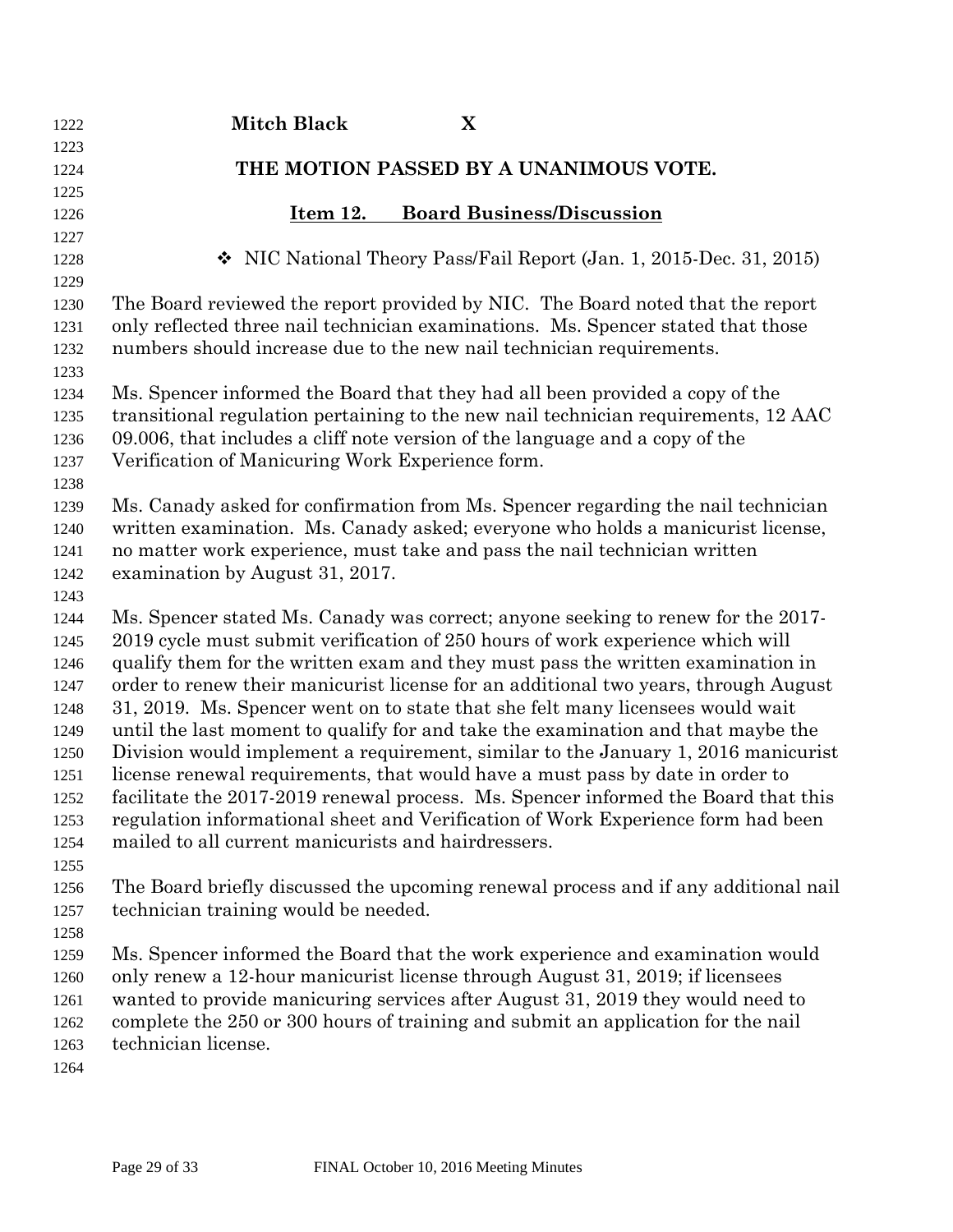| 1265         | Ms. Jabaay stated that the 250 hours of work experience qualifies 12-hour              |
|--------------|----------------------------------------------------------------------------------------|
| 1266         | manicurist for the exam and nail technician license. Ms. Spencer responded that        |
| 1267         | there are no avenues for "grandfathering" written into the legislation or regulations. |
| 1268         | Ms. Jabaay and the Board responded that this was not the intention of the Board        |
| 1269         | and allowances for "grandfathering" had been in the legislation. Ms. Spencer           |
| 1270         | informed the Board that lack of "grandfathering" allowances had been brought to        |
| 1271         | the Boards attention multiple times by Ms. Chambers, Director Janey Hovenden,          |
| 1272         | Supervisor Sher Zinn, and herself. Ms. Jabaay responded that "grandfathering"          |
| 1273         | had been included in the first draft of the bill which was the only draft the Board    |
| 1274         | saw; "grandfathering" had been discussed with the Governor's office and other          |
| 1275         | legislators. Ms. Jabaay asked to see the final draft of the bill and asked how the     |
| 1276         | Board could correct this. Ms. Spencer responded that she thought it would need         |
| 1277         | statutory change via legislation.                                                      |
| 1278         |                                                                                        |
| 1279         | The Board asked if they can change 12 AAC 09.006 to allow for "grandfathering".        |
| 1280         | Ms. Spencer responded that the regulation was written from statutes resulting from     |
| 1281         | the legislation. The Board asked that a lawyer be present at the January 2017          |
| 1282         | meeting to discuss this problem and possible corrections.                              |
| 1283         |                                                                                        |
|              | The Board requested Ms. Spencer contact Jun Maiquis, regulation specialist. Ms.        |
| 1284         | Spencer called Mr. Maiquis at 3:00 p.m. and left a message requesting a call back.     |
| 1285         |                                                                                        |
| 1286         | The Board went back to Item 12 while waiting to hear back from Mr. Maiquis.            |
| 1287<br>1288 |                                                                                        |
| 1289         | <b>Board Business/Discussion, continued</b><br>Item 12.                                |
| 1290         |                                                                                        |
| 1291         | Alaska State Law Question for National Written Examinations (All                       |
| 1292         | <b>Board Members</b> )                                                                 |
| 1293         |                                                                                        |
| 1294         | The Board decided to table this discussion until the January 2017 meeting and          |
| 1295         | asked Ms. Spencer for directions regarding writing questions.                          |
| 1296         |                                                                                        |
| 1297         | Ms. Spencer informed the Board that they should at least write five to ten questions   |
| 1298         | per Board member; questions must be pulled from their statute and regulation           |
| 1299         | booklet, specifically statutes and they typically apply to all license types and must  |
| 1300         | apply to all license types as there will not be state law questions specific to each   |
| 1301         | individual license type. Ms. Spencer stated that the pool of questions would be        |
| 1302         | submitted to NIC; NIC would put the questions in a pool and create several             |
| 1303         | different versions of an Alaska specific State Law examination; this additional sheet  |
| 1304         | of paper would be distributed to all written examination candidates during written     |
| 1305         | examinations.                                                                          |
| 1306         |                                                                                        |
| 1307         | Recess<br>The Board recessed at 3:13 p.m. for a break; reconvened at 3:24 p.m.         |
| 1308         |                                                                                        |
|              |                                                                                        |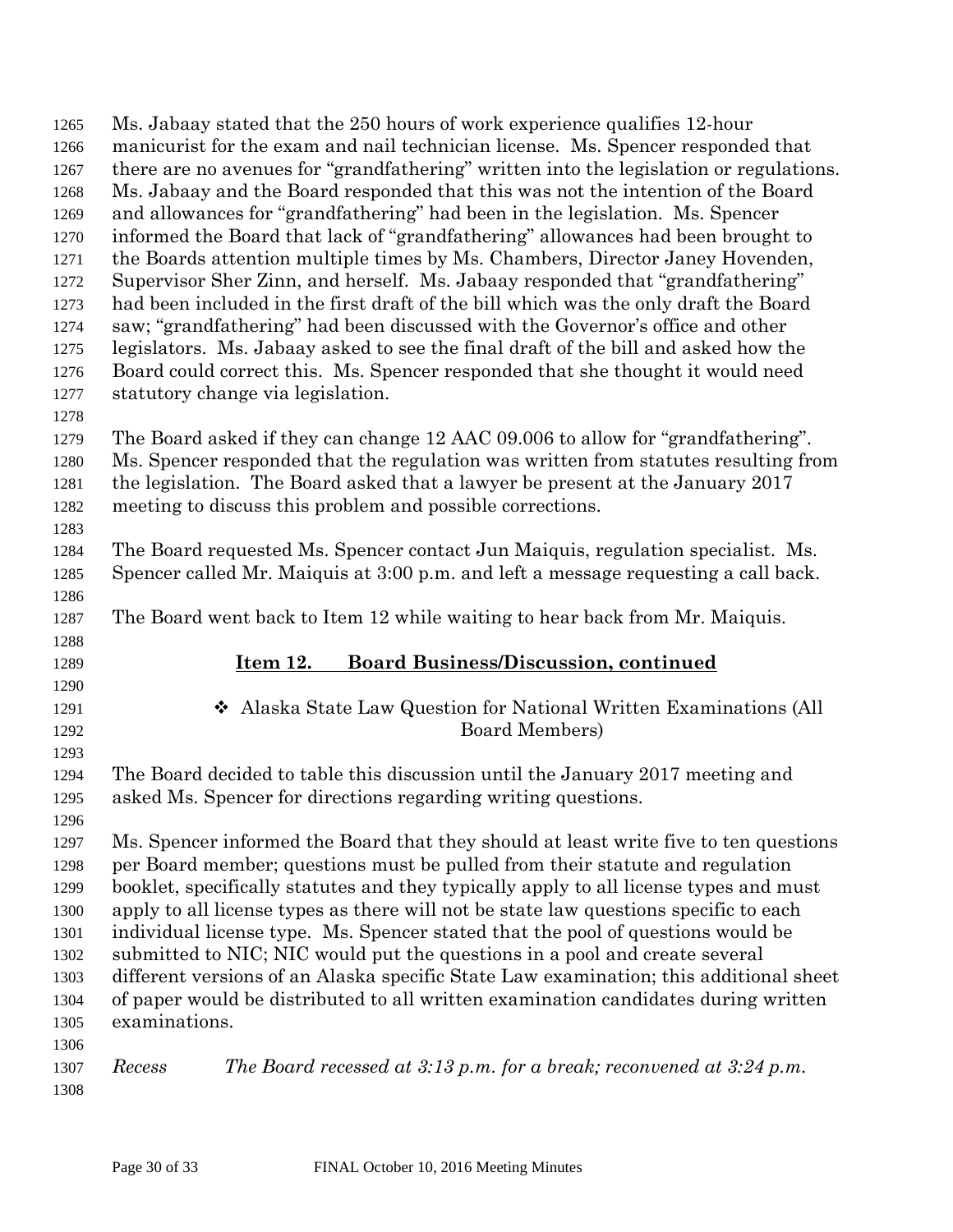The Board asked if Ms. Spencer had received a call back from Mr. Maiquis. Ms.

- Spencer stated she had not.
- 

 Ms. Jabaay asked if the Board could discuss another regulation project that had been brought to her attention by Ms. Bundick regarding the display of licenses. Ms. Jabaay informed the Board that Ms. Bundick had inspected a shop, the displayed license was expired and when asked to view the current license the shop owner had asked Ms. Bundick where in regulation was it required to have a current shop owner license on display. Ms. Jabaay asked the Board to add "current license" to AS 08.13.130. Ms. Spencer pointed out this was a statute change and would require legislation. The Board agreed to add this project to their legislation change wish list. Ms. Jabaay stated she would continue looking through the regulations for a current license posted reference. Ms. Ledford asked the Board for time to discuss AEQUO International or another agency that can verify and translate licenses when applicants come in from out of country.

 Mr. McKinley asked who was providing this service now. Ms. Spencer responded that the current requirement for foreign transcripts, certificates, licenses, etc., ask for a "certified translator" to translate the documentation into English. Ms. Spencer went on to state that this allows applicants cost savings as they aren't required to

- go through a credentialing agency like World Education Services (WES).
- 

 The Board asked Ms. Ledford if she knew how much it would cost applicants to use AQUO. Ms. Ledford responded that it would cost about \$150.00; however the use of this or a similar service would cut back on fraudulent licensing.

 Mr. McKinley asked if this would be a regulation change. Ms. Spencer responded that she was not sure, however if the Board gave her direction to research this she could report back at the next meeting. Ms. Spencer asked the Board to keep in mind additional costs that this may add to an out of country applicant who is seeking licensure so they are able to earn a living.

 Ms. Ledford informed the Board that the effect of human trafficking has on professions and having this extra check may be beneficial.

 Ms. Jabaay reported that she had been unable to locate any regulation which required a "current" license to be posted and that she would email Ms. Bundick with this information.

- **★ Tattoo & Body Piercer Curriculum**
-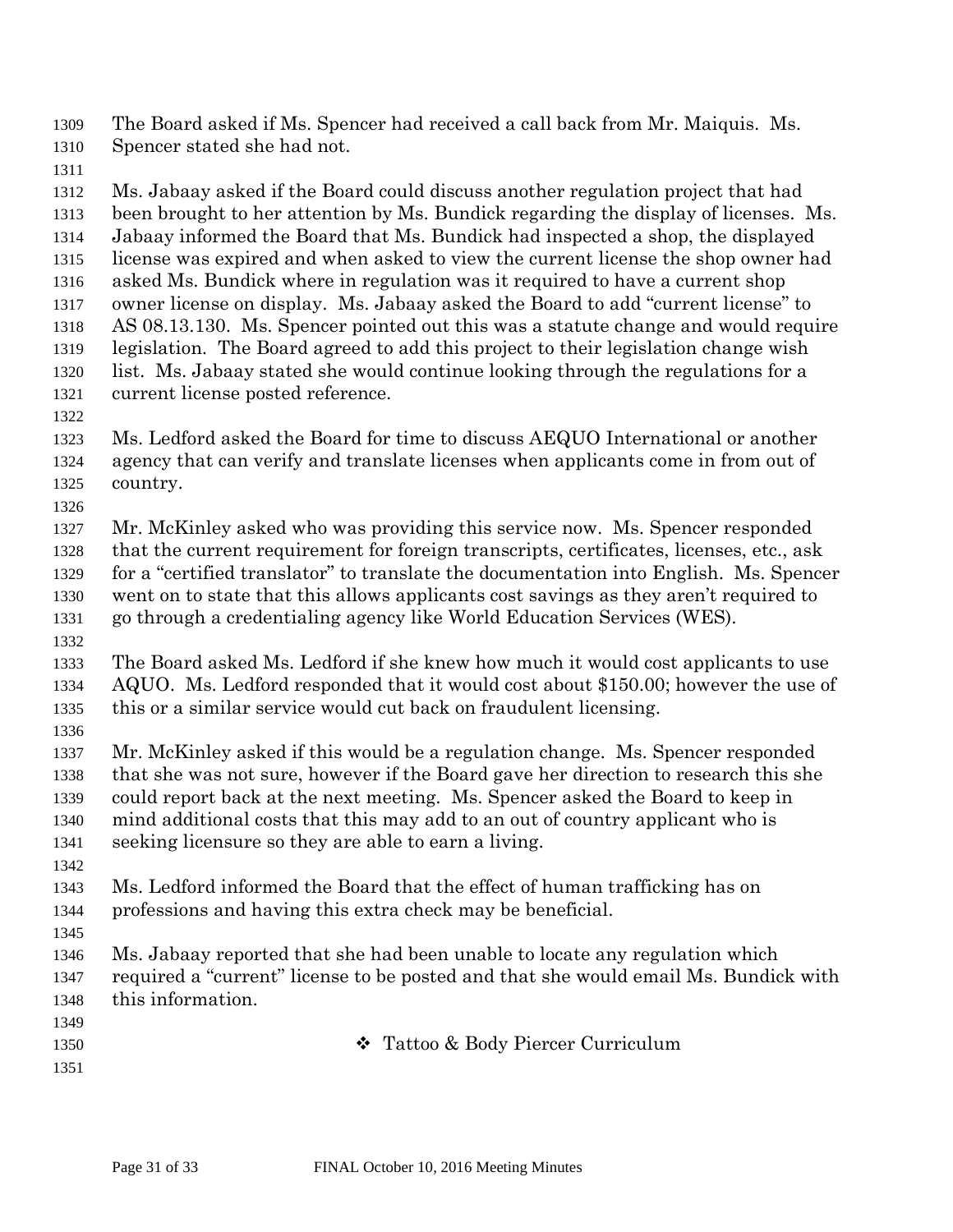| 1352 | The Board decided to table this discussion until the January 2017 meeting. The         |
|------|----------------------------------------------------------------------------------------|
| 1353 | Board stated that they were hopeful the Dept. of Law would find that the Board         |
| 1354 | could split this license into two separate licenses which would allow separate         |
| 1355 | curriculums to address each aspect.                                                    |
| 1356 |                                                                                        |
| 1357 | $\bullet$ Update service & practices of estheticians                                   |
| 1358 |                                                                                        |
| 1359 | The Board decided to table this discussion until the January 2017 meeting. The         |
| 1360 | Board stated that they were hopeful the Dept. of Law would be able to provide          |
| 1361 | information regarding endorsements or certificates and splitting the                   |
| 1362 | tattoo/permanent cosmetic colorist license might allow a more aspect specific          |
| 1363 | curriculum.                                                                            |
| 1364 |                                                                                        |
| 1365 | Since no call from Mr. Maiquis had been received, Ms. Spencer called Mr. Maiquis       |
| 1366 | at $3:40$ p.m.                                                                         |
| 1367 |                                                                                        |
| 1368 | Ms. Spencer asked Mr. Maiquis if he could review 12 AAC 09.006 with the Board          |
| 1369 | specifically why no grandfathering language had been included.                         |
| 1370 |                                                                                        |
| 1371 | Ms. Ledford stated that when the legislation had been written the Board was under      |
| 1372 | the assumption that manicurist could by August 31, 2017 either submit 250 hours        |
| 1373 | of work experience OR completed training then passed the written examination           |
| 1374 | these manicurists would be issued the current nail technician license. Ms. Ledford     |
| 1375 | went on to state that based on the regulation and Verification of Work Experience      |
| 1376 | form that manicurist must submit work experience and pass exams just to renew          |
| 1377 | through 2017 and then the additional training must be completed and the nail           |
| 1378 | technician license applied for.                                                        |
| 1379 |                                                                                        |
| 1380 | Mr. Maiquis responded that he didn't have the full bill package at hand and was        |
| 1381 | unable to provide a quick answer. Mr. Maiquis asked the Board for time so he could     |
| 1382 | research and contact Dept. of Law; then he would email information to Ms. Spencer      |
| 1383 | for distribution to the Board. Mr. Maiquis stated that if it was not the intent of the |
| 1384 | Board to require the additional training for currently licensed manicurist he would    |
| 1385 | address this with Law.                                                                 |
| 1386 |                                                                                        |
| 1387 | The Board agreed that it was not their intent to require additional training from      |
| 1388 | manicurists who could provide the 250 hours of work experience and pass the            |
| 1389 | written examination. Ms. Jabaay asked if the Board was able to amend the               |
| 1390 | regulation or if this type of change would require a statutory change. Ms. Jabaay      |
| 1391 | went on to state that throughout the entire legislation process it was always the      |
| 1392 | Boards intent to allow for grandfathering by allowing work experience and passing      |
| 1393 | the written examination to be able to issue manicurists a nail technician license.     |
| 1394 |                                                                                        |